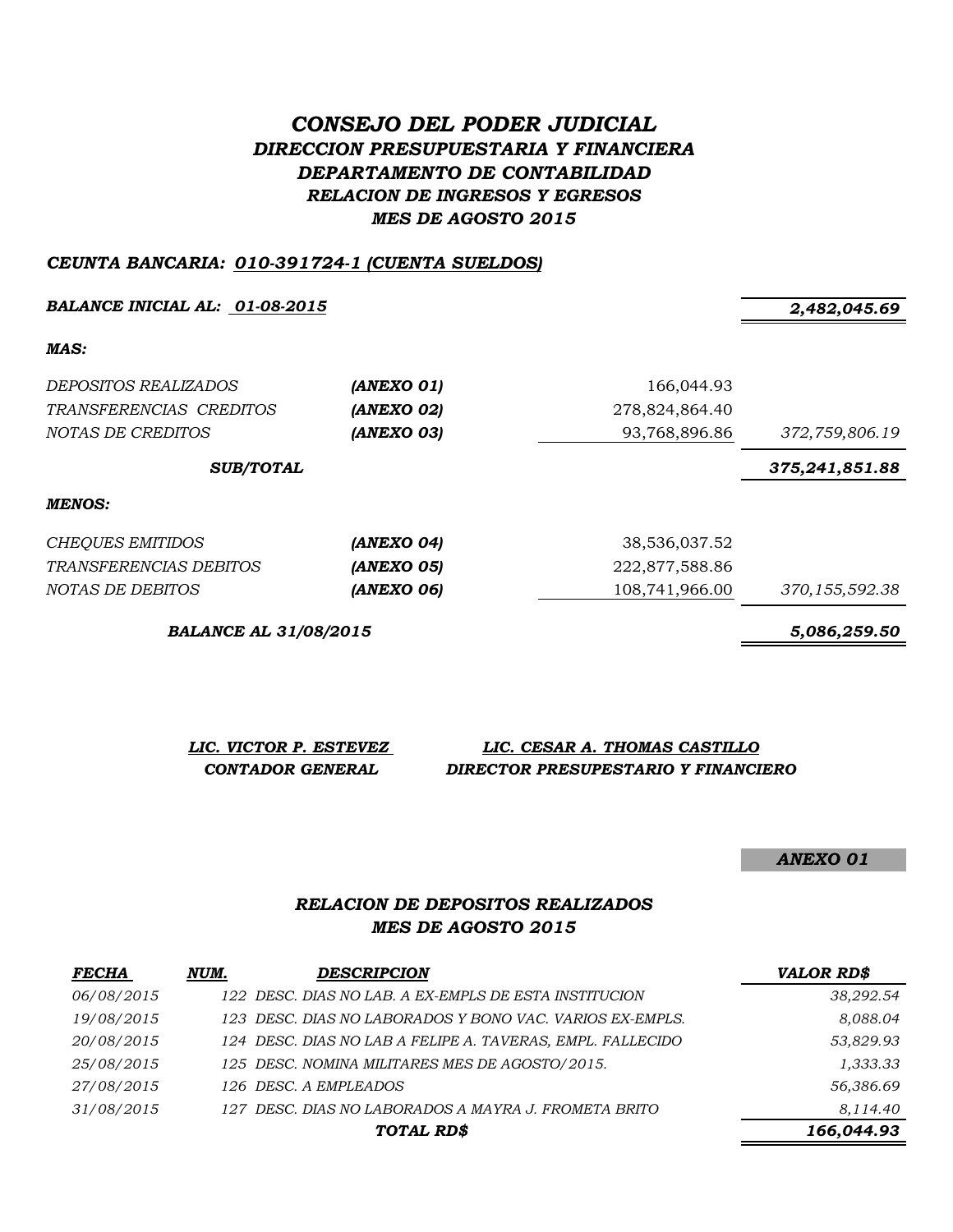#### *RELACION DE TRANSFERENCIAS CREDITOS MES DE AGOSTO 2015*

 $FECHA$  *NUM. DESCRIPCION*</u>

*19/08/2015 45 TRANSF. DE FONDO DE LA CTA. OPERACIONES 278,529,344.14 20/08/2015 46 PAGO REEMB. SUELDOS Y BONO VACACIONAL JULIO 2015 295,520.26*

*TOTAL RD\$*

| <b>VALOR RD\$</b> |
|-------------------|
| 278,529,344.14    |

*ANEXO 02*

 *278,824,864.40*

#### *ANEXO 03*

## *RELACION NOTAS DE CREDITOS MES DE AGOSTO 2015*

| <b>FECHA</b> | NUM. | <b>DESCRIPCION</b>                                       | <b>VALOR RD\$</b> |
|--------------|------|----------------------------------------------------------|-------------------|
| 31/08/2015   |      | 368 CARGO POR CANCELACION DEPOSITOS A PLAZO              | 51,868,147.49     |
| 31/08/2015   |      | 369 CARGO POR CANCELACION DEPOSITOS A PLAZO              | 20,670,189.85     |
| 31/08/2015   |      | 370 CARGO POR CANCELACION DEPOSITOS A PLAZO              | 20,297,228.98     |
| 31/08/2015   |      | 371 CARGO POR DEV. EFECT. POR DEPOSITO EN CTA INCORRECTA | 11,800.00         |
| 31/08/2015   |      | 372 CARGO POR REV. TRANSF., EN CUENTA INCORRECTA         | 77,045.10         |
| 31/08/2015   | 373  | CARGO POR EMPLEADOS EXC. EN NOMINA ELECTRONICA           | 413,291.31        |
| 31/08/2015   |      | 374 CARGO POR EMPLEADO EXC. NOMINA DEL BONO VACACIONAL   | 20,200.00         |
| 31/08/2015   |      | 375 DEPOSITO POR TRANSFERENCIA EN CUENTA INCORRECTA      | 20,200.00         |
| 31/08/2015   |      | 376 DEPOSITO POR TRANSFERENCIA EN CUENTA INCORRECTA      | 78,470.10         |
| 31/08/2015   |      | 377 DEPOSITO POR TRANSFERENCIA EN CUENTA INCORRECTA      | 127,220.10        |
| 31/08/2015   |      | 378 DEPOSITO POR TRANSFERENCIA EN CUENTA INCORRECTA      | 20,200.00         |
| 31/08/2015   |      | 379 TRANSFERENCIA POR SER TRANSFERIDA EN CTA INCORRECTA  | 59,389.76         |
| 31/08/2015   |      | 380 CARGO PARA REVERSAR N/D #79 DE FECHA 31/07/2015      | 6,018.18          |
| 06/08/2015   |      | 361 REINTEGRO CHQ79764                                   | 10,741.89         |
| 21/08/2015   |      | 362 REINTEGRO CHQ79676                                   | 6,000.00          |
| 25/08/2015   |      | 363 REINTEGRO CHQ71716                                   | 6,018.18          |
| 25/08/2015   |      | 364 REINTEGRO CHQ77436                                   | 6,018.18          |
| 25/08/2015   |      | 365 REINTEGRO CHQ80034                                   | 8,043.54          |
| 25/08/2015   |      | 366 REINTEGRO CHQ80157                                   | 6,018.18          |
| 26/08/2015   |      | 367 REINTEGRO CHQ81249                                   | 11,216.95         |
| 31/08/2015   |      | 382 REINTEGRO CHQ68001 POR CADUCIDAD.                    | 4,000.00          |
| 31/08/2015   |      | 383 REINTEGRO CHQ68691 POR CADUCIDAD.                    | 2,375.00          |
| 31/08/2015   |      | 384 REINTEGRO CHQ69462 POR CADUCIDAD.                    | 4,900.00          |
| 31/08/2015   |      | 385 REINTEGRO CHQ69959 POR CADUCIDAD.                    | 5,000.00          |
| 31/08/2015   |      | 386 REINTEGRO CHQ70244 POR CADUCIDAD.                    | 26,920.68         |
| 31/08/2015   |      | 387 REINTEGRO CHQ71545 POR CADUCIDAD.                    | 2,243.39          |
|              |      | TOTAL RD\$                                               | 93,768,896.86     |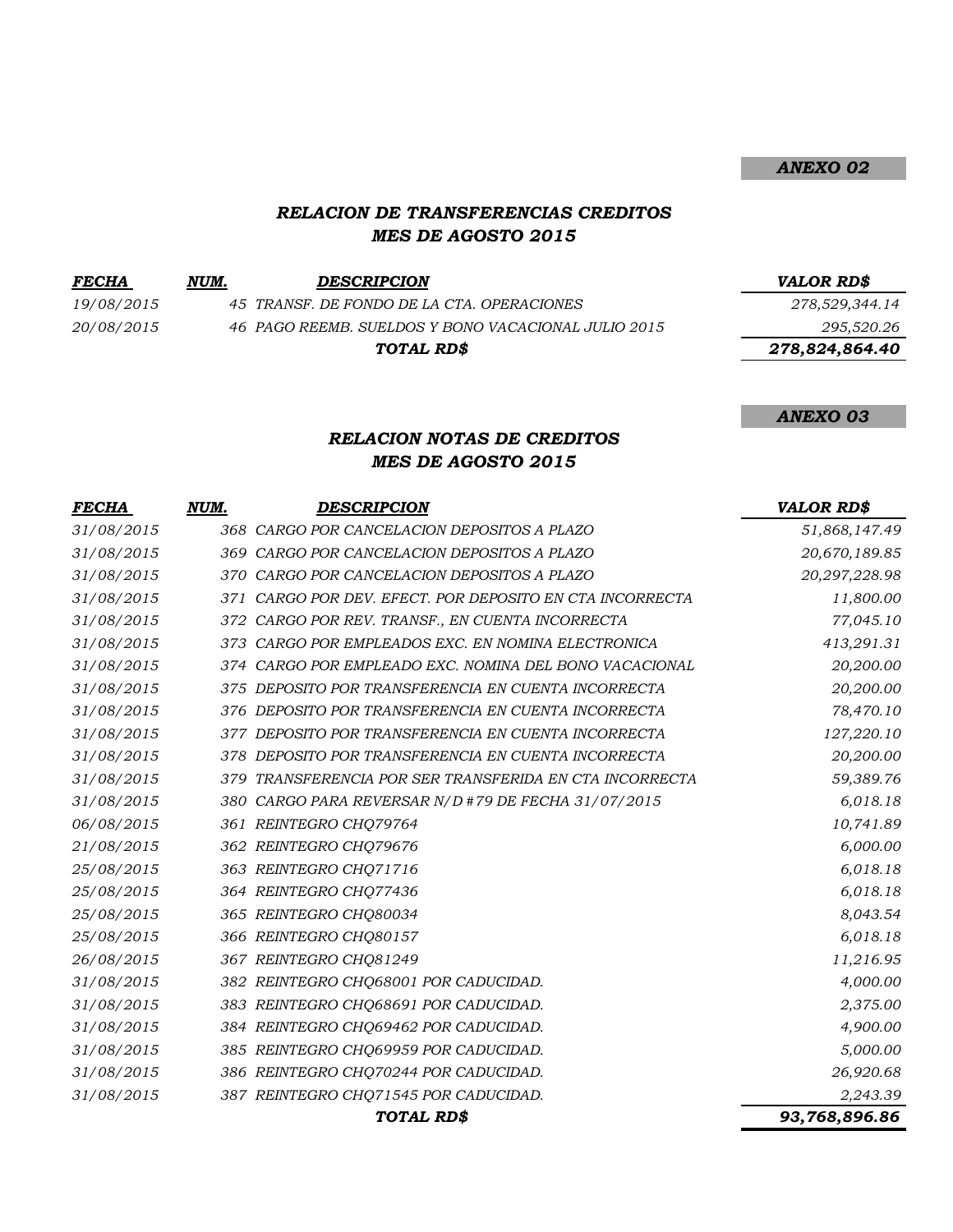## *ANEXO 04*

## *RELACION DE CHEQUES EMITIDOS MES DE AGOSTO 2015*

| FECHA      | NUM.  | <b>BENEFICIARIO</b>              | <b>VALOR RD\$</b> |
|------------|-------|----------------------------------|-------------------|
| 07/08/2015 | 79962 | BODY SHOP ATHLETIC CLUB SRL      | 77,045.00         |
| 07/08/2015 | 79963 | LEIDY D. SANTANA ALCANTARA       | 38,137.63         |
| 10/08/2015 | 79964 | SGTO. FRANKLIN G. ROA ZARZUELA   | 3,000.00          |
| 19/08/2015 | 79965 | MARIANO GERMAN MEJIA             | 299,706.05        |
| 19/08/2015 | 79966 | MINERVA A. COCCO SUBERO          | 80,744.89         |
| 19/08/2015 | 79967 | VICTOR J. CASTELLANOS ESTRELLA   | 269,521.02        |
| 19/08/2015 | 79968 | JOSE A. CRUCETA ALMANZAR         | 280,464.02        |
| 19/08/2015 | 79969 | FRANCISCO ANT. JEREZ MENA        | 254,352.67        |
| 19/08/2015 | 79970 | EDGARDO HERNANDEZ MEJIA          | 260,889.02        |
| 19/08/2015 | 79971 | SARA I. HENRIQUEZ MARIN          | 232,960.41        |
| 19/08/2015 | 79972 | ROBERT C. PLACENCIA ALVAREZ      | 280,989.02        |
| 19/08/2015 | 79973 | DULCE M. RODRIGUEZ BLANCO        | 280,989.02        |
| 19/08/2015 | 79974 | ARIEL A. VOLQUEZ MATOS           | 5,334.08          |
| 19/08/2015 | 79975 | GLORIA A. QUERO CABRERA          | 8,667.32          |
| 19/08/2015 | 79976 | NORA A. SOSA MARTINEZ            | 7,363.48          |
| 19/08/2015 | 79977 | SONIA CORADIN                    | 6,018.18          |
| 19/08/2015 | 79978 | CARLOS FLORES DE JESUS           | 19,903.10         |
| 19/08/2015 | 79979 | LILIAN M. DIAZ GIL               | 7,682.27          |
| 19/08/2015 | 79980 | LOURDES M. LORA MEJIA            | 24,152.04         |
| 19/08/2015 | 79981 | ROSA REYNOSO                     | 6,018.18          |
| 19/08/2015 | 79982 | <b>SENOVIA ARIAS</b>             | 6,018.18          |
| 19/08/2015 | 79983 | RAMONA DIAZ                      | 6,018.18          |
| 19/08/2015 | 79984 | MARIA M. PIMENTEL FABIAN         | 6,018.18          |
| 19/08/2015 | 79985 | LUZ DEL C. MONTANO               | 6,018.18          |
| 19/08/2015 | 79986 | ELIGIA DE LA CRUZ                | 3,847.34          |
| 19/08/2015 | 79987 | OLGA M. ROSARIO V.               | 3,059.09          |
| 19/08/2015 | 79988 | <b>IRIS RODRIGUEZ P.</b>         | 6,018.18          |
| 19/08/2015 | 79989 | CARMEN POLANCO                   | 6,018.18          |
| 19/08/2015 | 79990 | ANA F. FELIX                     | 6,018.18          |
| 19/08/2015 | 79991 | ALTAGRACIA A. RODRIGUEZ VICTORIA | 6,018.18          |
| 19/08/2015 | 79992 | MILTA ANT. RODRIGUEZ SANTOS      | 6,018.18          |
| 19/08/2015 | 79993 | OLGA E. DIAZ DIAZ                | 6,018.18          |
| 19/08/2015 | 79994 | JOSEFA R. BLANCO                 | 6,018.18          |
| 19/08/2015 | 79995 | MARIA DEL R. CUELLO PARADIS      | 19,064.70         |
| 19/08/2015 | 79996 | MELBA FCA. HENRIQUEZ GUZMAN      | 6,018.18          |
| 19/08/2015 | 79997 | ESTHER M. AMOR PEÑA              | 6,018.18          |
| 19/08/2015 | 79998 | FRANCIA C. MARTINEZ DRULLARD     | 21,441.25         |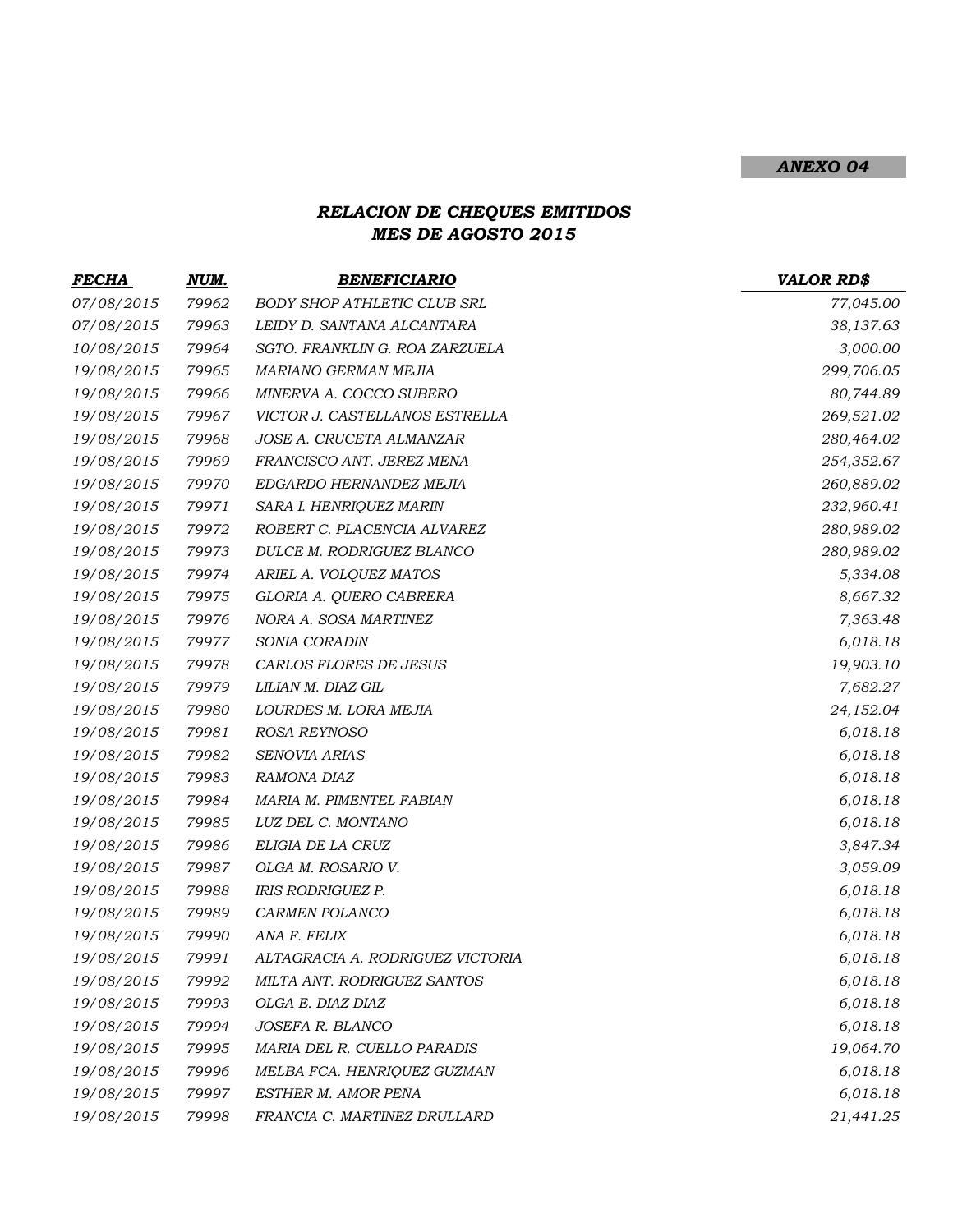| 19/08/2015 | 79999 | AMELIA DEL ORBE PEÑA                 | 3,018.18  |
|------------|-------|--------------------------------------|-----------|
| 19/08/2015 | 80000 | <b>BIENVENIDA BELLIARD</b>           | 36,119.77 |
| 19/08/2015 | 80001 | PACO PEREZ REYES                     | 6,018.18  |
| 19/08/2015 | 80002 | ROSA J. DE LOS SANTOS G.             | 6,018.18  |
| 19/08/2015 | 80003 | CARMEN L. PERALTA CASTELLANOS        | 6,018.18  |
| 19/08/2015 | 80004 | FIDIAS GONZALEZ VICIOSO              | 6,018.18  |
| 19/08/2015 | 80005 | ISABEL E. DE LOS SANTOS GOMEZ        | 6,018.18  |
| 19/08/2015 | 80006 | LUIS E. MOREL POUERIE                | 36,642.28 |
| 19/08/2015 | 80007 | YOLANDA E. DE WINDT DE GAUTREAU      | 12,993.40 |
| 19/08/2015 | 80008 | SENAIDA A. ALVAREZ PEREZ             | 6,018.18  |
| 19/08/2015 | 80009 | YDALIA PORTORREAL                    | 6,018.18  |
| 19/08/2015 | 80010 | <b>MARTA N. MONTAS RAMIREZ</b>       | 6,018.18  |
| 19/08/2015 | 80011 | HILDA CARRASCO PEREZ                 | 6,018.18  |
| 19/08/2015 | 80012 | LUZ M. DEL CARMEN RODRIGUEZ GAUTREAU | 6,018.18  |
| 19/08/2015 | 80013 | <b>CRISTINO RODRIGUEZ</b>            | 6,018.18  |
| 19/08/2015 | 80014 | MAXIMO S. ROSARIO RODRIGUEZ          | 6,018.18  |
| 19/08/2015 | 80015 | RAFAEL CONTRERAS CONTRERAS           | 6,018.18  |
| 19/08/2015 | 80016 | VIRGINIA SUERO ESPINAL               | 4,918.18  |
| 19/08/2015 | 80017 | JOSEFA A. CUESTA DE MAÑON            | 6,929.81  |
| 19/08/2015 | 80018 | ANA M. BAUTISTA                      | 6,018.18  |
| 19/08/2015 | 80019 | MIRELLA DE LA ROSA DOMINGUEZ         | 6,018.18  |
| 19/08/2015 | 80020 | DORA H. STERLING VAZQUEZ             | 6,018.18  |
| 19/08/2015 | 80021 | FELIX R. CUEVAS RUFINO               | 6,018.18  |
| 19/08/2015 | 80022 | JOSEFINA SUAZO ABREU                 | 32,621.32 |
| 19/08/2015 | 80023 | ALTAGRACIA A. GIL NOBLE              | 6,018.18  |
| 19/08/2015 | 80024 | THELMA G. GOMEZ S.                   | 6,018.18  |
| 19/08/2015 | 80025 | RAFAELA DE JS. PEÑA LORA             | 3,259.92  |
| 19/08/2015 | 80026 | BRIGIDA FELIZ VDA. OZUNA             | 6,018.18  |
| 19/08/2015 | 80027 | MIGUEL A. POLANCO                    | 32,440.83 |
| 19/08/2015 | 80028 | <b>LEON FLORES</b>                   | 32,440.83 |
| 19/08/2015 | 80029 | MARIA A. PAULINO MARTE               | 6,018.18  |
| 19/08/2015 | 80030 | CESAR A. VALLEJO NICOLAS             | 6,018.18  |
| 19/08/2015 | 80031 | LUCIA M. REYES PEREZ                 | 17,301.77 |
| 19/08/2015 | 80032 | <b>MERCEDES HIRALDO</b>              | 6,018.18  |
| 19/08/2015 | 80033 | RAMONA FLORES DE MATOS               | 5,318.18  |
| 19/08/2015 | 80034 | GLOBIS P. GUZMAN SANCHEZ             | 8,043.54  |
| 19/08/2015 | 80035 | ELOISA NUÑEZ DE GONZALEZ             | 11,519.20 |
| 19/08/2015 | 80036 | MIREYA CAPELLAN A.                   | 6,018.18  |
| 19/08/2015 | 80037 | LUZ DEL C. SANCHEZ CALDERON          | 6,018.18  |
| 19/08/2015 | 80038 | <b>INES MDES. REYES CABRERA</b>      | 5,518.18  |
| 19/08/2015 | 80039 | SILVESTRE COCO                       | 4,263.41  |
| 19/08/2015 | 80040 | ELISA VIVIECA                        | 5,982.71  |
| 19/08/2015 | 80041 | TERESA MORA DE LA ROSA               | 6,018.18  |
| 19/08/2015 | 80042 | PEDRO A. FERNANDEZ SALCEDO           | 35,273.49 |
| 19/08/2015 | 80043 | RAFAEL A. RODRIGUEZ GONZALEZ         | 29,053.05 |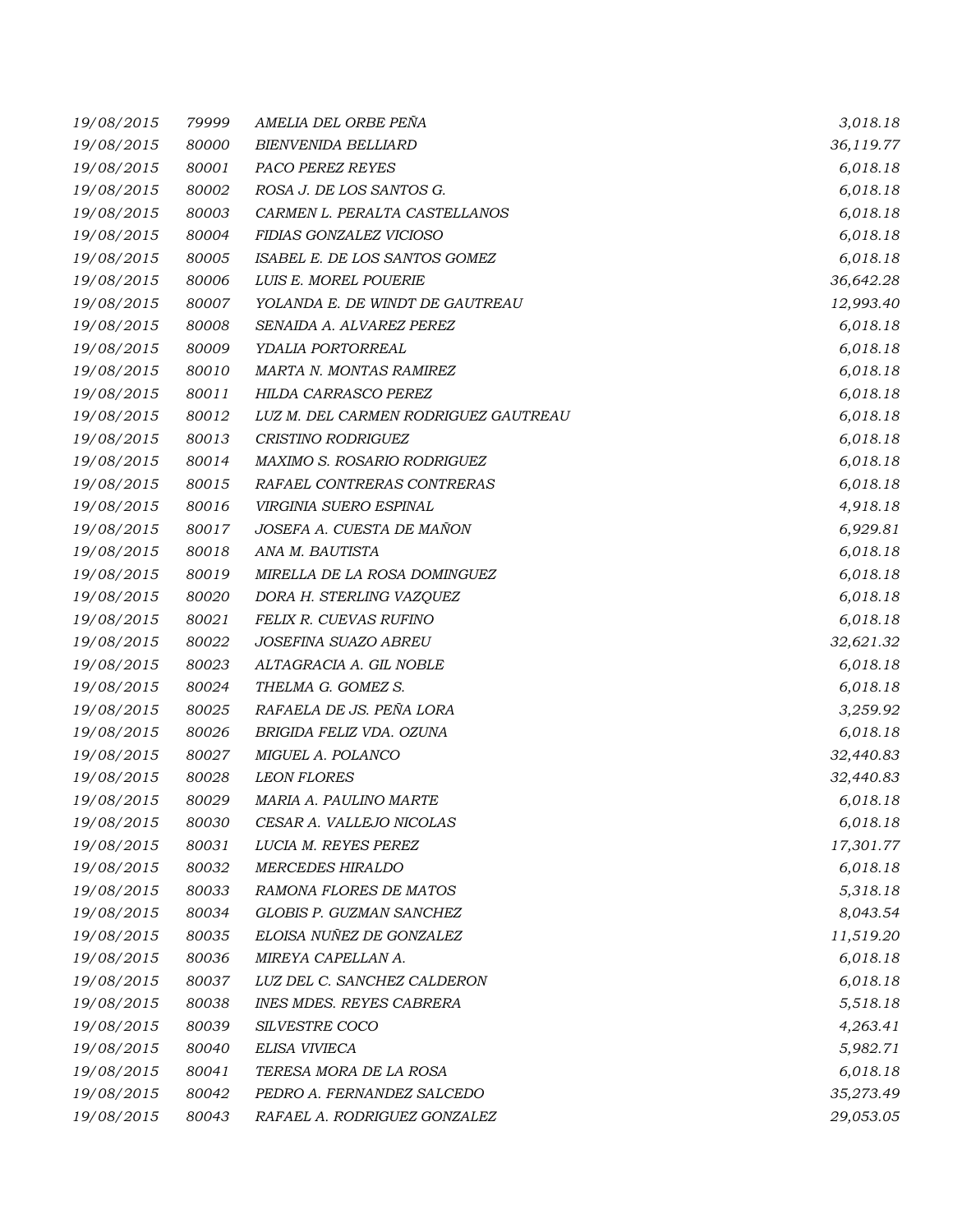| 19/08/2015 | 80044 | AFRICA E. SANTOS GUZMAN              | 6,018.18  |
|------------|-------|--------------------------------------|-----------|
| 19/08/2015 | 80045 | MILEDYS S. SOSA R.                   | 22,872.49 |
| 19/08/2015 | 80046 | MARCIANA ALT. RAMIREZ CORONA         | 12,580.66 |
| 19/08/2015 | 80047 | DAYSI R. VASQUEZ CRUZ                | 6,018.18  |
| 19/08/2015 | 80048 | CARMEN DE LOS A. LUCIANO GARCIA      | 3,221.50  |
| 19/08/2015 | 80049 | NEREYDA E. JAQUEZ LOZANO             | 6,018.18  |
| 19/08/2015 | 80050 | CARMEN L. SANTOS PIMENTEL            | 6,018.18  |
| 19/08/2015 | 80051 | AMERICA G. ESPINAL HUED              | 6,018.18  |
| 19/08/2015 | 80052 | RAMON ANT. CARABALLO ABREU           | 6,018.18  |
| 19/08/2015 | 80053 | CARLOS D. GARCIA GARCIA              | 6,018.18  |
| 19/08/2015 | 80054 | DULCE M. ESTEVEZ                     | 6,018.18  |
| 19/08/2015 | 80055 | MARIA DE LA C. CANELA CANELA         | 5,418.18  |
| 19/08/2015 | 80056 | FRANCISCO J. NUÑEZ GOMEZ             | 37,742.61 |
| 19/08/2015 | 80057 | MARIA G. DALMASI LORA                | 6,018.18  |
| 19/08/2015 | 80058 | CARMEN L. EDUARDO ICIANO             | 6,018.18  |
| 19/08/2015 | 80059 | CARMEN Y. COSME GUTIERREZ            | 3,498.67  |
| 19/08/2015 | 80060 | FRANCISCA R. PEREZ PEÑA              | 6,018.18  |
| 19/08/2015 | 80061 | ESPERANZA ANT. COLLADO BATISTA       | 6,018.18  |
| 19/08/2015 | 80062 | ADRIANO GONZALEZ PANTALEON           | 6,018.18  |
| 19/08/2015 | 80063 | ANA J. LOPEZ GERMOSEN                | 6,018.18  |
| 19/08/2015 | 80064 | FELIX R. JIMENEZ RIVAS               | 1,103.33  |
| 19/08/2015 | 80065 | ROSAURA JULIA JIMENEZ DAJER DE LOPEZ | 26,372.75 |
| 19/08/2015 | 80066 | RAMONA DE JESUS ROSARIO              | 6,018.18  |
| 19/08/2015 | 80067 | MARIA A. CASTRO AGRAMONTE            | 6,018.18  |
| 19/08/2015 | 80068 | <b>AGUSTINA MARTE</b>                | 5,734.18  |
| 19/08/2015 | 80069 | EURIPIDES A. GARCIA GARCIA           | 36,436.81 |
| 19/08/2015 | 80070 | GENOVEVA I. ROSARIO                  | 6,018.18  |
| 19/08/2015 | 80071 | MARIA A. HONRADO BADIA               | 6,018.18  |
| 19/08/2015 | 80072 | MARIA ALT. RAMOS GARCIA              | 6,018.18  |
| 19/08/2015 | 80073 | JUAN ANT. SANCHEZ VILLA              | 5,478.70  |
| 19/08/2015 | 80074 | RAMONA JIMENEZ LIZARDO               | 6,018.18  |
| 19/08/2015 | 80075 | JOSEFA ALT. MEJIA MIESES             | 6,018.18  |
| 19/08/2015 | 80076 | ROSA PAREDES GARCIA                  | 6,018.18  |
| 19/08/2015 | 80077 | <b>GUARIONEX BRITO TAVERAS</b>       | 6,018.18  |
| 19/08/2015 | 80078 | PEDRO HERNANDEZ CRUCEY               | 6,018.18  |
| 19/08/2015 | 80079 | JUANA TRAVIESO VASQUEZ               | 6,018.18  |
| 19/08/2015 | 80080 | ROSA DOMINGUEZ                       | 6,018.18  |
| 19/08/2015 | 80081 | JUAN SEBASTIAN RODRIGUEZ             | 6,018.18  |
| 19/08/2015 | 80082 | <b>NELSON ITURBIDES R.</b>           | 29,497.03 |
| 19/08/2015 | 80083 | AMELIA VALDEZ M.                     | 6,018.18  |
| 19/08/2015 | 80084 | VALENTIN SUAREZ G.                   | 6,018.18  |
| 19/08/2015 | 80085 | CAROLINA A. VICTORIA                 | 6,018.18  |
| 19/08/2015 | 80086 | FRANCISCA A. TEJADA                  | 6,018.18  |
| 19/08/2015 | 80087 | LOURDES M. NUÑEZ ROSARIO             | 6,018.18  |
| 19/08/2015 | 80088 | JOSE P. FLORES M.                    | 9,431.60  |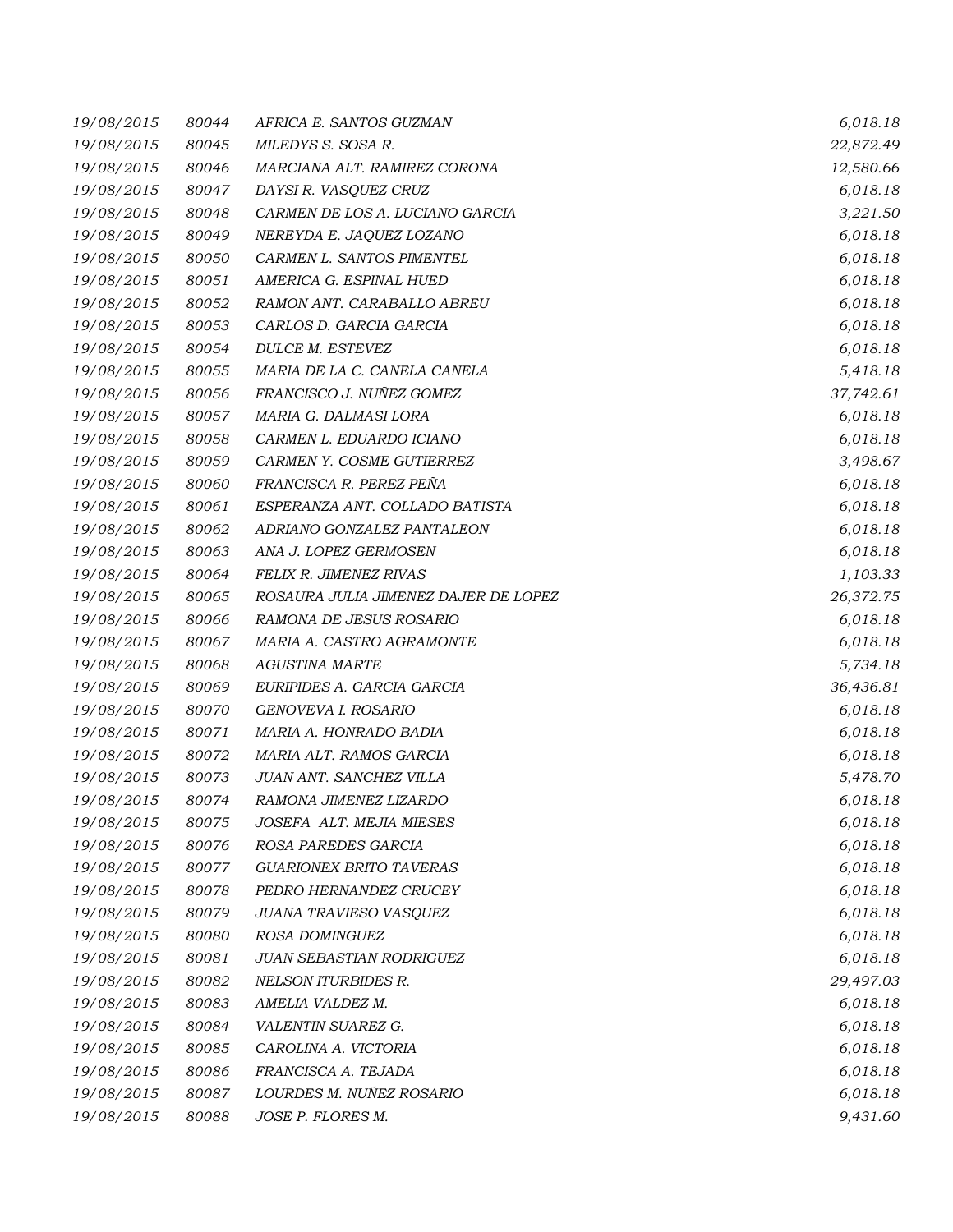| 19/08/2015 | 80089 | NURYS MUÑOZ PEREZ                       | 34,240.40 |
|------------|-------|-----------------------------------------|-----------|
| 19/08/2015 | 80090 | GREGORIO ARIAS CARRASCO                 | 21,709.26 |
| 19/08/2015 | 80091 | DAVID A. FELIZ FELIZ                    | 6,018.18  |
| 19/08/2015 | 80092 | MERCEDES SEGURA CUEVAS                  | 2,997.94  |
| 19/08/2015 | 80093 | NERIS MEDINA DIAZ                       | 4,318.18  |
| 19/08/2015 | 80094 | MIGUELINA PEÑA MENDEZ                   | 3,781.24  |
| 19/08/2015 | 80095 | DOMINGO GUZMAN MORETA FELIZ             | 3,653.86  |
| 19/08/2015 | 80096 | RICHARDIN DE J. DOTEL                   | 7,490.44  |
| 19/08/2015 | 80097 | EUDES M. ENCARNACION FELIZ              | 6,018.18  |
| 19/08/2015 | 80098 | NEREIDA FLORIAN SANTANA                 | 6,018.18  |
| 19/08/2015 | 80099 | SERGIO OLIVERO FELIZ                    | 7,453.56  |
| 19/08/2015 | 80100 | ROSAURA FERRERAS FERRERAS               | 6,018.18  |
| 19/08/2015 | 80101 | NURIS M. NOVAS MATOS                    | 4,316.57  |
| 19/08/2015 | 80102 | MIGUEL MEDINA PEREZ                     | 12,252.15 |
| 19/08/2015 | 80103 | LIVIO G. RIVAS                          | 6,018.18  |
| 19/08/2015 | 80104 | <b>ISMAEL PEÑA</b>                      | 10,720.63 |
| 19/08/2015 | 80105 | <b>BIENVENIDA VELOZ</b>                 | 6,018.18  |
| 19/08/2015 | 80106 | EUGENIA PEREZ SANTANA                   | 5,359.88  |
| 19/08/2015 | 80107 | PEDRO REYES MEDINA                      | 5,718.18  |
| 19/08/2015 | 80108 | FELICIA CUEVAS CARVAJAL                 | 5,718.18  |
| 19/08/2015 | 80109 | <b>JUSTO FERRERAS PEREZ</b>             | 6,018.18  |
| 19/08/2015 | 80110 | VICTOR R. CONCEPCION ROMERO             | 6,018.18  |
| 19/08/2015 | 80111 | ADELFA A. HERRERA TERRERO               | 6,018.18  |
| 19/08/2015 | 80112 | <b>JULIO H. HERRERA MATOS</b>           | 1,103.33  |
| 19/08/2015 | 80113 | SENEO MONTERO MONTAS                    | 3,725.32  |
| 19/08/2015 | 80114 | XIOMARA A. MONTERO JIMENEZ              | 5,405.08  |
| 19/08/2015 | 80115 | RAMON A. MORETA                         | 5,618.18  |
| 19/08/2015 | 80116 | SIMONA FAMILIA ZABALA                   | 4,377.98  |
| 19/08/2015 | 80117 | VENECIA RUIZ MATEO                      | 4,044.94  |
| 19/08/2015 | 80118 | AUGUSTO E. OVIEDO PEÑA                  | 6,846.76  |
| 19/08/2015 | 80119 | ANERTA ALT. RODRIGUEZ                   | 32,683.32 |
| 19/08/2015 | 80120 | RAMON A. GUTIERREZ GARCIA               | 6,018.18  |
| 19/08/2015 | 80121 | JUAN DE LA C. TEJEDA ACOSTA             | 10,015.60 |
| 19/08/2015 | 80122 | JUANA LUCIA A. SANCHEZ G.               | 6,018.18  |
| 19/08/2015 | 80123 | ANTHIA M. REYES JIMENEZ                 | 5,618.18  |
| 19/08/2015 | 80124 | MANUEL E. SOSA CRUZ                     | 5,518.18  |
| 19/08/2015 | 80125 | DANIEL MEDINA BELLIARD                  | 6,018.18  |
| 19/08/2015 | 80126 | LUCILA NUÑEZ CASTRO                     | 6,018.18  |
| 19/08/2015 | 80127 | ANA M. BAEZ ROSARIO                     | 6,018.18  |
| 19/08/2015 | 80128 | RAMONA REYES CARRASCO                   | 6,018.18  |
| 19/08/2015 | 80129 | ELBA H. VARGAS FRIAS                    | 6,018.18  |
| 19/08/2015 | 80130 | EVARISTO JIMENEZ FIGUEREO               | 10,720.63 |
| 19/08/2015 | 80131 | GUARINA E. MERCEDES HERNANDEZ FERDINARD | 6,018.18  |
| 19/08/2015 | 80132 | LUIS J. BOURGET FROMETA                 | 38,387.50 |
| 19/08/2015 | 80133 | RUTH MONTALVO FRANCISCO                 | 29,497.03 |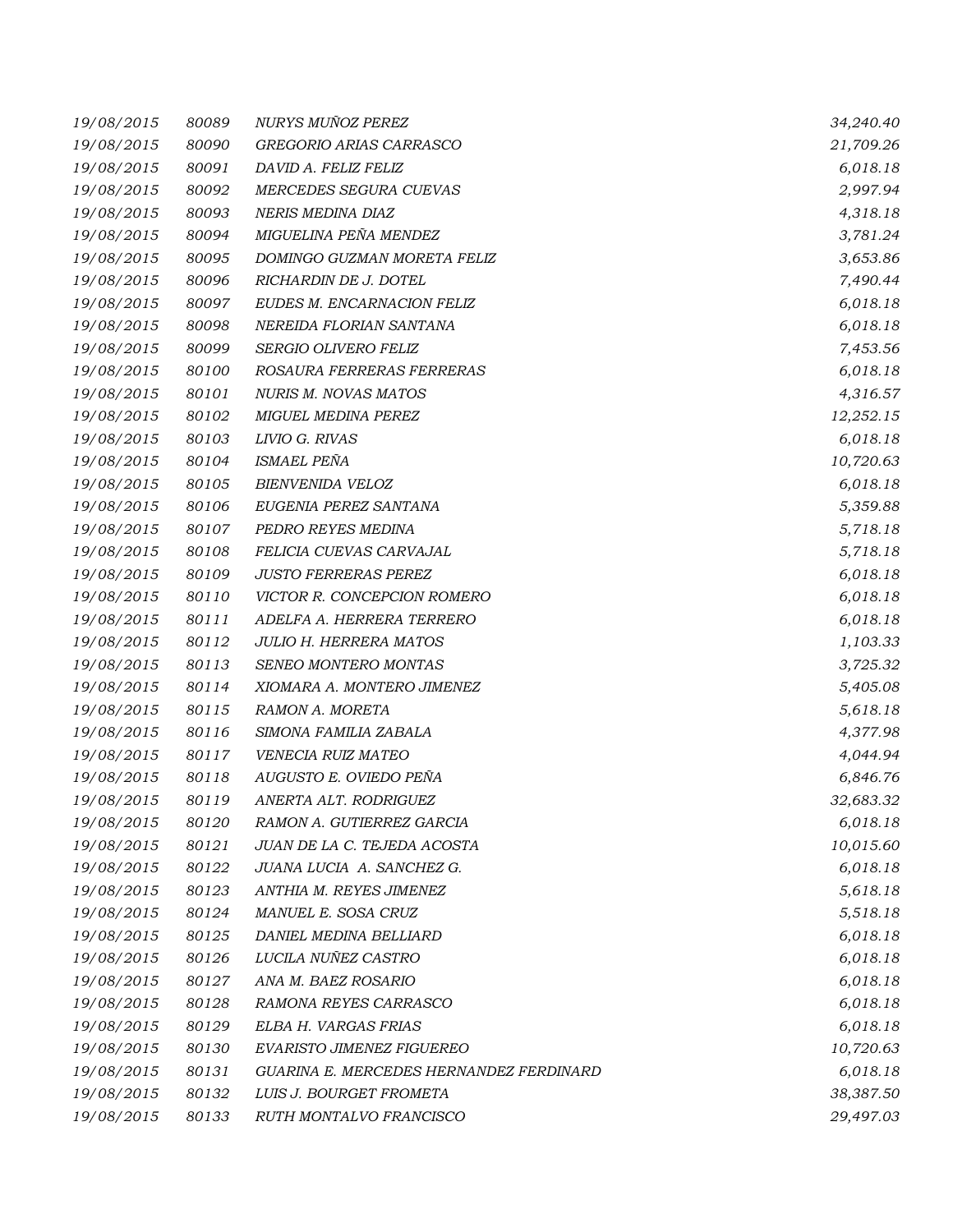| 19/08/2015 | 80134 | ROSARIO N. ARIAS GERMAN                 | 6,018.18  |
|------------|-------|-----------------------------------------|-----------|
| 19/08/2015 | 80135 | ELIDA E. SANCHEZ NINA                   | 16,855.44 |
| 19/08/2015 | 80136 | ENEIDA DOMINGUEZ                        | 6,018.18  |
| 19/08/2015 | 80137 | JOSEFINA GURIDIS POZO                   | 6,018.18  |
| 19/08/2015 | 80138 | ALTAGRACIA M. PLACENCIO FORTUNA         | 6,018.18  |
| 19/08/2015 | 80139 | ARGENTINA ORTIZ PERDOMO                 | 5,318.18  |
| 19/08/2015 | 80140 | CARMELA MATOS TEJEDA                    | 6,018.18  |
| 19/08/2015 | 80141 | MARIA SEVERINO DE LEON                  | 6,018.18  |
| 19/08/2015 | 80142 | JULIANA PINEDA                          | 6,018.18  |
| 19/08/2015 | 80143 | MANUEL A. LEMONIER JIMENEZ              | 311.88    |
| 19/08/2015 | 80144 | MARITZA MEJIA DUVERGE                   | 4,234.07  |
| 19/08/2015 | 80145 | <b>JOSEFA REYES APONTE</b>              | 6,018.18  |
| 19/08/2015 | 80146 | DANIEL TELLERIAS VASQUEZ                | 6,018.18  |
| 19/08/2015 | 80147 | <b>GRECIA BINA SORIANO</b>              | 6,018.18  |
| 19/08/2015 | 80148 | CARMEN MA. MORALES MORALES              | 5,518.18  |
| 19/08/2015 | 80149 | CRISTOBALINA BONILLA CASTRO             | 6,018.18  |
| 19/08/2015 | 80150 | <b>JULIA ARRIAGA PONTIER</b>            | 6,018.18  |
| 19/08/2015 | 80151 | ELUPINA SANTANA RIVERA                  | 4,786.64  |
| 19/08/2015 | 80152 | HILDA L. LAMARCHE UBIERA                | 5,518.18  |
| 19/08/2015 | 80153 | EDELMIRA RAMIREZ DE ESPINAL             | 6,018.18  |
| 19/08/2015 | 80154 | LUCINDA ESPINAL                         | 5,834.18  |
| 19/08/2015 | 80155 | JUAN GUERRERO MONTILLA                  | 6,018.18  |
| 19/08/2015 | 80156 | CARMEN A. CASADO MARTINEZ               | 6,018.18  |
| 19/08/2015 | 80157 | FEDERICO A. DE LA ROSA RAMOS            | 6,018.18  |
| 19/08/2015 | 80158 | INES JOSE G.                            | 922.18    |
| 19/08/2015 | 80159 | <b>EMILIO PEREZ CASTRO</b>              | 6,018.18  |
| 19/08/2015 | 80160 | CELESTE BATISTA DEL R.                  | 6,018.18  |
| 19/08/2015 | 80161 | <b>MELANIA BELEN</b>                    | 3,180.56  |
| 19/08/2015 | 80162 | MARINA VASQUEZ M.                       | 6,018.18  |
| 19/08/2015 | 80163 | JUANA JIMENEZ E.                        | 6,018.18  |
| 19/08/2015 | 80164 | SGTO. NELSON G. SUAREZ MOREL            | 16,000.00 |
| 19/08/2015 | 80165 | 1ER. TTE. ALFREDO PEREZ MEDRANO         | 16,000.00 |
| 19/08/2015 | 80166 | ASIMILADO ANGEL ANT. M. MORBAN GARCIA   | 16,000.00 |
| 19/08/2015 | 80167 | SGTO. JUAN C. MADE PIÑA                 | 16,000.00 |
| 19/08/2015 | 80168 | 2DO. TTE. PASCUAL NOVAS SEGURA          | 15,000.00 |
| 19/08/2015 | 80169 | CABO FRANCISCO DE LA CRUZ DE LA CRUZ    | 8,000.00  |
| 19/08/2015 | 80170 | 2DO. TTE. ERASMO F. DEL CARMEN GREGORIO | 19,000.00 |
| 19/08/2015 | 80171 | MAYOR FRANKLIN A. ESTEVEZ CONTRERAS     | 18,000.00 |
| 19/08/2015 | 80172 | CABO STERLIN CRUZ DE LA CRUZ            | 8,739.50  |
| 19/08/2015 | 80173 | CAP. RICARDO SUBERVI PEREZ              | 14,000.00 |
| 19/08/2015 | 80174 | CAP. LORENZO GARCIA MARTINEZ            | 14,833.34 |
| 19/08/2015 | 80175 | 1ER.TTE. SABINO ALCANTARA MARTINEZ      | 13,000.00 |
| 19/08/2015 | 80176 | 1ER. TTE. GEOVANNY B. PERALTA BRITO     | 13,000.00 |
| 19/08/2015 | 80177 | 2DO. TTE. ANA F. ORTEGA POLANCO         | 12,000.00 |
| 19/08/2015 | 80178 | 2DO. TTE. EDGAR ANT. ROSARIO RODRIGUEZ  | 12,000.00 |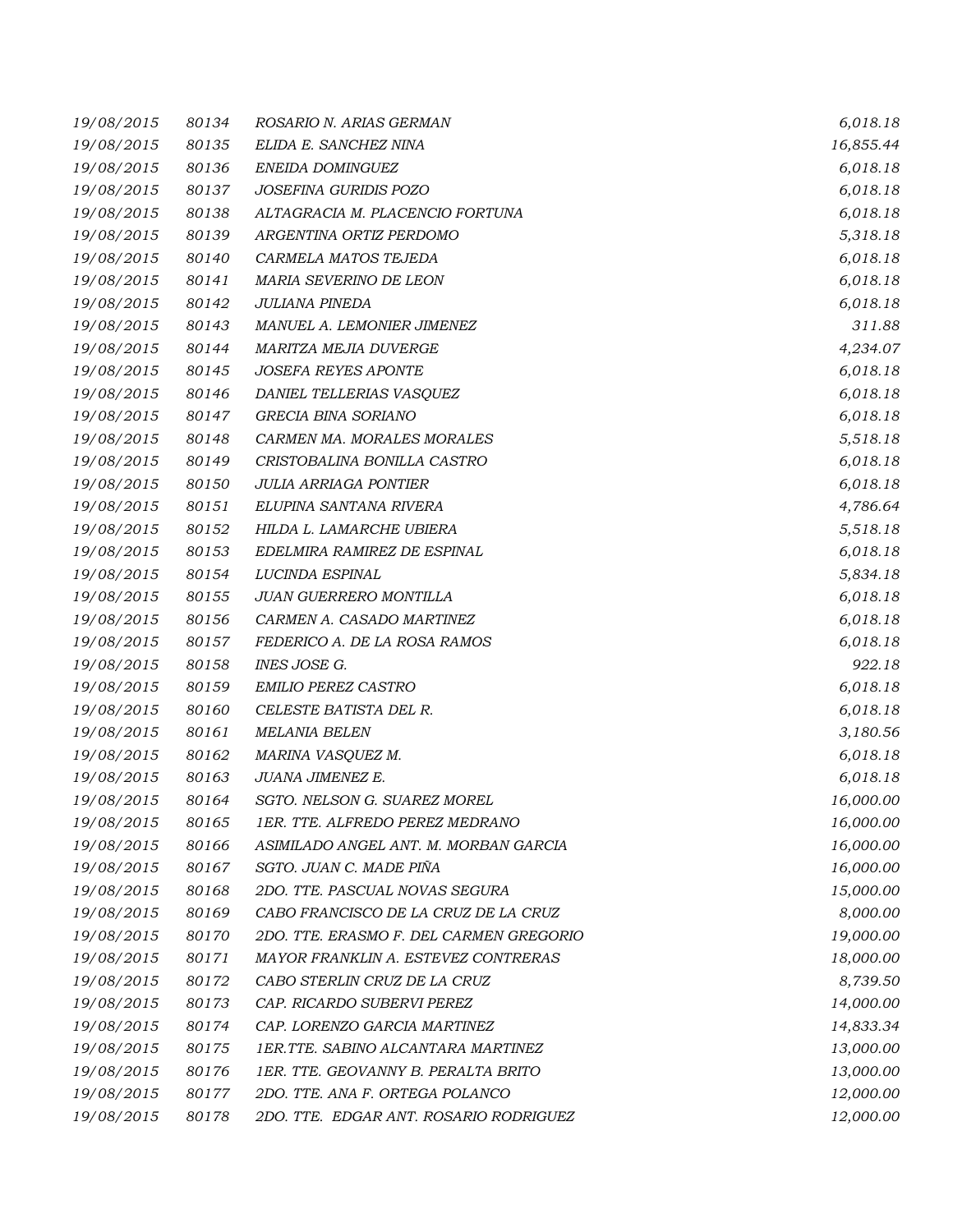| 19/08/2015 | 80179 | 2DO. TTE. SANTIAGO CONTRERAS HERRERA    | 12,000.00 |
|------------|-------|-----------------------------------------|-----------|
| 19/08/2015 | 80180 | 2DO. TTE. PEDRO J. MARTINEZ ENCARNACION | 12,000.00 |
| 19/08/2015 | 80181 | 2DO. TTE. LAISY VASQUEZ SEGURA          | 12,000.00 |
| 19/08/2015 | 80182 | SGTO. MR. GREGORIO RAMIREZ DOMINGUEZ    | 11,000.00 |
| 19/08/2015 | 80183 | SGTO. MR. CARLOS Y. DE OLEO MATEO       | 11,000.00 |
| 19/08/2015 | 80184 | SGTO. MR. VICTOR ANT. CHECO CORNELIO    | 11,000.00 |
| 19/08/2015 | 80185 | SGTO. MR. RAULY LIZARDO LORENZO         | 11,000.00 |
| 19/08/2015 | 80186 | SGTO. MR. ALBERTO RAMIREZ DE LA CRUZ    | 11,000.00 |
| 19/08/2015 | 80187 | RASO MICHELL D. ORTEGA ORTIZ            | 8,000.00  |
| 19/08/2015 | 80188 | RASO WILLIAM VALDEZ CABRERA             | 8,000.00  |
| 19/08/2015 | 80189 | RASO JOSE R. BRITO ORTEGA               | 8,000.00  |
| 19/08/2015 | 80190 | CABO PABLO BRAND ADON                   | 8,000.00  |
| 19/08/2015 | 80191 | CABO JULIO C. HEREDIA                   | 8,000.00  |
| 19/08/2015 | 80192 | CABO DANNIS ACOSTA REINOSO              | 8,000.00  |
| 19/08/2015 | 80193 | MAYOR MARIO O. PEREZ NOVAS              | 29,000.00 |
| 19/08/2015 | 80194 | MAYOR DAMIAN ANT. OVALLES JORGE         | 18,000.00 |
| 19/08/2015 | 80195 | RASO JOSE D. ADAMES HEREDIA             | 8,739.50  |
| 19/08/2015 | 80196 | CABO NELSON ARIAS ESPINAL               | 8,739.50  |
| 19/08/2015 | 80197 | CAP. PABLO J. MORA ALCANTARA            | 14,000.00 |
| 19/08/2015 | 80198 | 1ER. TTE. RANCIS N. ROSARIO RODRIGUEZ   | 13,000.00 |
| 19/08/2015 | 80199 | 1ER. TTE. MANUEL CONTRERAS SANTANA      | 13,000.00 |
| 19/08/2015 | 80200 | 1ER. TTE. RUBEN VILLAR DIAZ             | 13,000.00 |
| 19/08/2015 | 80201 | 2DO. TTE. JOSE VLADIMIR UREÑA ORTEGA    | 11,950.00 |
| 19/08/2015 | 80202 | 2DO. TTE. EUGENIA RAMIREZ DE JESUS      | 12,000.00 |
| 19/08/2015 | 80203 | 2DO. TTE. ANGEL A. NERO ACOSTA          | 12,000.00 |
| 19/08/2015 | 80204 | 2DO. TTE. RICARDO ANT. SOSA DISLA       | 12,000.00 |
| 19/08/2015 | 80205 | 2DO. TTE. EDDY ANT. OVALLE              | 12,000.00 |
| 19/08/2015 | 80206 | 2DO. TTE. DOMINGO NUÑEZ                 | 12,000.00 |
| 19/08/2015 | 80207 | 2DO. TTE. KENNEDY PINALES ENCARNACION   | 12,000.00 |
| 19/08/2015 | 80208 | SGTO. JUAN ALB. ACOSTA MEJIA            | 10,000.00 |
| 19/08/2015 | 80209 | SGTO. JOSE ML. SOSA MARTE               | 10,000.00 |
| 19/08/2015 | 80210 | CABO JOSE P. REYES CONCEPCION           | 10,000.00 |
| 19/08/2015 | 80211 | SGTO. BACILIO SILVERIO POLE             | 10,000.00 |
| 19/08/2015 | 80212 | SGTO. REYNARDO F. SELMO                 | 10,000.00 |
| 19/08/2015 | 80213 | RASO WANDER MERCEDES MATEO              | 8,000.00  |
| 19/08/2015 | 80214 | RASO MARIO O. PEREZ PEREZ               | 8,000.00  |
| 19/08/2015 | 80215 | 2DO. TTE. YEAN E. ROBLES SOTO           | 22,000.00 |
| 19/08/2015 | 80216 | CAP. JULIO PEREZ ESPINAL                | 20,000.00 |
| 19/08/2015 | 80217 | TTE. COR. SECUNDINO MERCEDES PEGUERO    | 20,000.00 |
| 19/08/2015 | 80218 | CAP. PABLO R. PEREZ VOLQUEZ             | 23,110.00 |
| 19/08/2015 | 80219 | MAYOR LEONARDO JIMENEZ ENCARNACION      | 18,000.00 |
| 19/08/2015 | 80220 | CABO ERNESTO DE LA ROSA MARTE           | 8,739.73  |
| 19/08/2015 | 80221 | 1ER. TTE. JUAN R. DUARTE LIRANZO        | 14,066.66 |
| 19/08/2015 | 80222 | CAP. FELICIANO OGANDO RODRIGUEZ         | 14,000.00 |
| 19/08/2015 | 80223 | CAP. CARLOS ROSARIO MORILLO             | 14,000.00 |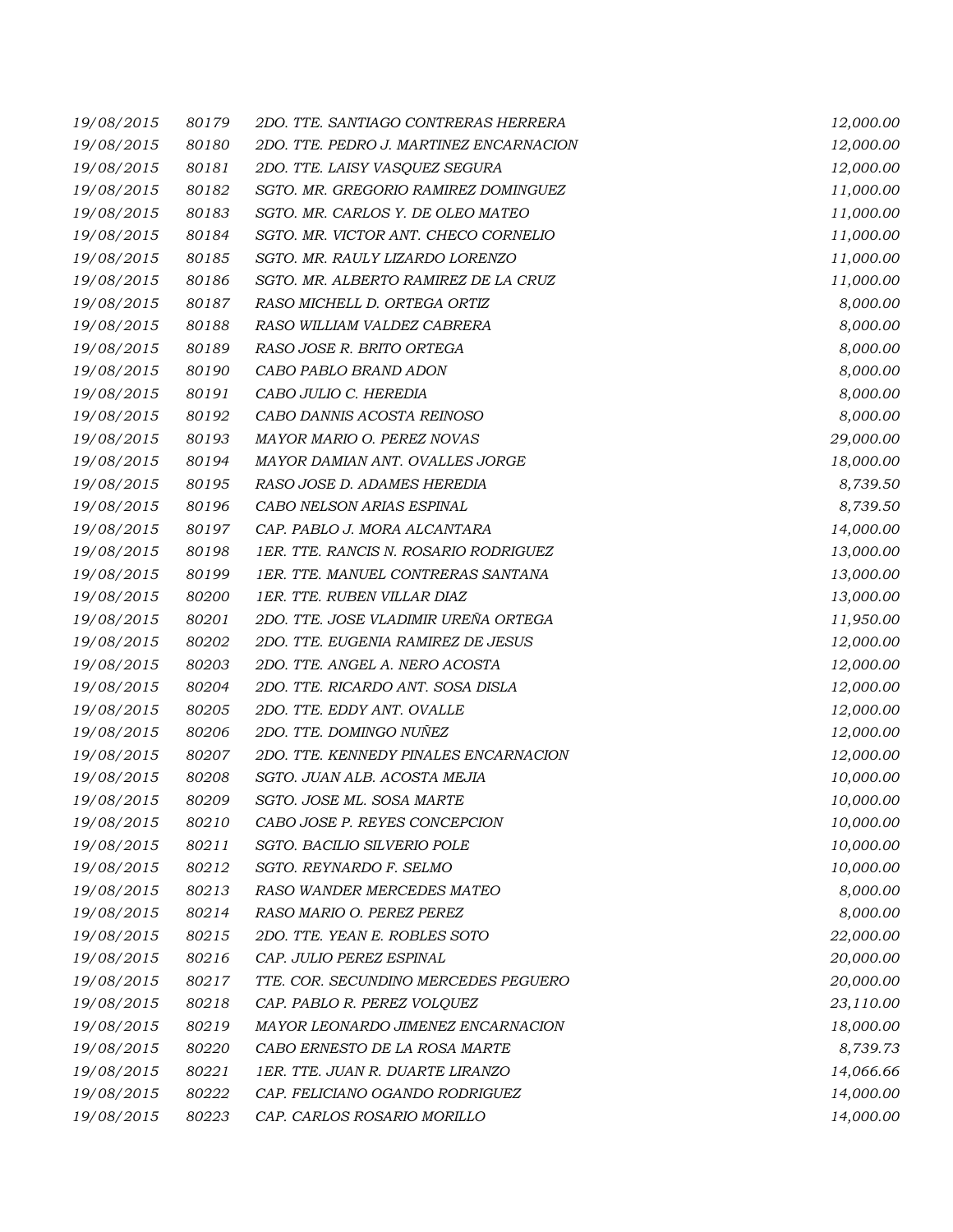| 19/08/2015 | 80224 | CAP. ANGEL DE LOS S. DUVERGE AGUASVIVAS | 14,000.00 |
|------------|-------|-----------------------------------------|-----------|
| 19/08/2015 | 80225 | 1ER. TTE. GERINELDO MONTAS MONTERO      | 13,000.00 |
| 19/08/2015 | 80226 | 1ER. TTE. JOSE DEL C. BELLO PEREZ       | 13,000.00 |
| 19/08/2015 | 80227 | 2DO. TTE. RAFAEL ANT. FAÑA RODRIGUEZ    | 12,000.00 |
| 19/08/2015 | 80228 | 2DO. TTE. LUIS R. VARGAS GOMEZ          | 12,000.00 |
| 19/08/2015 | 80229 | 2DO. TTE. RAFAEL ESPINAL BRITO          | 12,000.00 |
| 19/08/2015 | 80230 | 2DO TTE. HERIBERTO BENITEZ SOTO         | 12,000.00 |
| 19/08/2015 | 80231 | 2DO. TTE. NELCIDO RODRIGUEZ ACOSTA      | 12,000.00 |
| 19/08/2015 | 80232 | 2DO. TTE. JOSE ML. REYES MENDEZ         | 12,000.00 |
| 19/08/2015 | 80233 | 2DO. TTE. IDALINO DIAZ PEREZ            | 12,000.00 |
| 19/08/2015 | 80234 | SGTO. MR. JEUDY V. READ TINEO           | 11,000.00 |
| 19/08/2015 | 80235 | SGTO. MR. HENRY G. RAMIREZ LLAUGER      | 11,000.00 |
| 19/08/2015 | 80236 | SGTO. MR. ANTERO DECENA HEREDIA         | 11,000.00 |
| 19/08/2015 | 80237 | SGTO. ARSENIO DIAZ RAMIREZ              | 10,000.00 |
| 19/08/2015 | 80238 | SGTO. CHARLES AMADO BENCOSME POLANCO    | 10,000.00 |
| 19/08/2015 | 80239 | SGTO. EDGAR ML. BRITO B.                | 10,000.00 |
| 19/08/2015 | 80240 | SGTO. KELVIN DEL JESUS ENCARNACION      | 10,000.00 |
| 19/08/2015 | 80241 | SGTO. WILLIAM L. DUARTE MENDEZ          | 9,950.00  |
| 19/08/2015 | 80242 | SGTO. FELIX ANT NOBOA NOBOA             | 10,000.00 |
| 19/08/2015 | 80243 | SGTO. JOSE MONTERO VALDEZ               | 10,000.00 |
| 19/08/2015 | 80244 | SGTO. FRANCISCO DE LOS SANTOS CAPELLAN  | 10,000.00 |
| 19/08/2015 | 80245 | SGTO. JOSE ALB. ANTUNA CALDERON         | 10,000.00 |
| 19/08/2015 | 80246 | SGTO. FRANCISCO J. CARRASCO CABREJA     | 10,000.00 |
| 19/08/2015 | 80247 | SGTO. ELVIS RODRIGUEZ RODRIGUEZ         | 10,000.00 |
| 19/08/2015 | 80248 | SGTO. RICARDO MONTES DE OCA DE LA CRUZ  | 10,000.00 |
| 19/08/2015 | 80249 | SGTO. MR. JESUS D. RIVERA FRIAS         | 10,000.00 |
| 19/08/2015 | 80250 | CABO ELISAUL FELIZ BATISTA              | 8,000.00  |
| 19/08/2015 | 80251 | RASO EDWARD DOÑE ALCANTARA              | 8,000.00  |
| 19/08/2015 | 80252 | CABO OSCAL L. NIN NIN                   | 8,000.00  |
| 19/08/2015 | 80253 | CABO ANDERSON PAREDES RAMIREZ           | 8,000.00  |
| 19/08/2015 | 80254 | TTE. COR. JUAN C. JIMENEZ HIDALGO       | 43,249.04 |
| 19/08/2015 | 80255 | CAPITAN LUIS BASORA B.                  | 24,416.95 |
| 19/08/2015 | 80256 | TTE. COR. RAMON ANT. NIN RAMIREZ        | 20,000.00 |
| 19/08/2015 | 80257 | MAYOR PEDRO L. ALVAREZ AGRAMONTE        | 20,000.00 |
| 19/08/2015 | 80258 | TTE. COR. JUNIOR SAVIÑON PEREZ          | 20,000.00 |
| 19/08/2015 | 80259 | CAPITAN LUIS MARIÑEZ P.                 | 19,197.23 |
| 19/08/2015 | 80260 | 2DO TTE. MILCIADES JAVIER RUIZ          | 17,030.64 |
| 19/08/2015 | 80261 | 1ER TTE. MARTIN NUÑEZ P.                | 16,602.93 |
| 19/08/2015 | 80262 | MAYOR CARLOS J. LORA JIMENEZ            | 16,360.00 |
| 19/08/2015 | 80263 | 1ER. TTE. RAUL FCO. SURIEL ARIAS        | 16,000.00 |
| 19/08/2015 | 80264 | RASO ANDY DE LOS SANTOS RODRIGUEZ       | 16,000.00 |
| 19/08/2015 | 80265 | 2DO TTE. PEDRO RAMIREZ M. P.N.          | 15,501.64 |
| 19/08/2015 | 80266 | 2DO. TTE. SANTOS SANTANA LEBRON         | 15,000.00 |
| 19/08/2015 | 80267 | 2DO TTE. PEDRO GARCIA ROMERO            | 13,354.00 |
|            |       |                                         |           |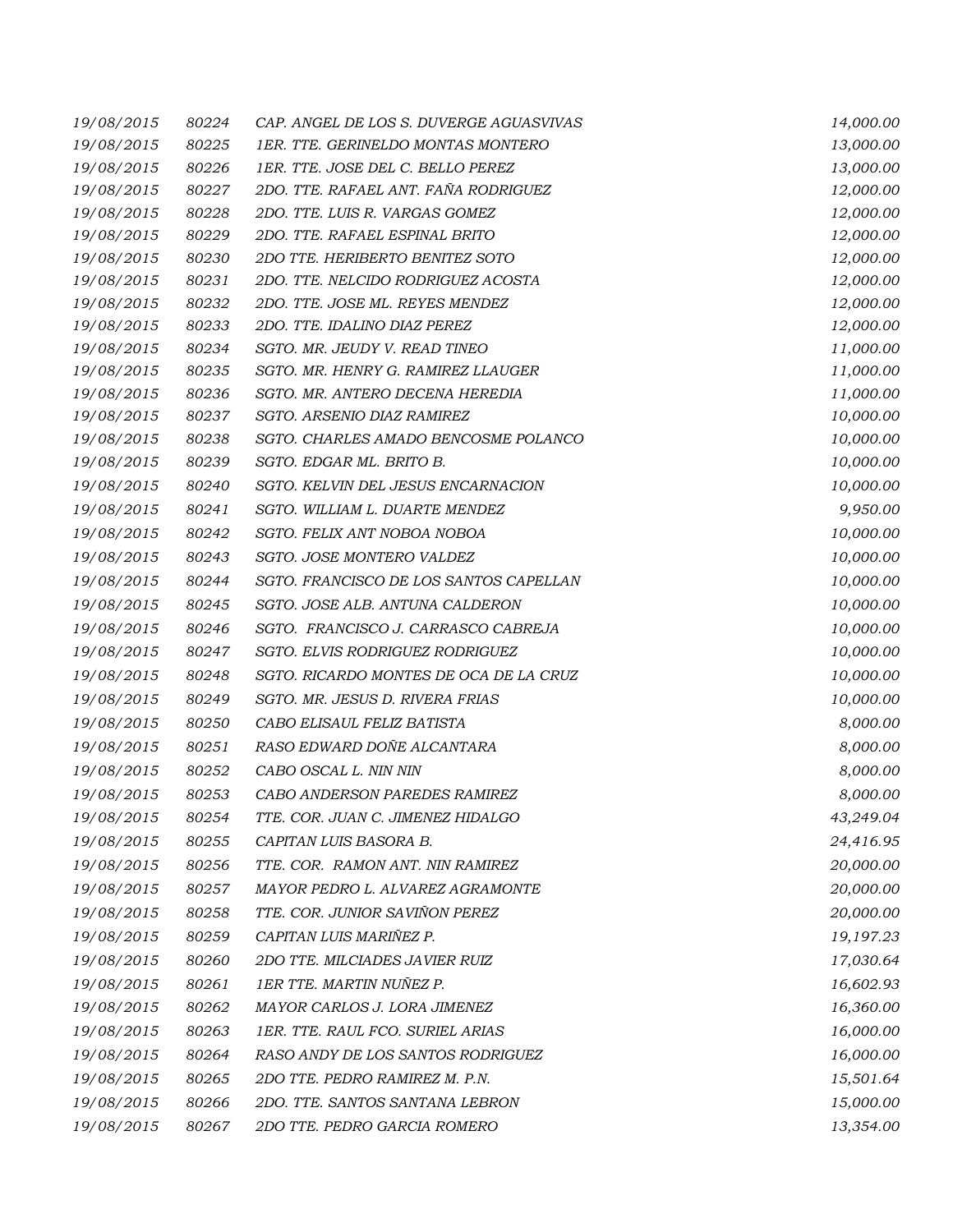| 19/08/2015 | 80268 | TTE. COR. DOMINGO A. SALAZAR M.               | 12,000.00 |
|------------|-------|-----------------------------------------------|-----------|
| 19/08/2015 | 80269 | SGTO. ISRRAEL CABRERA CABRERA                 | 12,000.00 |
| 19/08/2015 | 80270 | TTE. COR. JUAN P. DESCHAMPS                   | 12,000.00 |
| 19/08/2015 | 80271 | MAYOR LUIS MARIA REYNOSO                      | 10,939.73 |
| 19/08/2015 | 80272 | MAYOR CARLOS E. AQUINO                        | 10,000.00 |
| 19/08/2015 | 80273 | 2DO. TTE. JUAN MARTINEZ SALAS                 | 10,000.00 |
| 19/08/2015 | 80274 | MAYOR ROBERTO AVILA CONCEPCION                | 10,000.00 |
| 19/08/2015 | 80275 | MAYOR LIONORA CUEVAS DE LA CRUZ               | 10,000.00 |
| 19/08/2015 | 80276 | MAYOR EDWARD A. NUÑEZ-MERETTE PAULINO         | 10,000.00 |
| 19/08/2015 | 80277 | RASO PEDRO ANT. ORTIZ CASTRO                  | 9,000.00  |
| 19/08/2015 | 80278 | CAPITAN SEGUNDO RIVERA                        | 14,000.00 |
| 19/08/2015 | 80279 | CAP. ANATACIO S. MARIÑEZ BRUJAN               | 21,000.00 |
| 19/08/2015 | 80280 | CAP. CARLOS ML. DE LOS SANTOS                 | 8,000.00  |
| 19/08/2015 | 80281 | CAP. WILTON J. BOBADILLA VILLAMAN             | 8,000.00  |
| 19/08/2015 | 80282 | SGTO. MR. PORFIRIO DE LOS SANTOS ROSARIO      | 8,000.00  |
| 19/08/2015 | 80283 | CAP. HIPOLITO PINEDA PEREYRA                  | 14,000.00 |
| 19/08/2015 | 80284 | CAP. MARIO SANCHEZ DE JESUS                   | 8,000.00  |
| 19/08/2015 | 80285 | 1ER. TTE. SANTIAGO OZUNA BERROA               | 7,500.00  |
| 19/08/2015 | 80286 | 1ER. TTE. ISAAC VALDEZ CESPEDES               | 7,500.00  |
| 19/08/2015 | 80287 | 1ER. TTE. MANUEL A. CUEVAS ROSARIO            | 7,500.00  |
| 19/08/2015 | 80288 | 1ER. TTE. FRANCISCO ALB. MORA                 | 7,500.00  |
| 19/08/2015 | 80289 | 1ER. TTE. HENDRIK ANT. DE LOS SANTOS CESPEDES | 7,500.00  |
| 19/08/2015 | 80290 | 1ER. TTE. BIENVENIDA ALT. ORTIZ CUEVAS        | 7,500.00  |
| 19/08/2015 | 80291 | 1ER. TTE. DORKA O. PEÑA CAMPOS                | 7,500.00  |
| 19/08/2015 | 80292 | 2DO. TTE. LUIS ANT. REYES CUEVAS              | 7,000.00  |
| 19/08/2015 | 80293 | 2DO. TTE. SIRIACO VARGAS PICHARDO             | 7,000.00  |
| 19/08/2015 | 80294 | 2DO. TTE. JOSE O. GUZMAN RAMIREZ              | 7,000.00  |
| 19/08/2015 | 80295 | 2DO. TTE. PEDRO BELTRE VICIOSO                | 7,000.00  |
| 19/08/2015 | 80296 | 2DO. TTE. EDDY ANT. TRIUNFEL SOCORRO          | 7,000.00  |
| 19/08/2015 | 80297 | 2DO. TTE. PABLO PAREDES DE JESUS              | 7,000.00  |
| 19/08/2015 | 80298 | 2DO. TTE. DIOMEDES VALLEJO ALCANTARA          | 7,000.00  |
| 19/08/2015 | 80299 | TTE. DE CORBETA DENNY ANT ANTIGUA PEÑA        | 7,000.00  |
| 19/08/2015 | 80300 | 2DO. TTE. ELADIO SANCHEZ PANIAGUA             | 7,000.00  |
| 19/08/2015 | 80301 | 2DO. TTE. DIONICIO DE LA ROSA CASILLA         | 7,000.00  |
| 19/08/2015 | 80302 | 2DO. TTE. EDUALDO DE LEON LORENZO             | 7,000.00  |
| 19/08/2015 | 80303 | SGTO. MR. ANGEL DE JESUS TORIBIO              | 6,500.00  |
| 19/08/2015 | 80304 | SGTO. MR. ELIZABETH GERMOSEN REYES            | 6,500.00  |
| 19/08/2015 | 80305 | SGTO. MR. YUNIOR D'OLEO MONTERO               | 11,000.00 |
| 19/08/2015 | 80306 | SGTO. MR. INOCENCIO MOJICA JIMENEZ            | 11,000.00 |
| 19/08/2015 | 80307 | 1ER. TTE. LEOPOLDINA C. ESCOTTO SILVERIO      | 6,500.00  |
| 19/08/2015 | 80308 | SGTO. MR. WINKY R. REYES ZABALA               | 6,500.00  |
| 19/08/2015 | 80309 | SGTO. AMAURYS GOMEZ SIMON                     | 6,000.00  |
| 19/08/2015 | 80310 | SGTO. SIMON DE LA ROSA ARCANGEL               | 6,000.00  |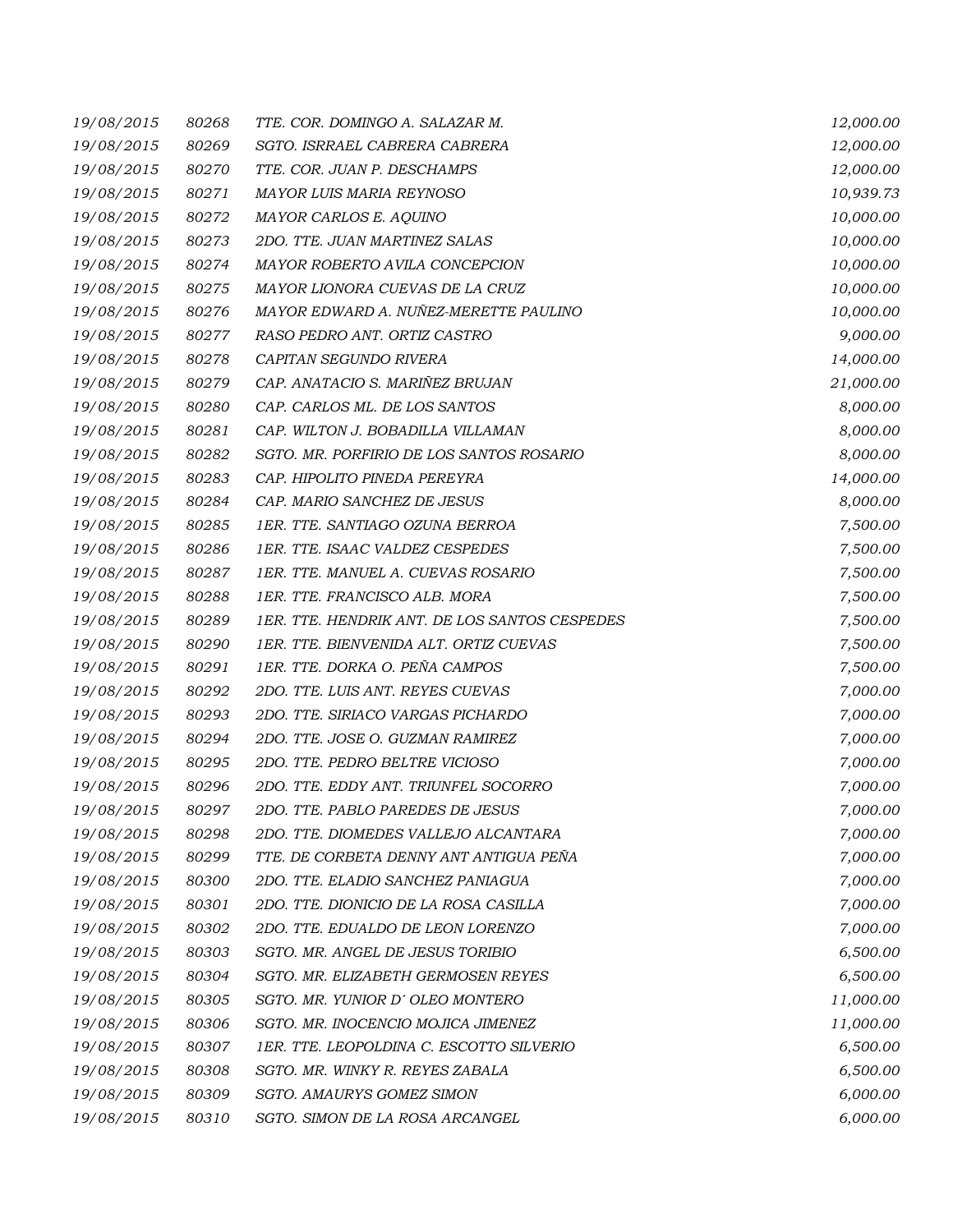| 19/08/2015 | 80311 | SGTO. VENTURA ADON MAMBRU               | 6,000.00  |
|------------|-------|-----------------------------------------|-----------|
| 19/08/2015 | 80312 | SGTO. HUGO MADE MORA                    | 6,000.00  |
| 19/08/2015 | 80313 | SGTO. CRISELVA GARCIA VALDEZ            | 6,000.00  |
| 19/08/2015 | 80314 | SGTO. HERINELDO VASQUEZ                 | 6,000.00  |
| 19/08/2015 | 80315 | SGTO. JEOVANNY H. PEÑA ORTIZ            | 6,000.00  |
| 19/08/2015 | 80316 | SGTO. NILSON M. CUEVAS CAPELLAN         | 6,000.00  |
| 19/08/2015 | 80317 | SGTO. PLINIO ALB. TORRES ZABALA         | 6,000.00  |
| 19/08/2015 | 80318 | SGTO. ROBERTO PEREZ VASQUEZ             | 6,000.00  |
| 19/08/2015 | 80319 | SGTO. SERGIO H. NIN ABAD                | 6,000.00  |
| 19/08/2015 | 80320 | SGTO. DIACONA LORENZO GARCIA            | 6,000.00  |
| 19/08/2015 | 80321 | 1ER. TTE. AUDRY MA. OSORIA VILLAR       | 6,000.00  |
| 19/08/2015 | 80322 | RASO ELIANA E. SENCION PEREZ            | 5,000.00  |
| 19/08/2015 | 80323 | RASO HECTOR Y. GUERRERO RODRIGUEZ       | 5,000.00  |
| 19/08/2015 | 80324 | CABO BECKERT ANT. WES RINCON            | 5,000.00  |
| 19/08/2015 | 80325 | CABO EDGAR PINEDA ROSSO                 | 5,000.00  |
| 19/08/2015 | 80326 | RASO DIANA K. PERDOMO DE LA CRUZ        | 5,000.00  |
| 19/08/2015 | 80327 | RASO MARCIA MONTERO MONTERO             | 5,000.00  |
| 19/08/2015 | 80328 | RASO DEYVI RAMIREZ                      | 5,000.00  |
| 19/08/2015 | 80329 | RASO BILL OTAÑEZ CAYETANO               | 5,000.00  |
| 19/08/2015 | 80330 | RASO MARITZA SILFA FAÑA                 | 5,000.00  |
| 19/08/2015 | 80331 | CABO EDGAR ANT. RODRIGUEZ VEGA          | 5,000.00  |
| 19/08/2015 | 80332 | CABO ANGELA MA. QUEZADA VASQUEZ         | 5,000.00  |
| 19/08/2015 | 80333 | CABO JOSE R. UREÑA TAVERAS              | 5,000.00  |
| 19/08/2015 | 80334 | CABO ANTONIO MEDINA MEDINA              | 5,000.00  |
| 19/08/2015 | 80335 | CABO WILLIAM HERNANDEZ ROSARIO          | 8,000.00  |
| 19/08/2015 | 80336 | SGTO. MIGUEL A. SAVIÑON DELGADO         | 5,000.00  |
| 19/08/2015 | 80337 | CABO YOHANYS MA. ALVAREZ JIMENEZ        | 5,000.00  |
| 19/08/2015 | 80338 | RASO RICHARDSON OGANDO MELO             | 5,000.00  |
| 19/08/2015 | 80339 | RASO SHEILA ELEONORA TORRES             | 5,000.00  |
| 19/08/2015 | 80340 | RASO RENE A. MARCELINO MORAN            | 5,000.00  |
| 19/08/2015 | 80341 | RASO VAN T. TEJADA TEJADA               | 4,000.00  |
| 19/08/2015 | 80342 | MAYOR ROQUE HERNANDEZ BENAVIDES         | 24,000.00 |
| 19/08/2015 | 80343 | 1ER. TTE. INRY J. ALCANTARA ROMERO      | 13,500.00 |
| 19/08/2015 | 80344 | SGTO. MR. SANDY M. PUENTE DE LOS SANTOS | 16,000.00 |
| 19/08/2015 | 80345 | MAYOR RAUL TAVERAS D.                   | 18,000.00 |
| 19/08/2015 | 80346 | RASO NATANEL BELEN HERNANDEZ            | 8,739.50  |
| 19/08/2015 | 80347 | 1ER. TTE. FERNANDO GOMEZ MENDEZ         | 13,000.00 |
| 19/08/2015 | 80348 | 2DO. TTE. JOSE G. MARIÑEZ TURBI         | 12,000.00 |
| 19/08/2015 | 80349 | 2DO.TTE. ESTEBAN ADON HERNANDEZ         | 12,000.00 |
| 19/08/2015 | 80350 | 2DO. TTE. YOHANIS GONZALEZ ALVAREZ      | 12,000.00 |
| 19/08/2015 | 80351 | SGTO. MR. EDUARDITO ARIAS MATEO         | 11,000.00 |
| 19/08/2015 | 80352 | SGTO. MR. WILSON NUÑEZ TOLENTINO        | 11,000.00 |
| 19/08/2015 | 80353 | SGTO. FELIX B. MESA ARISMENDY           | 10,000.00 |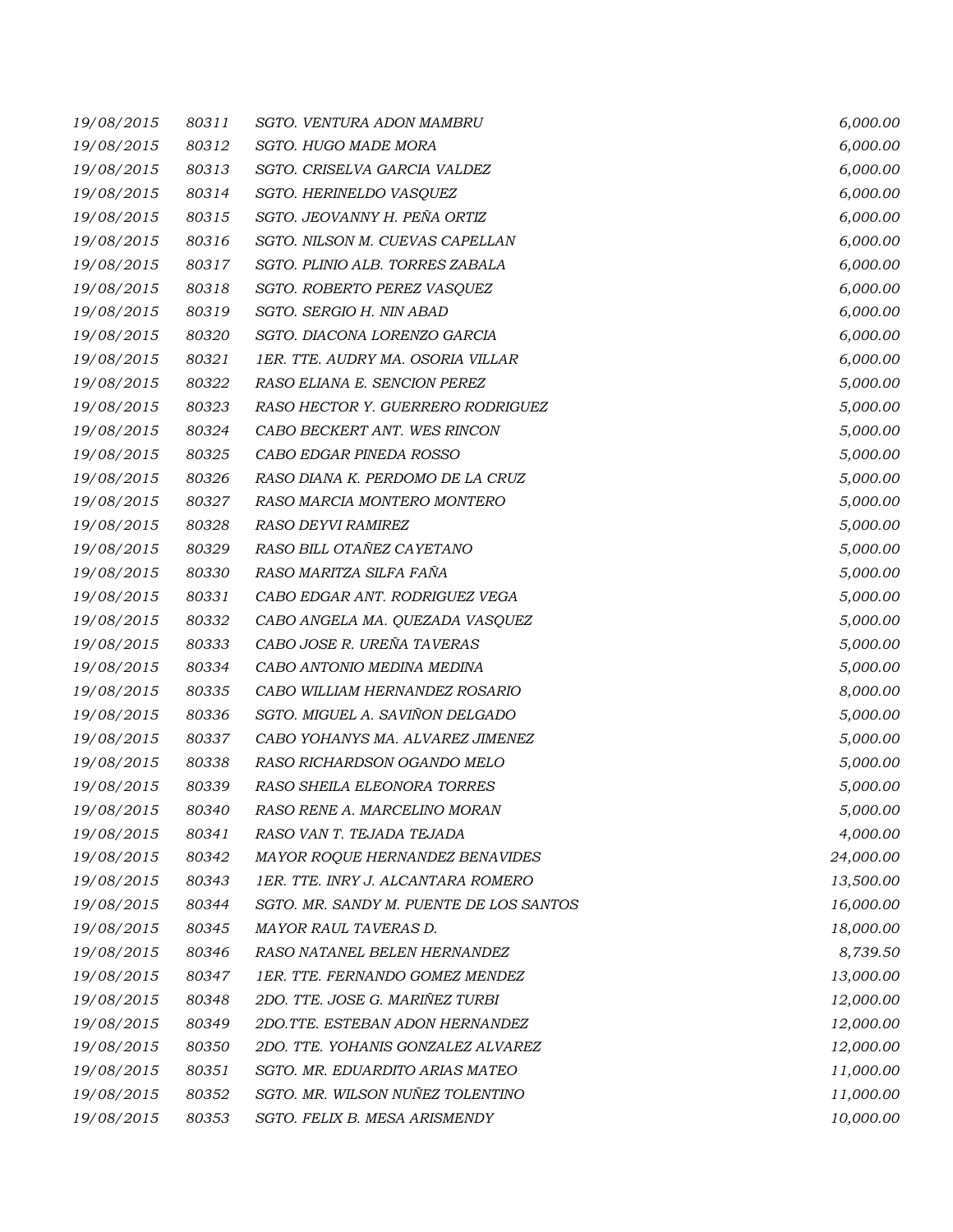| 19/08/2015 | 80354 | SGTO. RAUL GARCIA HENRIQUEZ            | 10,000.00 |
|------------|-------|----------------------------------------|-----------|
| 19/08/2015 | 80355 | SGTO. FELIX R. CABRERA MENDEZ          | 10,000.00 |
| 19/08/2015 | 80356 | SGTO. MIGUEL E. CASANOVA ENCARNACION   | 10,000.00 |
| 19/08/2015 | 80357 | CABO ANGEL A. ARRIAGA RODRIGUEZ        | 8,000.00  |
| 19/08/2015 | 80358 | RASO MARKIN SANCHEZ SUERO              | 8,000.00  |
| 19/08/2015 | 80359 | 2DO. TTE. MILCIADES I. CASTILLO REYES  | 15,351.54 |
| 19/08/2015 | 80360 | MAYOR RAFAEL ESPINOSA F.               | 18,000.00 |
| 19/08/2015 | 80361 | CAP. EDWARD A. CASTILLO RODRIGUEZ      | 24,000.00 |
| 19/08/2015 | 80362 | 2DO. TTE. JUAN A. MERCEDES VASQUEZ     | 18,000.00 |
| 19/08/2015 | 80363 | 1ER. TTE. VICTOR ML. PEREZ JIMENEZ     | 17,000.00 |
| 19/08/2015 | 80364 | 1ER. TTE. GARY A. MEDRANO SOTO         | 17,000.00 |
| 19/08/2015 | 80365 | SGTO. MR. YSIDRO ML. RODRIGUEZ ROJAS   | 16,000.00 |
| 19/08/2015 | 80366 | SGTO. GERFIS ROA DE LA ROSA            | 16,000.00 |
| 19/08/2015 | 80367 | CABO ANDRES A. MERCEDES MORILLO        | 16,000.00 |
| 19/08/2015 | 80368 | CAP. KAROL R. MENDEZ ROSARIO           | 15,000.00 |
| 19/08/2015 | 80369 | SGTO. PEDRO ANT. SERRANO DILONE        | 15,000.00 |
| 19/08/2015 | 80370 | RASO JUNIOR A. VALENTIN PUENTE         | 15,000.00 |
| 19/08/2015 | 80371 | SGTO. JOSE L. MARIA                    | 15,000.00 |
| 19/08/2015 | 80372 | SGTO. ISMAEL ZAYAS SANCHEZ             | 12,000.00 |
| 19/08/2015 | 80373 | SGTO. DIONY GARCIA SUERO               | 16,000.00 |
| 19/08/2015 | 80374 | SGTO. RAMON ANT. ROSARIO PEÑA          | 12,000.00 |
| 19/08/2015 | 80375 | CABO YSAURI GOMEZ MENDEZ               | 11,000.00 |
| 19/08/2015 | 80376 | <b>SGTO. REYES ARIAS</b>               | 10,196.33 |
| 19/08/2015 | 80377 | 1ER. TTE. YESENIA ANT. BATISTA ORTIZ   | 10,000.00 |
| 19/08/2015 | 80378 | MAYOR DANIEL G. REYES REINOSO          | 18,000.00 |
| 19/08/2015 | 80379 | CABO HILARIO SEVERINO PASCUAL          | 9,000.00  |
| 19/08/2015 | 80380 | CABO SANTO A. BRUJAN AQUINO            | 8,739.81  |
| 19/08/2015 | 80381 | CABO ELPIDIO DIAZ BRUJAN               | 8,739.73  |
| 19/08/2015 | 80382 | CAP. VIRGILIO DE J. SARMIENTO          | 14,000.00 |
| 19/08/2015 | 80383 | CABO ENRIQUE RESTITUYO                 | 7,945.00  |
| 19/08/2015 | 80384 | 1ER. TTE. OFELIO SUAREZ HERNANDEZ      | 13,000.00 |
| 19/08/2015 | 80385 | 1ER. TTE. MARIO L. CASTRO RINCON       | 13,000.00 |
| 19/08/2015 | 80386 | SGTO. MR. VICTOR DE JS. BASILIO GARCIA | 11,000.00 |
| 19/08/2015 | 80387 | SGTO. MR. KELVIN W. ALMONTE MERCEDES   | 11,000.00 |
| 19/08/2015 | 80388 | SGTO. JUAN C. HEREDIA DE LOS SANTOS    | 10,000.00 |
| 19/08/2015 | 80389 | 1ER. TTE. JORGE E. CUEVAS SANTANA      | 10,000.00 |
| 19/08/2015 | 80390 | SGTO. MR. ADOLFO A. GOMEZ MIESES       | 9,000.00  |
| 19/08/2015 | 80391 | RASO JUAN C. PERALTA                   | 8,000.00  |
| 19/08/2015 | 80392 | CABO JANEIRO MATOS CUEVAS              | 8,000.00  |
| 19/08/2015 | 80393 | RASO HANSEL DE LOS SANTOS RODRIGUEZ    | 8,000.00  |
| 19/08/2015 | 80394 | SGTO. JUAN DE LA PAZ                   | 7,200.00  |
| 19/08/2015 | 80395 | SGTO. MR. JICLIES A. RONDON PERALTA    | 8,200.00  |
| 19/08/2015 | 80396 | CABO SUJENLI Y. HEREDIA DE LOS SANTOS  | 5,200.00  |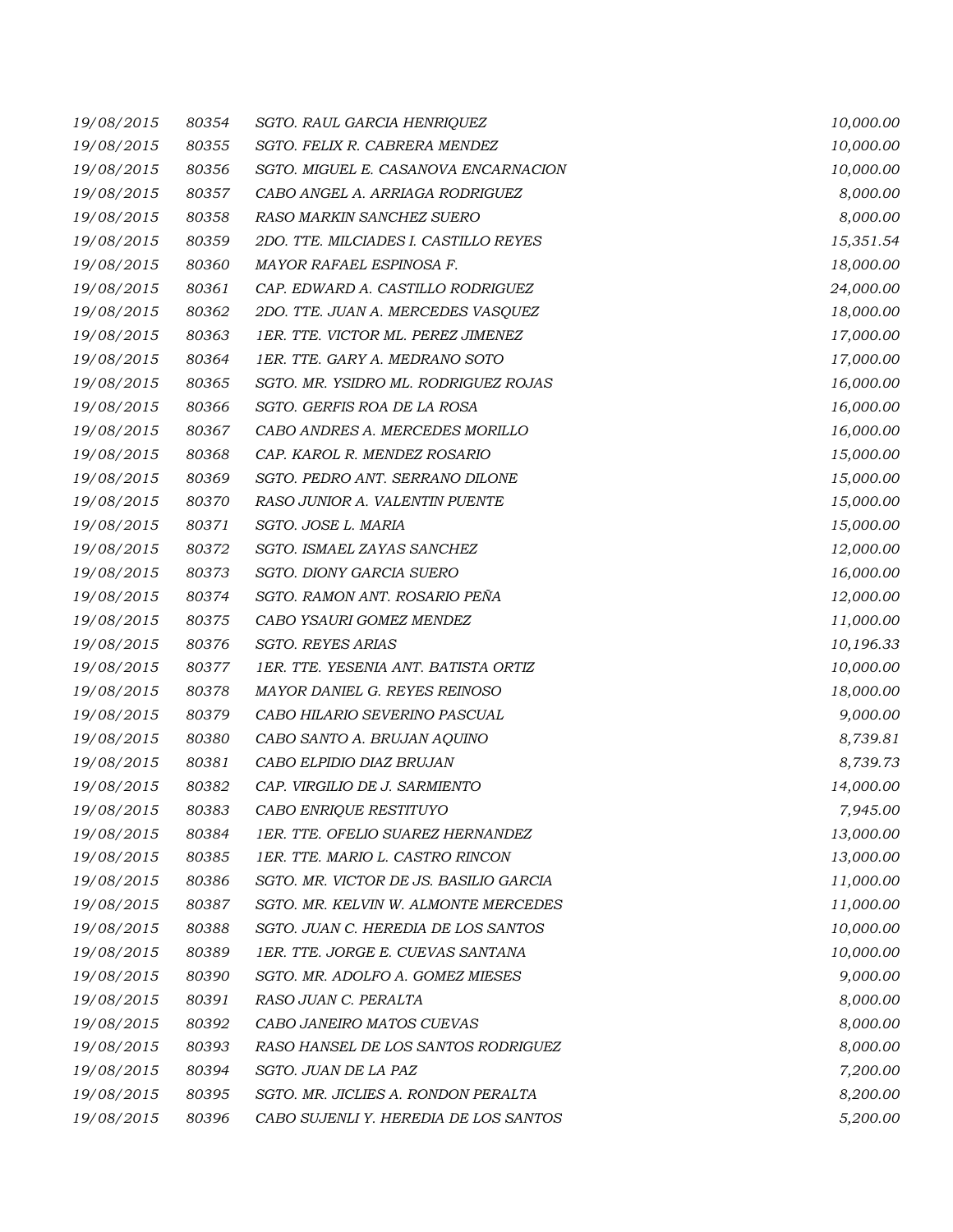| 19/08/2015 | 80397 | 2DO. TTE. DANIEL PEREZ F.                  | 9,200.00  |
|------------|-------|--------------------------------------------|-----------|
| 19/08/2015 | 80398 | SGTO. VICTOR M. ESPIRITU SORIANO           | 7,200.00  |
| 19/08/2015 | 80399 | CABO STALIN J. ANDUJAR DIAZ                | 5,200.00  |
| 19/08/2015 | 80400 | RASO HERIBERTO A. ALVAREZ MONTAS           | 5,200.00  |
| 19/08/2015 | 80401 | SGTO. MR. WILSON VALDEZ RAMIREZ            | 8,200.00  |
| 19/08/2015 | 80402 | SGTO. RAMON D. SANCHEZ HERNANDEZ           | 7,200.00  |
| 19/08/2015 | 80403 | STGO. FRISSO WILSON JOSEPH                 | 7,200.00  |
| 19/08/2015 | 80404 | RASO ANGEL R. ARROYO RIVAS                 | 5,200.00  |
| 19/08/2015 | 80405 | TTE. COR. MANUEL R. ROJAS POLANCO          | 15,600.00 |
| 19/08/2015 | 80406 | TTE. COR. AGUSTIN GIL GIL                  | 12,000.00 |
| 19/08/2015 | 80407 | MAYOR HENRY A. MEDRANO                     | 10,000.00 |
| 19/08/2015 | 80408 | MAYOR KELVIN R. MARTE ALMONTE              | 9,000.00  |
| 19/08/2015 | 80409 | CAPITAN ENRIQUE OLIVERO PEREZ              | 7,000.00  |
| 19/08/2015 | 80410 | CAP. MARINO RODRIGUEZ MARIÑEZ              | 7,000.00  |
| 19/08/2015 | 80411 | 1ER. TTE. CARLOS JIMENEZ DIAZ              | 6,500.00  |
| 19/08/2015 | 80412 | 1ER. TTE. LUIS ANT. AYBAR RIVERA           | 6,500.00  |
| 19/08/2015 | 80413 | 1ER. TTE. RAFAEL RONDON CUESTA             | 6,500.00  |
| 19/08/2015 | 80414 | 1ER. TTE. ALEJANDRINA FORTUNA ROA          | 6,500.00  |
| 19/08/2015 | 80415 | 1ER. TTE. DENNY ALT. NOVAS MEDRANO         | 6,500.00  |
| 19/08/2015 | 80416 | 1RE. TTE. PREVISTILIO LUGO RAMIREZ         | 6,500.00  |
| 19/08/2015 | 80417 | 1ER. TTE. MIGUEL ANT. ECHAVARRIA BAUTISTA  | 6,500.00  |
| 19/08/2015 | 80418 | 1ER. TTE. REYNA I. CARABALLO MENDEZ        | 6,500.00  |
| 19/08/2015 | 80419 | 2DO. TTE. ANA Y. BURGOS DURAN              | 6,000.00  |
| 19/08/2015 | 80420 | 2DO. TTE. ALEJANDRO E. MENDEZ VENTURA      | 6,000.00  |
| 19/08/2015 | 80421 | 2DO. TTE. TORIBIO J. FELIZ DIAZ            | 6,000.00  |
| 19/08/2015 | 80422 | 2DO. TTE. NEURY MERCEDES TAVAREZ           | 6,000.00  |
| 19/08/2015 | 80423 | 2DO. TTE. HAMLET JAQUEZ JIMENEZ            | 6,000.00  |
| 19/08/2015 | 80424 | 2DO. TTE. ALBERTO REYES SENA               | 6,000.00  |
| 19/08/2015 | 80425 | 2DO. TTE. RUMARDO PEREZ DE OLEO            | 6,000.00  |
| 19/08/2015 | 80426 | 2DO. TTE. ROBERT RINCON SALAS              | 6,000.00  |
| 19/08/2015 | 80427 | 2DO. TTE. MANUEL DE JS. ENCARNACION MONTAS | 6,000.00  |
| 19/08/2015 | 80428 | 2DO. TTE. MAXIMO FORTUNA DE LA CRUZ        | 6,000.00  |
| 19/08/2015 | 80429 | 2DO. TTE. JHONNY CADENA CORPORAN           | 6,000.00  |
| 19/08/2015 | 80430 | SGTO. MR. PEDRO G. MINIER M.               | 5,500.00  |
| 19/08/2015 | 80431 | SGTO. MR. GERSON ANTONIO ESCAÑO V.         | 5,500.00  |
| 19/08/2015 | 80432 | SGTO. MR. ORLANDO DUVAL MELENDEZ           | 5,500.00  |
| 19/08/2015 | 80433 | SGTO. MR. REYNALDO E. PEREZ CABRERA        | 5,500.00  |
| 19/08/2015 | 80434 | SGTO. MR. YSIDRO MOTA ESPINO               | 5,500.00  |
| 19/08/2015 | 80435 | SGTO. MR. EZEQUIEL LARA                    | 5,500.00  |
| 19/08/2015 | 80436 | 2DO. TTE. CARLOS A. RAMIREZ DE LOS SANTOS  | 5,500.00  |
| 19/08/2015 | 80437 | SGTO. AQUILES MARTE SUERO                  | 5,000.00  |
| 19/08/2015 | 80438 | SGTO. ALEXANDER BELLO DE LEON              | 5,000.00  |
| 19/08/2015 | 80439 | SGTO. WILMAN PEÑA MENDEZ                   | 5,000.00  |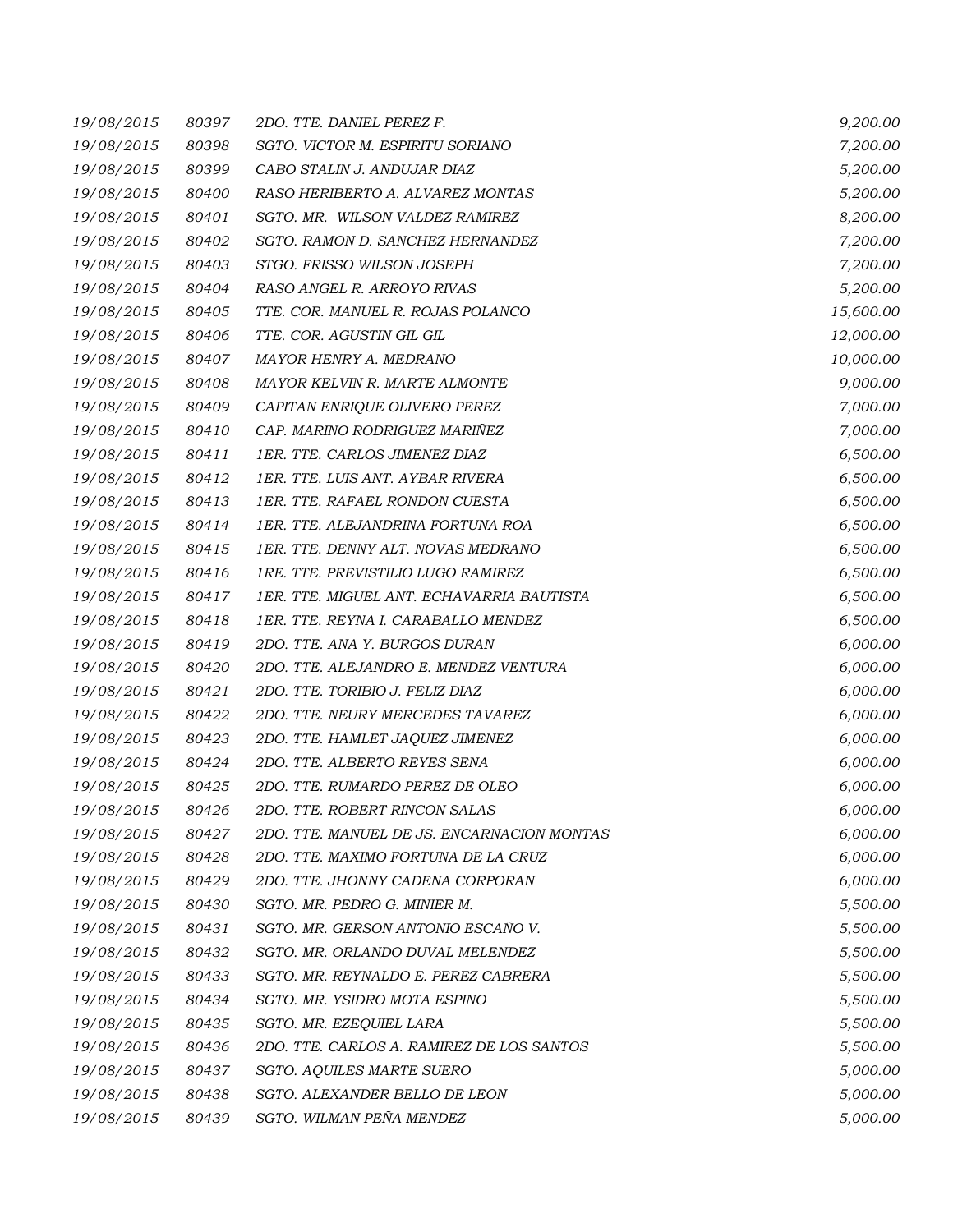| 19/08/2015 | 80440 | SGTO. MARINO DE LA CRUZ GALVEZ                 | 5,000.00 |
|------------|-------|------------------------------------------------|----------|
| 19/08/2015 | 80441 | SGTO. ALTAGRACIA ACOSTA ACOSTA                 | 5,000.00 |
| 19/08/2015 | 80442 | SGTO. DOMINGO DE S. HERRAND ESPINOSA           | 5,000.00 |
| 19/08/2015 | 80443 | SGTO. RHADAMES CIPRIAN ESCALANTE               | 5,000.00 |
| 19/08/2015 | 80444 | SGTO. LUIS ALB. DECENA FIGUEREO                | 5,000.00 |
| 19/08/2015 | 80445 | SGTO. DANIEL TEJEDA MARTINEZ                   | 5,000.00 |
| 19/08/2015 | 80446 | SGTO. ROLANDO E. ENCARNACION ENCARNACION       | 5,000.00 |
| 19/08/2015 | 80447 | SGTO. WILLIAM BAEZ TAVAREZ                     | 5,000.00 |
| 19/08/2015 | 80448 | 2DO. TTE. ALEXANDER MONTAS DE JESUS            | 5,000.00 |
| 19/08/2015 | 80449 | SGTO. JOAN ML. BRITO NUÑEZ                     | 5,000.00 |
| 19/08/2015 | 80450 | CABO FRENCIS ANT. LEBRON VICENTE               | 4,000.00 |
| 19/08/2015 | 80451 | CABO JACQUELINE ADAMES LEBRON                  | 4,000.00 |
| 19/08/2015 | 80452 | CABO YESENIA Y. RAMIREZ RODRIGUEZ              | 4,000.00 |
| 19/08/2015 | 80453 | RASO LEUDIS J. CRUZ DECENA                     | 4,000.00 |
| 19/08/2015 | 80454 | CABO RAFAEL GENAO MEDRANO                      | 4,000.00 |
| 19/08/2015 | 80455 | RASO RICHARD R. JACINTO MONTERO                | 4,000.00 |
| 19/08/2015 | 80456 | RASO KEYDI PEREZ                               | 4,000.00 |
| 19/08/2015 | 80457 | CABO FRANCISCO ALB. HERRAND BERIGUETE          | 4,000.00 |
| 19/08/2015 | 80458 | RASO GUSTAVO A. FELIZ FLORIAN                  | 4,000.00 |
| 19/08/2015 | 80459 | RASO JEFFERSON PRENSA CALDERON                 | 4,000.00 |
| 19/08/2015 | 80460 | CABO WILLIAM M. MENDEZ FERNANDEZ               | 4,000.00 |
| 19/08/2015 | 80461 | RASO MANUEL DE JS. MORA MATEO                  | 4,000.00 |
| 19/08/2015 | 80462 | RASO ROANGEL FCO. FRIAS ROJAS                  | 4,000.00 |
| 19/08/2015 | 80463 | CABO RAFAEL G. CRUZ DIAZ                       | 4,000.00 |
| 19/08/2015 | 80464 | CABO EDELSON Y. CALDERON PEREZ                 | 4,000.00 |
| 19/08/2015 | 80465 | RASO HONARKIN DE LOS SANTOS RODRIGUEZ          | 5,200.00 |
| 19/08/2015 | 80466 | 2DO. TTE. SENCION ROMERO BRUJAN                | 9,200.00 |
| 19/08/2015 | 80467 | RASO JOSE ANT. MATEO MARTINEZ                  | 4,000.00 |
| 19/08/2015 | 80468 | RASO ANDDY SUAREZ BENITEZ                      | 4,000.00 |
| 19/08/2015 | 80469 | SGTO. MR. LUCAS NUÑEZ                          | 8,200.00 |
| 19/08/2015 | 80470 | CABO DELVIN B. CACERES CACERES                 | 5,200.00 |
| 19/08/2015 | 80471 | CABO JUAN PEÑA RAMIREZ                         | 4,000.00 |
| 19/08/2015 | 80472 | SGTO. NATHANAEL FELIZ LOPEZ                    | 7,200.00 |
| 19/08/2015 | 80473 | SGTO. MR. CRISTIAN ML. CAMPUSANO DE LOS SANTOS | 5,200.00 |
| 19/08/2015 | 80474 | <b>1ER TTE. HAIROL LUCIANO MONTERO</b>         | 6,500.00 |
| 19/08/2015 | 80475 | CAP. JUAN PEREZ SOLIS                          | 6,500.00 |
| 19/08/2015 | 80476 | 2DO. TTE. RAMON ELIAS RAMIREZ PEÑA             | 6,000.00 |
| 19/08/2015 | 80477 | 2DO. TTE. CARLOS ANT. TRINIDAD MARINE          | 6,000.00 |
| 19/08/2015 | 80478 | 2DO. TTE. ADRIANO ENCARNACION ESCOTO           | 6,000.00 |
| 19/08/2015 | 80479 | SGTO. MR. ROLANDO DE LA CRUZ DE LA CRUZ        | 5,500.00 |
| 19/08/2015 | 80480 | SGTO. MR. DESIDERIO POLANCO BRITO              | 5,500.00 |
| 19/08/2015 | 80481 | SGTO. MR. MARIA TERRERO PEREZ                  | 5,500.00 |
| 19/08/2015 | 80482 | SGTO. YAQUIRA S. NIN LAHOZ                     | 5,000.00 |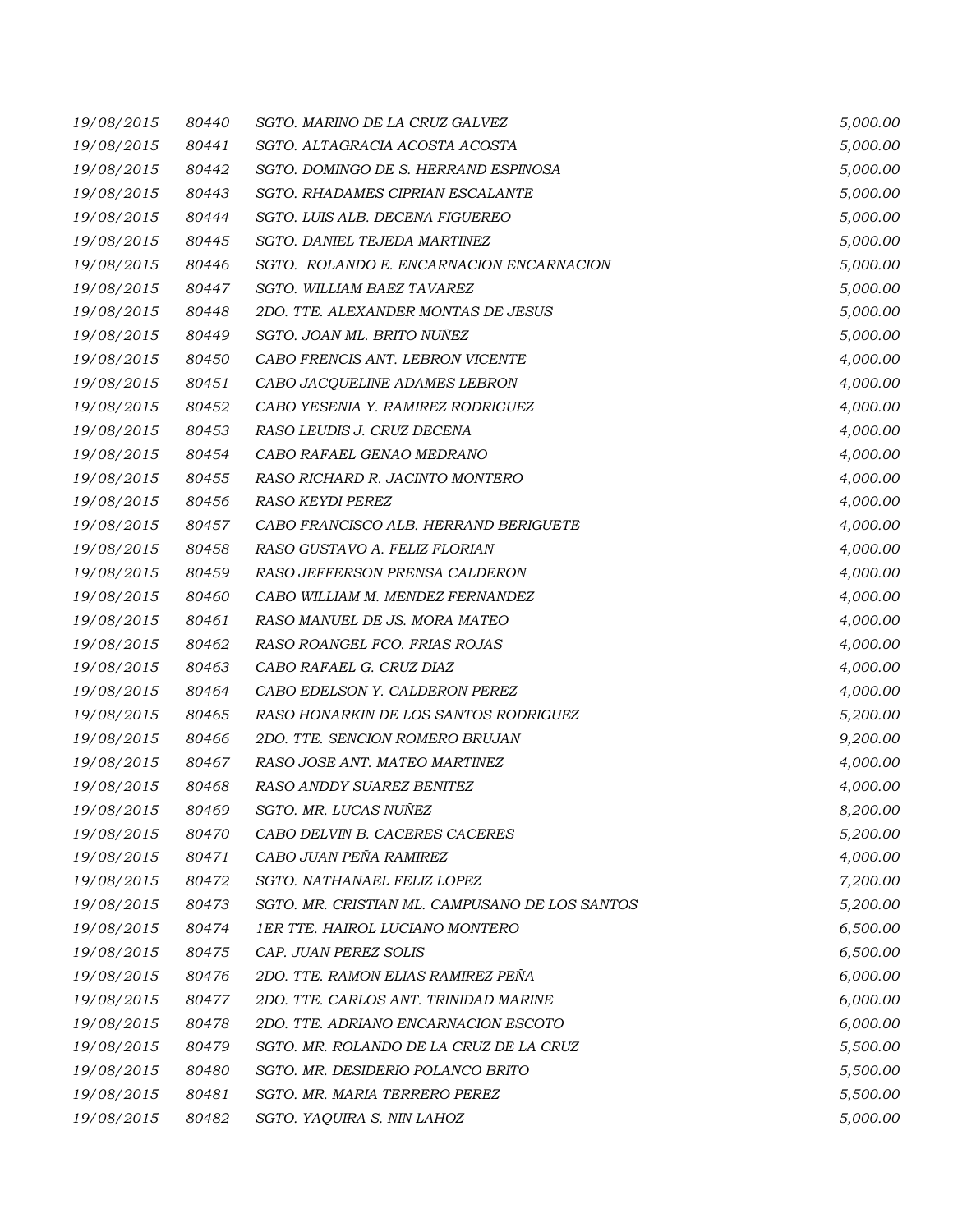| 19/08/2015 | 80483 | RASO LUIS ML. DIAZ BEATO             | 4,000.00  |
|------------|-------|--------------------------------------|-----------|
| 19/08/2015 | 80484 | RASO MARIDALIA DECENA FIGUEREO       | 4,000.00  |
| 19/08/2015 | 80485 | CABO MIGUEL NOVAS FLORIAN            | 4,000.00  |
| 19/08/2015 | 80486 | RASO TOMAS MARTINEZ                  | 4,000.00  |
| 19/08/2015 | 80487 | SGTO.M. MARCOS CUEVAS RUIZ           | 8,200.00  |
| 19/08/2015 | 80488 | SGTO. TONY S. MONTERO FERRERAS       | 5,000.00  |
| 19/08/2015 | 80489 | RASO MARCO A. BATISTA RUIZ           | 5,200.00  |
| 19/08/2015 | 80490 | RASO JOSE ALB. POLANCO VILLA         | 4,000.00  |
| 19/08/2015 | 80491 | ASIMILADO VLADIMIR DE JESUS DILONE   | 5,200.00  |
| 19/08/2015 | 80492 | COR. FELIX ML. ANTIGUA GERMAN        | 50,000.00 |
| 19/08/2015 | 80493 | MAYOR MANUEL DE JESUS DECENA         | 10,060.00 |
| 19/08/2015 | 80494 | 1ER. TTE. ALCADIO HERRERA DE LA CRUZ | 11,000.00 |
| 19/08/2015 | 80495 | CAP. PEDRO F. JIMENEZ CAPELLAN       | 6,500.00  |
| 19/08/2015 | 80496 | 2DO. TTE. BERNARDO QUEZADA PERALTA   | 5,500.00  |
| 19/08/2015 | 80497 | 1ER. TTE. SICTO HEREDIA              | 5,500.00  |
| 19/08/2015 | 80498 | SGTO. FRANK A. MORETA CASTILLO       | 8,000.00  |
| 19/08/2015 | 80499 | SGTO. LUIS M. DE LA ROSA DE LA ROSA  | 5,000.00  |
| 19/08/2015 | 80500 | CABO ANYELO MORENO GARCIA            | 4,000.00  |
| 19/08/2015 | 80501 | CABO ELISON PEREZ RAMIREZ            | 4,000.00  |
| 19/08/2015 | 80502 | MRO. JOSE ANT. MERCEDES BELLO        | 4,000.00  |
| 19/08/2015 | 80503 | MARINERO CRISTIAN GUZMAN             | 4,000.00  |
| 19/08/2015 | 80504 | CABO RADHAIRSA GUZMAN DE LA CRUZ     | 4,000.00  |
| 19/08/2015 | 80505 | CABO FREDDY PEREZ OTAÑO              | 6,000.00  |
| 19/08/2015 | 80506 | RASO JUAN C. ANTIGUA ACOSTA          | 6,000.00  |
| 19/08/2015 | 80507 | RASO ANGEL A. RODRIGUEZ              | 6,000.00  |
| 19/08/2015 | 80508 | RASO DENNY D. ORTEGA DE LA CRUZ      | 4,000.00  |
| 19/08/2015 | 80509 | RASO JUAN C. CRUZ VASQUEZ            | 6,000.00  |
| 19/08/2015 | 80510 | 2DO. TTE. LOIDA E, REYES AMPARO      | 4,000.00  |
| 19/08/2015 | 80511 | SGTO. MR. RAFAEL JAQUEZ RAFAEL       | 5,200.00  |
| 19/08/2015 | 80512 | <i>CAP. FELIX BRITO HERNANDEZ</i>    | 7,000.00  |
| 19/08/2015 | 80513 | 2DO. TTE. JULIO PEREZ CARRASCO       | 6,000.00  |
| 19/08/2015 | 80514 | SGTO. RAMON E. DEL ORBE GUILLEN      | 5,000.00  |
| 19/08/2015 | 80515 | RASO JACQUELINE MERCEDES MARTINEZ    | 4,000.00  |
| 19/08/2015 | 80516 | RASO PABEL HERNANDEZ ZABALA          | 4,000.00  |
| 19/08/2015 | 80517 | CABO NELFRAN D. BAUTISTA FELIX       | 5,000.00  |
| 19/08/2015 | 80518 | 2DO. TTE. CLAUDIO SANCHEZ LUCAS      | 15,000.00 |
| 19/08/2015 | 80519 | SGTO. JUAN C. ANGELES MARTE          | 8,000.00  |
| 19/08/2015 | 80520 | CABO MOISES CONTRERAS PAULINO        | 6,000.00  |
| 19/08/2015 | 80521 | SGTO. MR. JAINER CUEVAS FERRERAS     | 8,200.00  |
| 19/08/2015 | 80522 | MAYOR TEODORO VALDEZ PEREZ           | 9,000.00  |
| 19/08/2015 | 80523 | CAP. HEIRY J. LANTIGUA RIVAS         | 7,000.00  |
| 19/08/2015 | 80524 | 2DO TTE. CIPRIAN ROSARIO SUERO       | 6,000.00  |
| 19/08/2015 | 80525 | CABO YASMIN MA. GONZALEZ CABRERA     | 4,000.00  |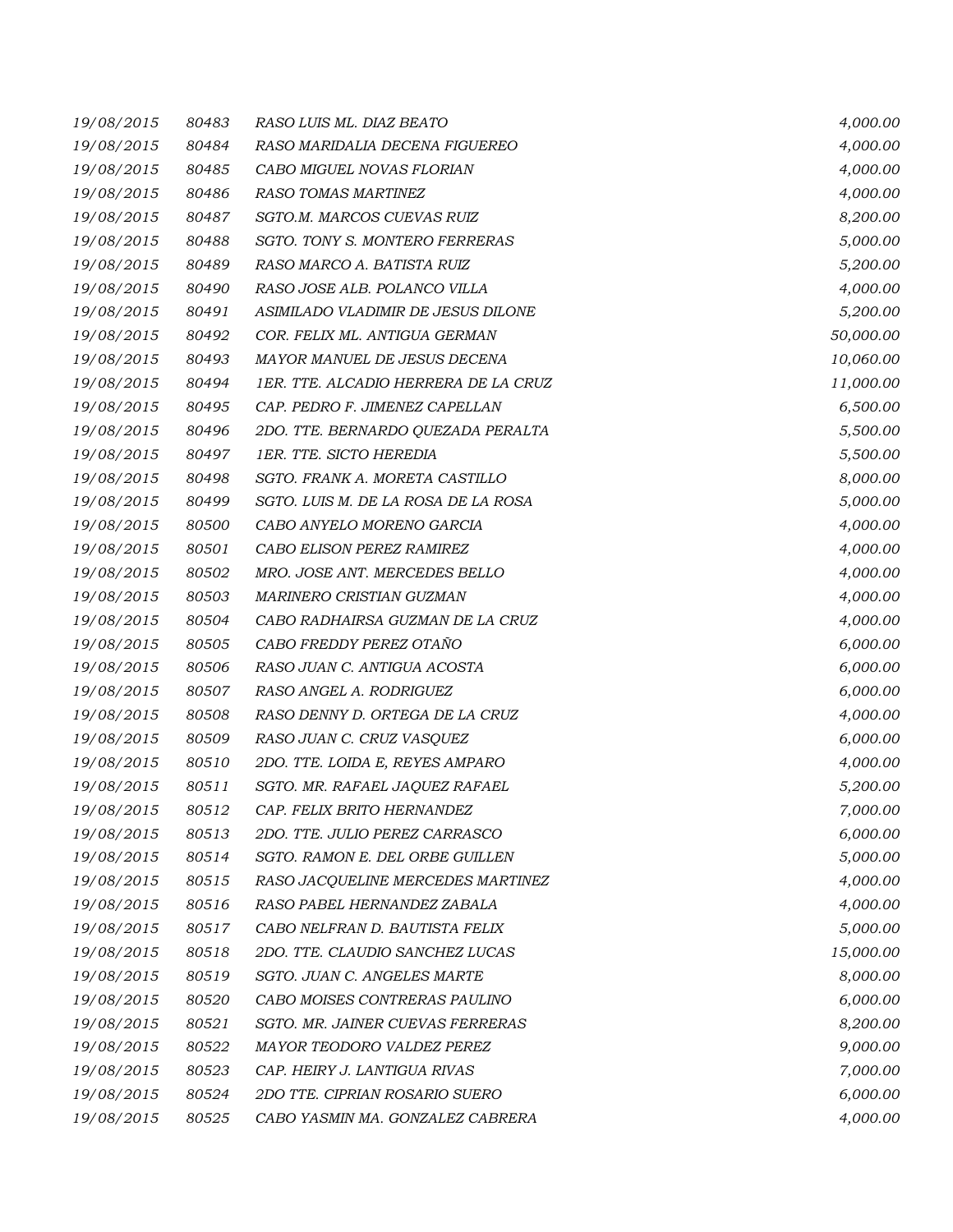| 19/08/2015 | 80526 | SGTO. MR. JOSE J. ENCARNACION MONTERO    | 8,200.00  |
|------------|-------|------------------------------------------|-----------|
| 19/08/2015 | 80527 | SGTO. FREDDY A. REYES CAMPUSANO          | 5,000.00  |
| 19/08/2015 | 80528 | SGTO. MR. CANDIDA R. AGUERO ENCARNACION  | 5,500.00  |
| 19/08/2015 | 80529 | SGTO. GUARINA DEL P. PEREZ RODRIGUEZ     | 5,000.00  |
| 19/08/2015 | 80530 | CABO MERQUIADES LORENZO GONZALEZ         | 4,000.00  |
| 19/08/2015 | 80531 | 2DO. TTE CONCEPCION DEL C MENDOZA JORGE  | 6,000.00  |
| 19/08/2015 | 80532 | MARINERO HENRY VALERA GARCIA             | 4,000.00  |
| 19/08/2015 | 80533 | SGTO. FELIX MUESES MARTINEZ              | 7,200.00  |
| 19/08/2015 | 80534 | SGTO. MR. IVAN J. AMPARO                 | 12,000.00 |
| 19/08/2015 | 80535 | 1ER. TTE. MAXIMO DIAZ V.                 | 11,000.00 |
| 19/08/2015 | 80536 | MAYOR VICTOR J. MOREL DE LA CRUZ         | 11,000.00 |
| 19/08/2015 | 80537 | SGTO. LEON F. COLOMBO CASTILLO           | 8,000.00  |
| 19/08/2015 | 80538 | 1ER. TTE. TOMAS MONTERO M.               | 6,500.00  |
| 19/08/2015 | 80539 | 2DO. TTE. JOSE O. MENDOZA DE LA CRUZ     | 6,000.00  |
| 19/08/2015 | 80540 | SGTO. SIXTA SANCHEZ SANTOS               | 5,000.00  |
| 19/08/2015 | 80541 | SGTO. MR. MARIO DE LA ROSA LIRANZO       | 5,000.00  |
| 19/08/2015 | 80542 | 2DO. TTE. ELIAS ESTEVEZ CUBA             | 5,000.00  |
| 19/08/2015 | 80543 | RASO BIENVENIDO CABRERA NOVAS            | 4,000.00  |
| 19/08/2015 | 80544 | 1ER. TTE. PEDRO CONTRERAS ALCANTARA      | 6,500.00  |
| 19/08/2015 | 80545 | SGTO. FERNANDO S. VALDEZ BERAS           | 5,000.00  |
| 19/08/2015 | 80546 | SGTO. MR. WENDY D. TEJEDA TORRES         | 5,500.00  |
| 19/08/2015 | 80547 | RASO LEONELA PEÑA VENTURA                | 4,000.00  |
| 19/08/2015 | 80548 | TTE. DE FRAGATA MANUEL MONTAÑO MENDEZ    | 6,500.00  |
| 19/08/2015 | 80549 | 2DO. TTE. FRANCISCO DE LA CRUZ TEJEDA    | 6,000.00  |
| 19/08/2015 | 80550 | SGTO. ELIZABETH ACEVEDO QUIROZ           | 5,000.00  |
| 19/08/2015 | 80551 | CABO IRENO BAUTISTA MANZUETA             | 4,000.00  |
| 19/08/2015 | 80552 | RASO JOSE R. QUEZADA CARMONA             | 4,000.00  |
| 19/08/2015 | 80553 | RASO JUAN FCO. HERASME PEÑA              | 4,900.00  |
| 19/08/2015 | 80554 | SGTO. MR. PEDRO A. MOQUETE               | 5,500.00  |
| 19/08/2015 | 80555 | RASO JOSE RAMON DE LA ROSA               | 4,000.00  |
| 19/08/2015 | 80556 | RASO JUAN D. PEREZ ROJAS                 | 4,000.00  |
| 19/08/2015 | 80557 | 2DO. TTE. CRUZ ANT. FELIZ MEDRANO        | 6,000.00  |
| 19/08/2015 | 80558 | CAP. DE CORBETA GENARO PEREZ DIAZ        | 20,000.00 |
| 19/08/2015 | 80559 | MAYOR FLORENTINO LOPEZ ROJAS             | 15,000.00 |
| 19/08/2015 | 80560 | 1ER. TTE. YERDY FCO. MENDEZ TRINIDAD     | 6,500.00  |
| 19/08/2015 | 80561 | TTE. DE FRAGATA JOSE ML. GUZMAN GUERRERO | 6,500.00  |
| 19/08/2015 | 80562 | 2DO. TTE. DOMINGA G. DE JESUS AMPARO     | 6,000.00  |
| 19/08/2015 | 80563 | 2DO. TTE. EPIFANIO SANCHEZ LLUBERES      | 6,000.00  |
| 19/08/2015 | 80564 | 2DO. TTE. DIEGO ML. PEÑA FIGUEROA        | 6,000.00  |
| 19/08/2015 | 80565 | SGTO. MR. BOLIVIA B. TERRERO PEREZ       | 5,500.00  |
| 19/08/2015 | 80566 | SGTO. MR. MILAGROS ALT. MEDINA ROSARIO   | 5,500.00  |
| 19/08/2015 | 80567 | SGTO. MR. FELIX MARCELO MESA             | 5,500.00  |
| 19/08/2015 | 80568 | SGTO. AMAURYS CALZADO JAVIER             | 5,000.00  |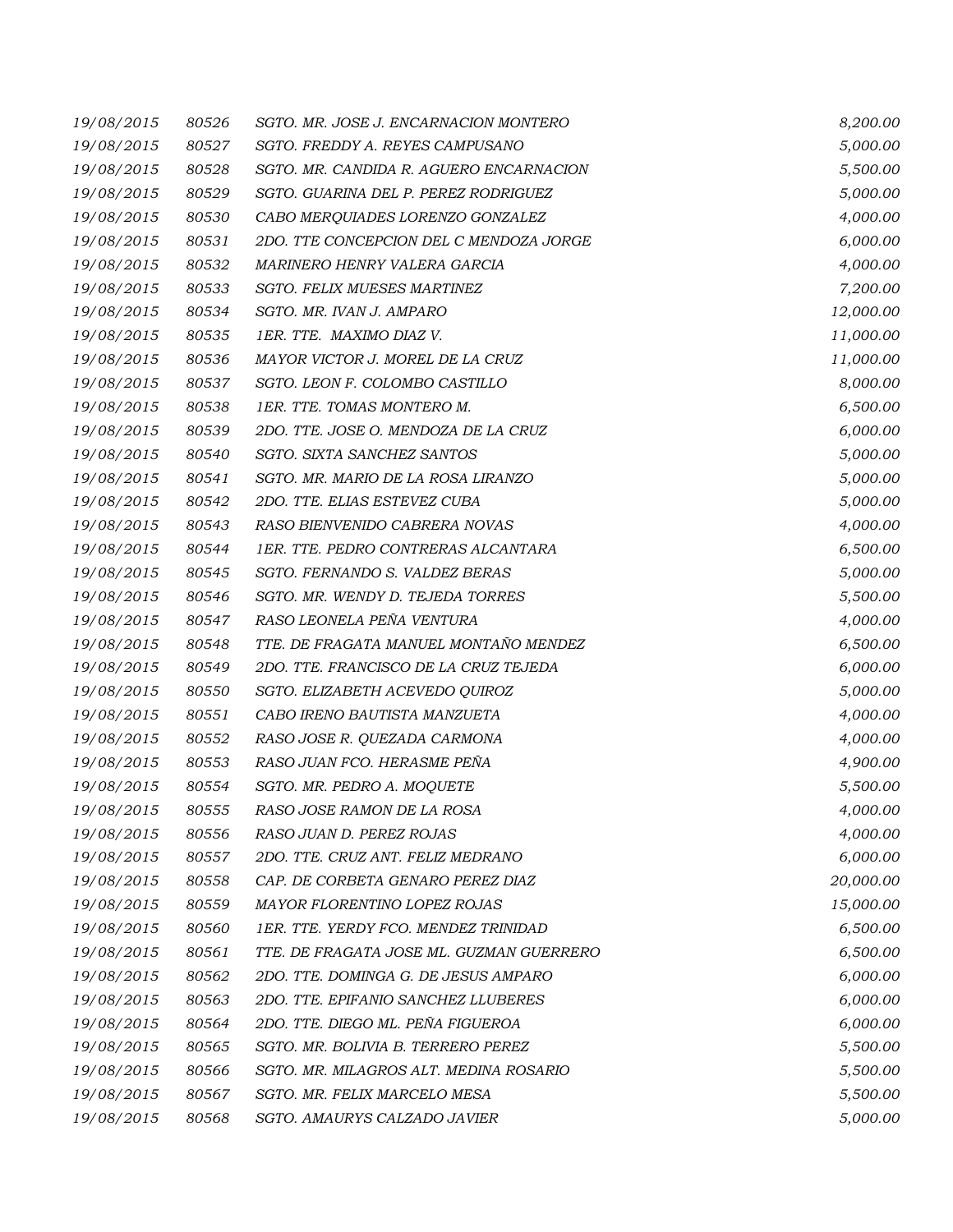| 19/08/2015 | 80569 | SGTO. MR. PEDRO ENCARNACION SANCHEZ   | 5,000.00  |
|------------|-------|---------------------------------------|-----------|
| 19/08/2015 | 80570 | SGTO. PEDRO LORENZO DIAZ              | 5,000.00  |
| 19/08/2015 | 80571 | SGTO. CARLOS M. RAMON GARCIA          | 5,000.00  |
| 19/08/2015 | 80572 | RASO JOSE M. PEREZ CUEVAS             | 4,000.00  |
| 19/08/2015 | 80573 | CABO URBANO LAFONTAINE MEDINA         | 4,000.00  |
| 19/08/2015 | 80574 | RASO WANDOL AMADOR                    | 4,000.00  |
| 19/08/2015 | 80575 | RASO MARIA H. ESPINAL FABIAN          | 4,000.00  |
| 19/08/2015 | 80576 | RASO JHAN C. JIMENEZ JIMENEZ          | 4,000.00  |
| 19/08/2015 | 80577 | SGTO. DOMINGO E. MONTERO PEÑA         | 8,000.00  |
| 19/08/2015 | 80578 | 1ER. TTE. FELIX ANT. MOQUETE MONTILLA | 11,000.00 |
| 19/08/2015 | 80579 | SGTO. MR. RAMON MA. CABRERA RINCON    | 9,000.00  |
| 19/08/2015 | 80580 | SGTO. JULIO C. ESPINAL PEREZ          | 8,000.00  |
| 19/08/2015 | 80581 | RASO OCTAVIANO MONTERO BAEZ           | 13,000.00 |
| 19/08/2015 | 80582 | SGTO. PEDRO MONEGRO ROSA              | 5,000.00  |
| 19/08/2015 | 80583 | SGTO. RAFAEL ANT. UCETA MONTAN        | 7,200.00  |
| 19/08/2015 | 80584 | SGTO. MR. GETULIO RODRIGUEZ FIGUEREO  | 8,200.00  |
| 19/08/2015 | 80585 | SGTO. MR. CRISTIAN DEMORIZI BALBUENA  | 9,000.00  |
| 19/08/2015 | 80586 | RASO DANILO VASQUEZ DE LA CRUZ        | 6,000.00  |
| 19/08/2015 | 80587 | CAP. CEFERINO OFFRER DE LA ROSA       | 12,000.00 |
| 19/08/2015 | 80588 | 1ER. TTE. FIDIAN GONZALEZ             | 11,000.00 |
| 19/08/2015 | 80589 | 1ER. TTE. BIENVENIDO RUBIO SENA       | 11,000.00 |
| 19/08/2015 | 80590 | 2DO. TTE. ANGEL MA. MORILLO ROSARIO   | 10,000.00 |
| 19/08/2015 | 80591 | SGTO. MR. VICTOR DE OLEO FULCAR       | 10,500.00 |
| 19/08/2015 | 80592 | SGTO. LUIS ML. GONZALEZ CARPIO        | 8,000.00  |
| 19/08/2015 | 80593 | RASO LUIS A. LARA PUJOLS              | 6,000.00  |
| 19/08/2015 | 80594 | CABO MANUEL DE JS. MEJIA MERCEDES     | 4,000.00  |
| 19/08/2015 | 80595 | RASO LUIS A. LARA PUJOLS              | 6,000.00  |
| 19/08/2015 | 80596 | 1ER. TTE. SANTOS E. GARCIA OGANDO     | 11,000.00 |
| 19/08/2015 | 80597 | 1ER. TTE. JACOBO DE LEON PEREZ        | 11,000.00 |
| 19/08/2015 | 80598 | <i>1ER. TTE. REMEDIO PEREZ FELIZ</i>  | 11,000.00 |
| 19/08/2015 | 80599 | 2DO. TTE. JOSE CASTRO HERNANDEZ       | 6,000.00  |
| 19/08/2015 | 80600 | 2DO. TTE. JUAN B. OLMOS HERNANDEZ.    | 10,000.00 |
| 19/08/2015 | 80601 | 2DO. TTE. JUAN C. NOVAS ROSARIO       | 10,000.00 |
| 19/08/2015 | 80602 | 2DO. TTE. RAMON A. DIAZ MARIA         | 10,000.00 |
| 19/08/2015 | 80603 | SGTO. EDUARDO DE JESUS ROSARIO        | 8,000.00  |
| 19/08/2015 | 80604 | SGTO. GUILLERMO DEL ROSARIO MUÑOZ     | 8,000.00  |
| 19/08/2015 | 80605 | SGTO. MR. RUBEN ALCANTARA JIMENEZ     | 4,000.00  |
| 19/08/2015 | 80606 | 1ER. TTE. DIGNO JIMENEZ ROMERO        | 11,000.00 |
| 19/08/2015 | 80607 | SGTO. MR. CLODOMIRO ZABALA SANTOS     | 9,000.00  |
| 19/08/2015 | 80608 | CABO CARLOS A. MINAYA GARCIA          | 6,000.00  |
| 19/08/2015 | 80609 | CABO FRANKLIN MONTERO MONTERO         | 4,900.00  |
| 19/08/2015 | 80610 | CAP. JOSE M. JAQUEZ FERNANDEZ         | 6,500.00  |
| 19/08/2015 | 80611 | 2DO. TTE. MIRIAM ALT. LARA CUEVAS     | 6,000.00  |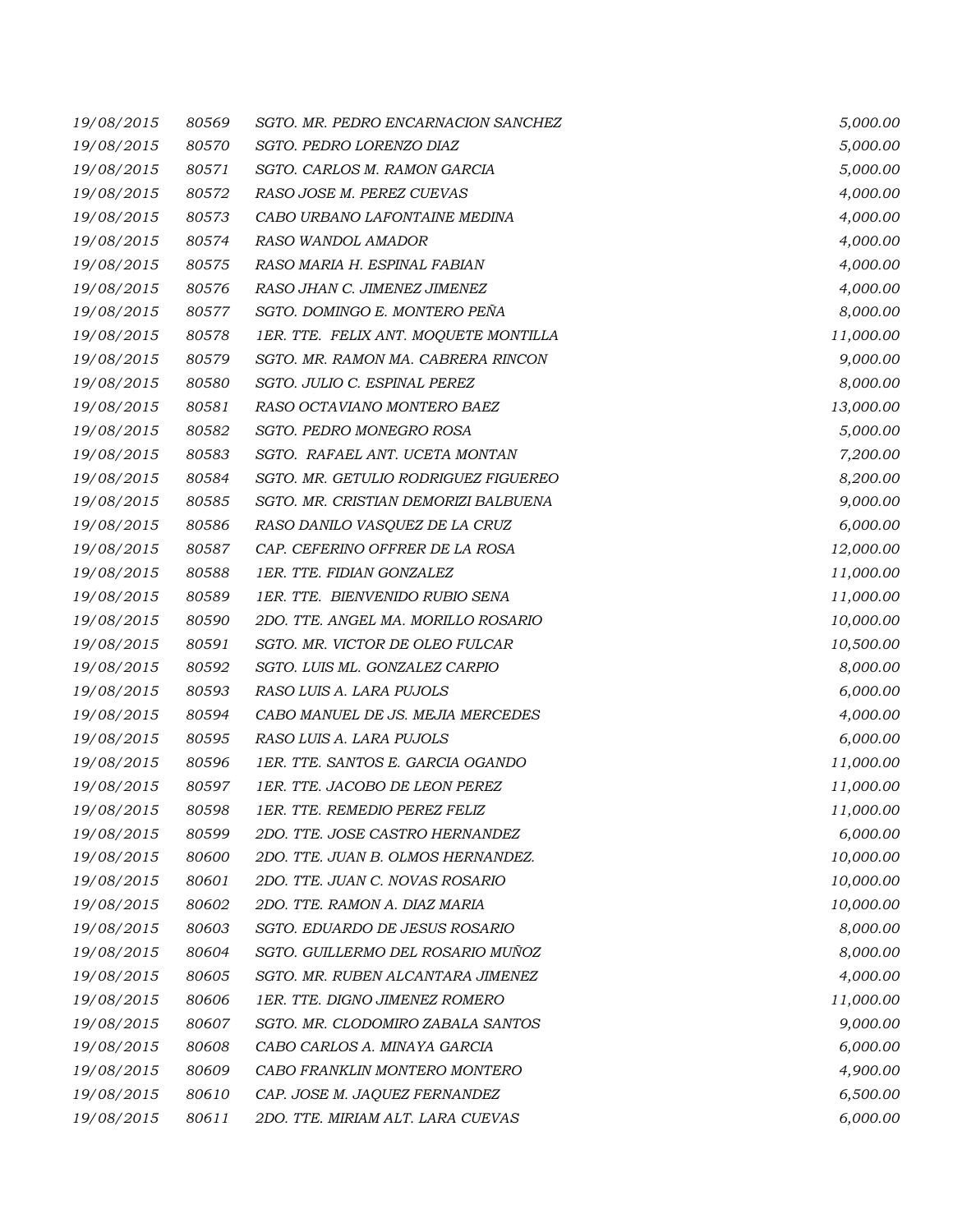| 19/08/2015 | 80612 | 2DO. TTE. NELSON SANTANA BAUTISTA         | 6,000.00  |
|------------|-------|-------------------------------------------|-----------|
| 19/08/2015 | 80613 | SGTO. MR. ENEROLINDA AQUINO DE LOS SANTOS | 5,500.00  |
| 19/08/2015 | 80614 | SGTO. CARMELINO CONTRERAS OFFRER          | 5,000.00  |
| 19/08/2015 | 80615 | 2DO. TTE. RAFAEL E. ENCARNACION ADAMES    | 6,000.00  |
| 19/08/2015 | 80616 | SGTO. JOSE ALT. ENCARNACION VALDEZ        | 5,000.00  |
| 19/08/2015 | 80617 | 2DO. TTE. JORGE DE LOS SANTOS ANDUJAR     | 12,000.00 |
| 19/08/2015 | 80618 | SGTO. MR. JOVANNY ABREU SURIEL            | 8,200.00  |
| 19/08/2015 | 80619 | SGTO. MARINO ABAD PUELLO                  | 8,000.00  |
| 19/08/2015 | 80620 | SGTO. MARTIN BERNABEL VIZCAINO            | 8,000.00  |
| 19/08/2015 | 80621 | RASO CARLOS ML. ROSARIO NUÑEZ             | 6,000.00  |
| 19/08/2015 | 80622 | CAP. JOSE DIAZ FLORIAN                    | 7,000.00  |
| 19/08/2015 | 80623 | SGTO. CEVERO RODRIGUEZ RODRIGUEZ          | 5,000.00  |
| 19/08/2015 | 80624 | SGTO. MR. RAFAEL FRANCO LUNA              | 9,000.00  |
| 19/08/2015 | 80625 | 2DO. TTE. MAXIMO F. CRUZ ROSARIO          | 8,200.00  |
| 19/08/2015 | 80626 | SGTO. MR. LEANDRO ALB. JAVIER ENCARNACION | 9,000.00  |
| 19/08/2015 | 80627 | SGTO. RAMON R. VICTORIANO AQUINO          | 9,000.00  |
| 19/08/2015 | 80628 | SGTO. WILSON MATEO PEREZ                  | 8,000.00  |
| 19/08/2015 | 80629 | SGTO. ALEXANDER A. MATEO AGUASVIVA        | 5,000.00  |
| 19/08/2015 | 80630 | RASO JONATHAN PEREZ PEREZ                 | 4,000.00  |
| 19/08/2015 | 80631 | 2DO. TTE. JUAN ABAD                       | 6,000.00  |
| 19/08/2015 | 80632 | CABO CARLOS FLORENTINO FLORENTINO         | 4,000.00  |
| 19/08/2015 | 80633 | 2DO. TTE. WILLIAN DISLA BAEZ              | 6,000.00  |
| 19/08/2015 | 80634 | RASO HUGO M. RODRIGUEZ OGANDO             | 6,000.00  |
| 19/08/2015 | 80635 | TTE. COR. VICTOR ML. ACEVEDO COSME        | 13,000.00 |
| 19/08/2015 | 80636 | TTE. COR. JOSE M. ROSARIO AQUINO          | 10,000.00 |
| 19/08/2015 | 80637 | MAYOR JORGE L. ZOUAIN TAVAREZ             | 9,000.00  |
| 19/08/2015 | 80638 | CAP. JOSE L. MENDEZ CRUZ                  | 7,000.00  |
| 19/08/2015 | 80639 | CAP. FELIPE ANT. GARCIA PERALTA           | 7,000.00  |
| 19/08/2015 | 80640 | CAP. JOSE L. MORROBEL                     | 7,000.00  |
| 19/08/2015 | 80641 | 2DO. TTE. BLAS FERNANDEZ GIL              | 6,000.00  |
| 19/08/2015 | 80642 | 1ER. TTE. ISIDRO A. HERRERA MADERA        | 6,000.00  |
| 19/08/2015 | 80643 | 1ER. TTE. SANTO CALZADO                   | 6,000.00  |
| 19/08/2015 | 80644 | 1ER. TTE. JOSE N. BETANCES DIAZ           | 6,000.00  |
| 19/08/2015 | 80645 | 1ER. TTE. CARLOS J. BIDO D OLEO           | 6,000.00  |
| 19/08/2015 | 80646 | SGTO. MR. ELIAS R. MEDINA TERRERO         | 5,500.00  |
| 19/08/2015 | 80647 | SGTO. MR. REIMUNDO ALVAREZ PEÑA           | 5,500.00  |
| 19/08/2015 | 80648 | SGTO. MR. RAYMUNDO FAÑAS REYES            | 5,500.00  |
| 19/08/2015 | 80649 | SGTO. MAYOR GUSTAVO A. ZARZUELA ARROYO    | 5,500.00  |
| 19/08/2015 | 80650 | SGTO. MR. RAFAEL ANT. ALCANTARA REYES     | 5,500.00  |
| 19/08/2015 | 80651 | SGTO. MR. MANUEL ANT. GIL DE LEON         | 5,500.00  |
| 19/08/2015 | 80652 | SGTO. MR. GILBERTO ACOSTA GONZALEZ        | 5,500.00  |
| 19/08/2015 | 80653 | SGTO. MR. JUAN C. OZORIA CUEVAS           | 5,500.00  |
| 19/08/2015 | 80654 | 2DO. TTE. JUAN J. PIMENTEL                | 5,500.00  |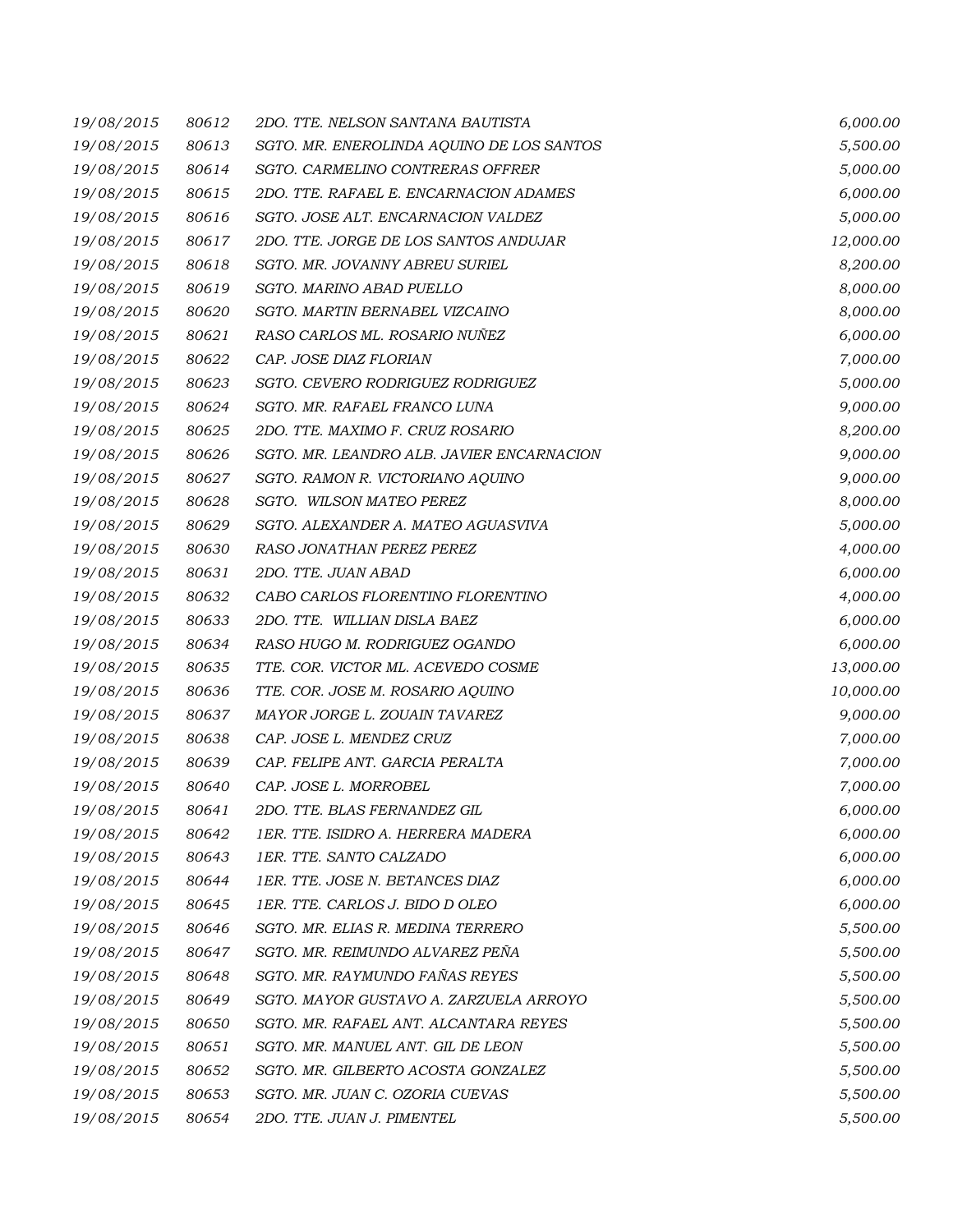| 19/08/2015 | 80655 | SGTO. ALBERTO ANT. DE LA CRUZ MATA    | 5,000.00  |
|------------|-------|---------------------------------------|-----------|
| 19/08/2015 | 80656 | SGTO. DANNY R. ABREU CONCEPCION       | 5,000.00  |
| 19/08/2015 | 80657 | SGTO. ROBERT E. TEJADA SUAREZ         | 5,000.00  |
| 19/08/2015 | 80658 | SGTO. JOSE A. FELIX PEREZ             | 5,000.00  |
| 19/08/2015 | 80659 | SGTO. MIGUEL ANT. PASCUAL LAHOZ       | 5,000.00  |
| 19/08/2015 | 80660 | CABO ROBERTO DEL ROSARIO CENA         | 4,000.00  |
| 19/08/2015 | 80661 | CABO JOSE ANT. ROSARIO MARTINEZ       | 4,000.00  |
| 19/08/2015 | 80662 | CABO HECTOR R. BAUTISTA PICHARDO      | 4,000.00  |
| 19/08/2015 | 80663 | CABO AQUINO BELLIARD ROJAS            | 4,000.00  |
| 19/08/2015 | 80664 | CABO JUAN CARLOS PIMENTEL LIRANZO     | 4,000.00  |
| 19/08/2015 | 80665 | RASO KATIUSKA DEL C. MERCEDES         | 4,000.00  |
| 19/08/2015 | 80666 | RASO JALBRIN R. SANTANA GOMEZ         | 4,000.00  |
| 19/08/2015 | 80667 | RASO EDINSON J. MARTINEZ GIL          | 4,000.00  |
| 19/08/2015 | 80668 | CABO JUAN STGO. PEÑA RODRIGUEZ        | 4,000.00  |
| 19/08/2015 | 80669 | RASO LUIS ML. RODRIGUEZ SIGOLLEN      | 4,000.00  |
| 19/08/2015 | 80670 | CABO ARELIS M. VILLAR SANTOS          | 4,000.00  |
| 19/08/2015 | 80671 | CABO JOSE R. ACEVEDO FAMILIA          | 4,000.00  |
| 19/08/2015 | 80672 | CABO KENIA Y. GARCIA VARGAS           | 4,000.00  |
| 19/08/2015 | 80673 | 2DO. TTE. JULIO A. FRANCO DE AZA      | 9,200.00  |
| 19/08/2015 | 80674 | 2DO. TTE. JOSE LUIS CRUZ JORGE        | 9,200.00  |
| 19/08/2015 | 80675 | SGTO. MIGUEL SILVERIO MARIA           | 5,000.00  |
| 19/08/2015 | 80676 | SGTO. BERIS S. PEREZ MARTICHE         | 5,200.00  |
| 19/08/2015 | 80677 | SGTO. MARTIRES ULLOA HERNANDEZ        | 5,000.00  |
| 19/08/2015 | 80678 | CABO ALFREDO ABREU                    | 5,200.00  |
| 19/08/2015 | 80679 | SGTO. DOMINGO DE LOS S. ESTEVEZ       | 7,200.00  |
| 19/08/2015 | 80680 | SGTO. FELIX ANT. JAQUEZ               | 7,200.00  |
| 19/08/2015 | 80681 | RASO MIGUEL FELIZ CABRERA             | 4,000.00  |
| 19/08/2015 | 80682 | SGTO. CARLOS O. BRITO PEÑA            | 7,200.00  |
| 19/08/2015 | 80683 | SGTO. MR. FRANCISCO D. BAEZ VALERIO   | 4,000.00  |
| 19/08/2015 | 80684 | RASO FRANCISCO DURAN RAMIREZ          | 4,000.00  |
| 19/08/2015 | 80685 | CABO MIGUEL V. ARAGONEZ GOMEZ         | 4,000.00  |
| 19/08/2015 | 80686 | 2DO. TTE. ERNESTO ENCARNACION ROSARIO | 6,000.00  |
| 19/08/2015 | 80687 | SGTO. MR. JUAN ANT. ROSA GOMEZ        | 5,500.00  |
| 19/08/2015 | 80688 | SGTO. REYNOSO PIÑA GUERRERO           | 5,000.00  |
| 19/08/2015 | 80689 | CABO JOSE M. MINAYA GOMEZ             | 4,000.00  |
| 19/08/2015 | 80690 | 2DO. TTE. SILVESTRE FELIZ HERNANDEZ   | 10,000.00 |
| 19/08/2015 | 80691 | SGTO. ANTONIO CASTRO BELEN            | 8,000.00  |
| 19/08/2015 | 80692 | RASO RUDDY R. RUIZ GARCIA             | 6,000.00  |
| 19/08/2015 | 80693 | SGTO. JAIME Y. VERAS QUEZADA          | 12,000.00 |
| 19/08/2015 | 80694 | MAYOR JUAN E. ACOSTA REYNOSO          | 9,000.00  |
| 19/08/2015 | 80695 | CAP. NELSON RODRIGUEZ BEATO           | 6,000.00  |
| 19/08/2015 | 80696 | SGTO. MR. JUAN G. BONIFACIO GUTIERREZ | 5,500.00  |
| 19/08/2015 | 80697 | CABO ISMAEL DE LA CRUZ TAPIA          | 4,000.00  |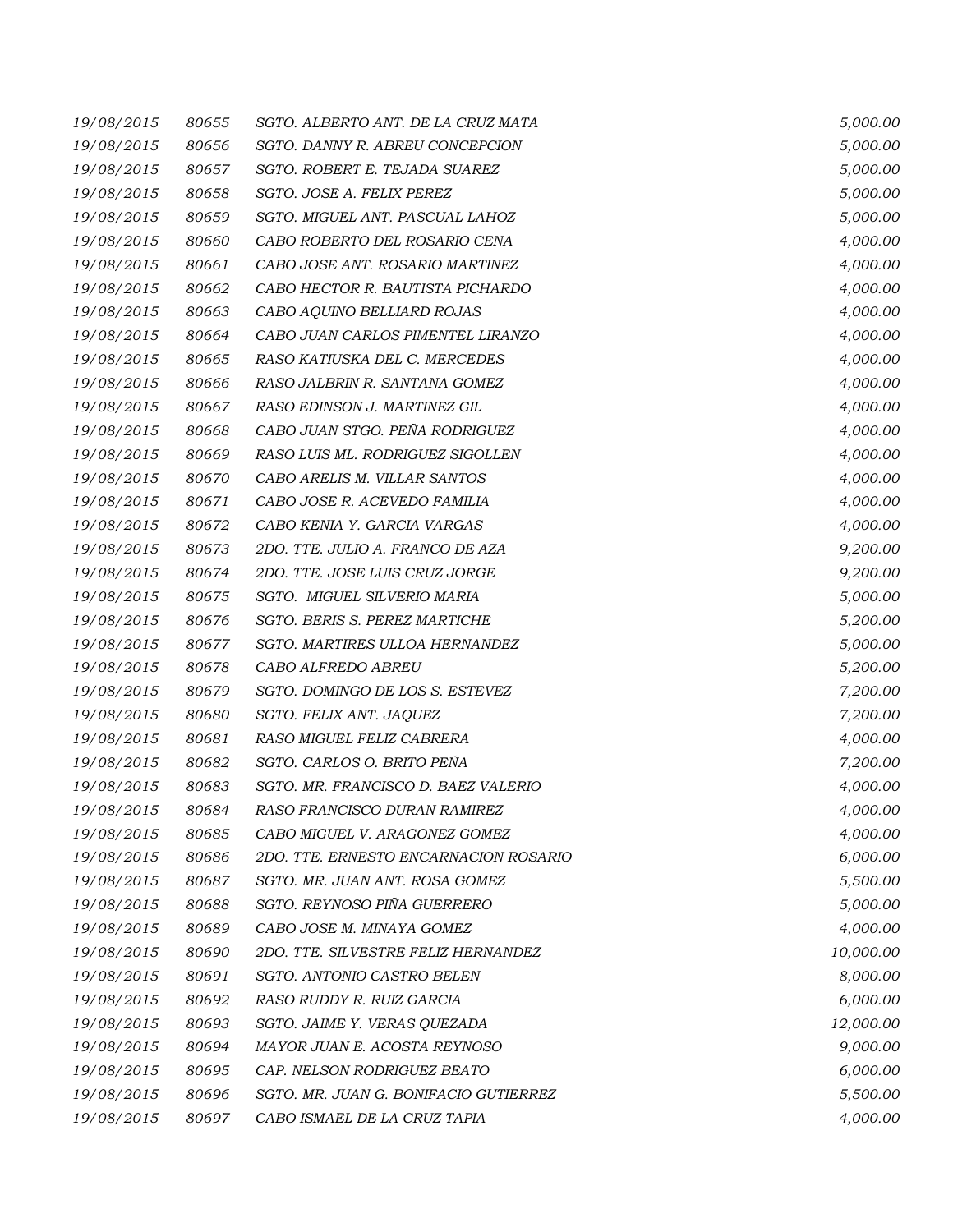| 19/08/2015 | 80698 | SGTO. MR. JOSE R. RAMIREZ PEREZ            | 5,000.00 |
|------------|-------|--------------------------------------------|----------|
| 19/08/2015 | 80699 | SGTO. NICOLAS HERRERA GRATEREAUX           | 5,000.00 |
| 19/08/2015 | 80700 | RASO FRANKLIN PICHARDO VICTORIANO          | 4,000.00 |
| 19/08/2015 | 80701 | CAP. GERSON ACOSTA POLANCO                 | 7,000.00 |
| 19/08/2015 | 80702 | 2DO. TTE. JOSE D. TIFA                     | 6,000.00 |
| 19/08/2015 | 80703 | 2DO. TTE. PRIMITIVO GOMEZ NUÑEZ            | 6,000.00 |
| 19/08/2015 | 80704 | SGTO. MR. CANDIDO R. MENA SALCEDO          | 5,500.00 |
| 19/08/2015 | 80705 | CABO ALBIN ML. HICIANO GONZALEZ            | 4,000.00 |
| 19/08/2015 | 80706 | CAP. MANUEL DE JS. SENA HERNANDEZ          | 7,000.00 |
| 19/08/2015 | 80707 | SGTO. MR. PABLO ML. MORONTA REYES          | 5,000.00 |
| 19/08/2015 | 80708 | CABO RAMON ANT. PICHARDO ALVAREZ           | 4,000.00 |
| 19/08/2015 | 80709 | SGTO. MR. SANTIAGO BATISTA DIAZ            | 5,500.00 |
| 19/08/2015 | 80710 | SGTO. SOREMINDA FLETE ADAMES               | 5,000.00 |
| 19/08/2015 | 80711 | CABO JUAN CISNEROS ALMANZAR                | 4,000.00 |
| 19/08/2015 | 80712 | CABO JOSE ANT. TAVERAS ARIAS               | 4,000.00 |
| 19/08/2015 | 80713 | CABO WILLIAMS ADAMES ESPINAL               | 4,000.00 |
| 19/08/2015 | 80714 | CABO SALVADOR DIAZ RAMIREZ                 | 6,400.00 |
| 19/08/2015 | 80715 | RASO JUNIOR CABRERA RODRIGUEZ              | 5,200.00 |
| 19/08/2015 | 80716 | SGTO. JOSE ML. PAULINO ACOSTA              | 5,000.00 |
| 19/08/2015 | 80717 | CABO JESUS ANT. DE LA CRUZ SUERO           | 4,000.00 |
| 19/08/2015 | 80718 | SGTO. MR. JOSE ALB. EVANGELISTA CONCEPCION | 5,000.00 |
| 19/08/2015 | 80719 | SGTO. MR. WILSON GERMAN DE LA CRUZ         | 5,500.00 |
| 19/08/2015 | 80720 | SGTO. EDUARDO DE JS. CRUZ VENTURA          | 7,200.00 |
| 19/08/2015 | 80721 | CABO YENNY ALT. ROSARIO GARCIA             | 5,200.00 |
| 19/08/2015 | 80722 | SGTO. RAMON SEVERINO PAREDES               | 7,200.00 |
| 19/08/2015 | 80723 | SGTO. MR. SANTO E. TEJEDA                  | 9,000.00 |
| 19/08/2015 | 80724 | MAYOR LORENZO DE LEON FLORES               | 9,000.00 |
| 19/08/2015 | 80725 | 1ER. TTE. RUBEN D. GARCIA DE LEON          | 6,500.00 |
| 19/08/2015 | 80726 | SGTO. MR. LUIS CASTRO ACOSTA               | 5,500.00 |
| 19/08/2015 | 80727 | SGTO. MR. JACOBO ANT. HURTADO MARIA        | 5,500.00 |
| 19/08/2015 | 80728 | SGTO. WILFREDY M. MENA ACOSTA              | 5,000.00 |
| 19/08/2015 | 80729 | SGTO. RAMON ANT. JIMENEZ NUÑEZ             | 7,200.00 |
| 19/08/2015 | 80730 | RASO DANIEL ADAMES PERALTA                 | 4,000.00 |
| 19/08/2015 | 80731 | RASO LORENZO L. VERAS DE LA ROSA           | 4,000.00 |
| 19/08/2015 | 80732 | SGTO. JOSE L. BONIFACIO GUTIERREZ          | 5,000.00 |
| 19/08/2015 | 80733 | SGTO. MR. MATIAS CRUCETA REINOSO           | 8,200.00 |
| 19/08/2015 | 80734 | SGTO. JOSE R. HERNANDEZ PAULINO            | 4,000.00 |
| 19/08/2015 | 80735 | SGTO. MR. FREDDY DE JESUS                  | 8,200.00 |
| 19/08/2015 | 80736 | 2DO. TTE. CARLOS ANT. FORTUNA MONCION      | 6,000.00 |
| 19/08/2015 | 80737 | SGTO. RAFAEL DEL C. GUZMAN LOPEZ           | 5,000.00 |
| 19/08/2015 | 80738 | SGTO. MR. BARTOLO NUÑEZ SMITH              | 8,200.00 |
| 19/08/2015 | 80739 | CABO PASCUAL SEGURA OLIVERO                | 5,200.00 |
| 19/08/2015 | 80740 | RASO ROBERT O. VASQUEZ FELIZ               | 4,000.00 |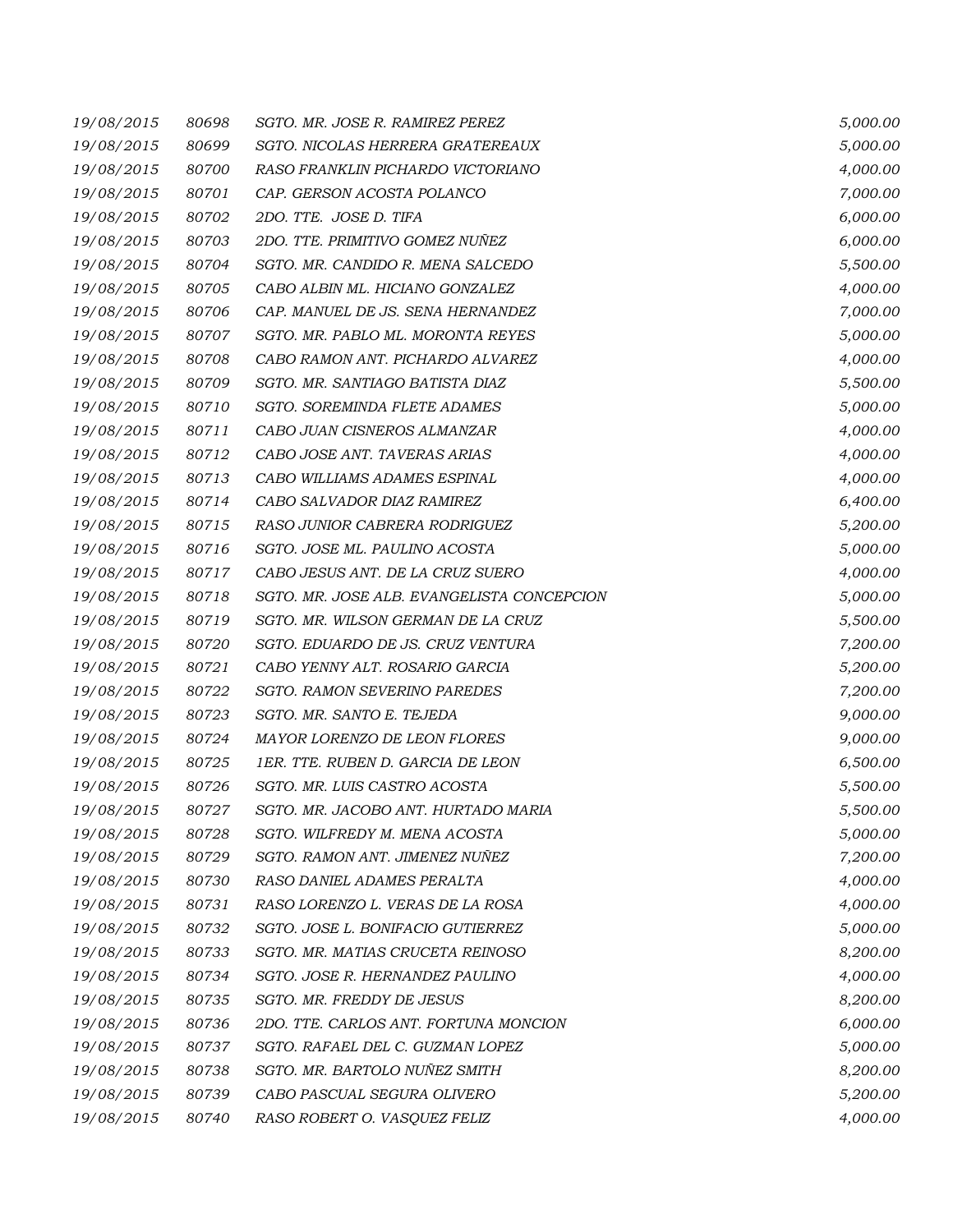| 19/08/2015 | 80741 | RASO PETRONILA LOPEZ MEDINA        | 4,000.00 |
|------------|-------|------------------------------------|----------|
| 19/08/2015 | 80742 | RASO ROSELIA PEREZ DE LA CRUZ      | 4,000.00 |
| 19/08/2015 | 80743 | 1ER. TTE. ANGEL M. PERALTA PEÑA    | 6,500.00 |
| 19/08/2015 | 80744 | 2DO. TTE. PABLO GARCIA MONTERO     | 6,000.00 |
| 19/08/2015 | 80745 | 2DO. TTE. APOLINAR PEÑA PEÑA       | 6,000.00 |
| 19/08/2015 | 80746 | 2DO. TTE. LEODAN URBAEZ FELIZ      | 6,000.00 |
| 19/08/2015 | 80747 | SGTO. JOSE DOLORES TRINIDAD FELIZ  | 5,000.00 |
| 19/08/2015 | 80748 | SGTO. LUIS L. ARIAS SANCHEZ        | 5,000.00 |
| 19/08/2015 | 80749 | RASO DIONERIS DE LA CRUZ LOPEZ     | 4,000.00 |
| 19/08/2015 | 80750 | CABO WANDER SANTANA FERRERAS       | 4,000.00 |
| 19/08/2015 | 80751 | CABO ESTERVIN ML. CRUZ PEREZ       | 4,000.00 |
| 19/08/2015 | 80752 | CABO LUIS M. ZAYAS URBAEZ          | 4,000.00 |
| 19/08/2015 | 80753 | RASO JUNIOR A. FELIZ FELIZ         | 4,000.00 |
| 19/08/2015 | 80754 | SGTO. ALEXANDER DE LEON GARCIA     | 7,200.00 |
| 19/08/2015 | 80755 | RASO WILMER A. URBAEZ FELIZ        | 4,000.00 |
| 19/08/2015 | 80756 | SGTO. FAUSTINO BASIL LUIS          | 6,900.00 |
| 19/08/2015 | 80757 | SGTO. MR. REILYN D. FELIZ GUEVARA  | 4,000.00 |
| 19/08/2015 | 80758 | 1ER. TTE. MERGEN F. BATISTA RIVAS  | 6,500.00 |
| 19/08/2015 | 80759 | 2DO. TTE. FAUSTO D. ROCHA PEREZ    | 9,200.00 |
| 19/08/2015 | 80760 | SGTO. MR. ANGEL R. GONZALEZ CUEVAS | 5,500.00 |
| 19/08/2015 | 80761 | SGTO. GILTON MATEO MEDINA          | 7,200.00 |
| 19/08/2015 | 80762 | 2DO. TTE. PATRICIO GOMEZ SEGURA    | 6,000.00 |
| 19/08/2015 | 80763 | RASO WARLIN ANT. CARVAJAL CUEVAS   | 4,000.00 |
| 19/08/2015 | 80764 | SGTO. MR. JAVIEL MEDINA GONZALEZ   | 5,500.00 |
| 19/08/2015 | 80765 | SGTO. ALBERTO JIMENEZ              | 7,200.00 |
| 19/08/2015 | 80766 | SGTO. ELVIN U. NOVAS MEDRANO       | 5,000.00 |
| 19/08/2015 | 80767 | CAP. JUAN DE D. NOVAS VARGAS       | 6,000.00 |
| 19/08/2015 | 80768 | SGTO. MR. LUIS F. JOSE GARCIA      | 5,500.00 |
| 19/08/2015 | 80769 | SGTO. ROBERTO ANT. FELIZ MATOS     | 7,200.00 |
| 19/08/2015 | 80770 | CABO FRANCIS L. VOLQUEZ NOVAS      | 4,000.00 |
| 19/08/2015 | 80771 | 2DO. TTE. JOSELIN DIAZ SENA        | 6,000.00 |
| 19/08/2015 | 80772 | 1ER. TTE. DELIS G. COLON VALDEZ    | 5,500.00 |
| 19/08/2015 | 80773 | SGTO. HUMBERTO MEDINA ROA          | 7,200.00 |
| 19/08/2015 | 80774 | MAYOR RAFAEL ANT. SOTO MORETA      | 9,000.00 |
| 19/08/2015 | 80775 | SGTO. LEIDY OGANDO MONTERO         | 8,000.00 |
| 19/08/2015 | 80776 | RASO MIGUELINA PEREZ BELTRE        | 4,000.00 |
| 19/08/2015 | 80777 | CABO WILKINS E. HERNANDEZ GARCIA   | 6,000.00 |
| 19/08/2015 | 80778 | RASO YOHAN ML. LUCIANO BAUTISTA    | 6,000.00 |
| 19/08/2015 | 80779 | RASO EDWARD ANT. OGANDO TERRERO    | 4,000.00 |
| 19/08/2015 | 80780 | SGTO. MR. JOSE ML. REYES BELLO     | 8,200.00 |
| 19/08/2015 | 80781 | CABO JEOVANNY A. SANCHEZ ADAMES    | 4,000.00 |
| 19/08/2015 | 80782 | CABO JOSE R. COHEN BERAS           | 4,000.00 |
| 19/08/2015 | 80783 | RASO LUIS FCO. AMADOR VICIOSO      | 5,200.00 |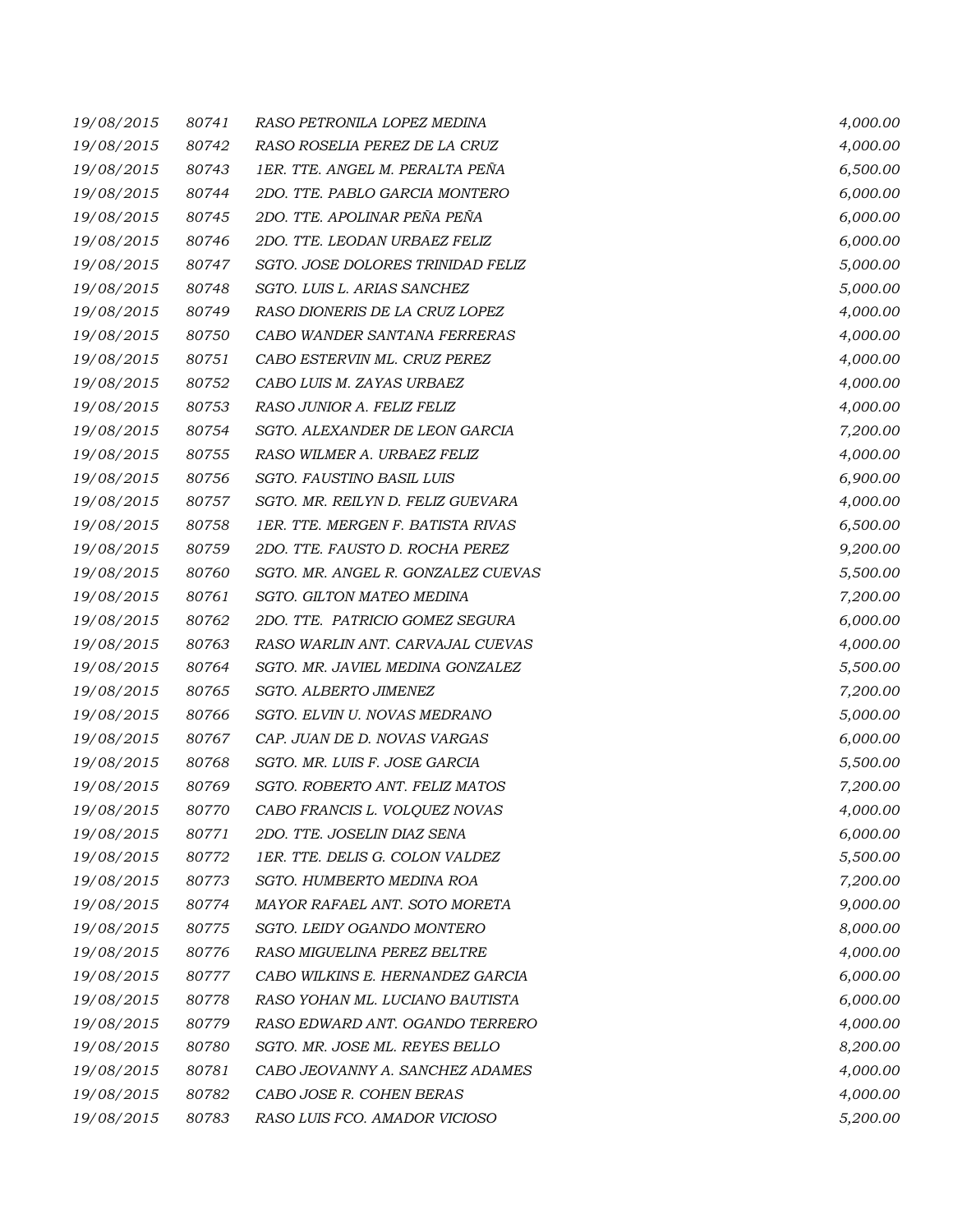| 19/08/2015 | 80784 | SGTO. MR. FERNANDO MATEO              | 5,500.00  |
|------------|-------|---------------------------------------|-----------|
| 19/08/2015 | 80785 | CABO VICTOR ESPINOSA GONZALEZ         | 4,900.00  |
| 19/08/2015 | 80786 | 2DO. TTE. SONIA M. DE LA ROSA DE LEON | 6,000.00  |
| 19/08/2015 | 80787 | 2DO. TTE. ELADIO CABRERA ROA          | 6,000.00  |
| 19/08/2015 | 80788 | SGTO. MR. AQUILES ROSARIO JIMENEZ     | 5,500.00  |
| 19/08/2015 | 80789 | SGTO. CRISTHIAN R. CONCEPCION ORTIZ   | 5,000.00  |
| 19/08/2015 | 80790 | SGTO. ELVIN ENCARNACION OGANDO        | 5,000.00  |
| 19/08/2015 | 80791 | SGTO. CRISTIAN ENCARNACION VALENZUELA | 5,000.00  |
| 19/08/2015 | 80792 | CABO HECTOR CALDERON CAPELLAN         | 4,000.00  |
| 19/08/2015 | 80793 | CABO JONATHAN F. MEDINA               | 4,000.00  |
| 19/08/2015 | 80794 | RASO ALTAGRACIA MATEO SOLIS           | 4,000.00  |
| 19/08/2015 | 80795 | CABO RAMONA MATEO BUGUE               | 4,000.00  |
| 19/08/2015 | 80796 | RASO ANYELA N. DE LOS SANTOS PIÑA     | 4,000.00  |
| 19/08/2015 | 80797 | 2DO. TTE. JOSE E. CABRAL Y CABRAL     | 6,000.00  |
| 19/08/2015 | 80798 | RASO MIGUEL ALCANTARA RAMOS           | 4,000.00  |
| 19/08/2015 | 80799 | SGTO. ARTURO VILLEGAS DE LOS SANTOS   | 5,000.00  |
| 19/08/2015 | 80800 | 2DO. TTE. FRANKLIN OGANDO ALCANTARA   | 6,000.00  |
| 19/08/2015 | 80801 | 2DO. TTE. SILVIO E. ZABALA OGANDO     | 6,000.00  |
| 19/08/2015 | 80802 | SGTO. MR. MANUEL S. MONTILLA MADE     | 5,500.00  |
| 19/08/2015 | 80803 | CABO EDDY A. MONTILLA MONTERO         | 4,000.00  |
| 19/08/2015 | 80804 | 2DO. TTE. MORENO ENCARNACION BAUTISTA | 9,200.00  |
| 19/08/2015 | 80805 | SGTO. MR. JOSE PANIAGUA DE LOS SANTOS | 5,500.00  |
| 19/08/2015 | 80806 | CABO AGUSTIN FLORENTINO ROSARIO       | 5,200.00  |
| 19/08/2015 | 80807 | SGTO. MARIOLIN LORENZO MEDINA         | 7,200.00  |
| 19/08/2015 | 80808 | RASO ANGELO VALLEJO ALCANTARA         | 4,000.00  |
| 19/08/2015 | 80809 | RASO LUIS ALB. DE LA ROSA GONZALEZ    | 4,000.00  |
| 19/08/2015 | 80810 | RASO VALERIO MORILLO MERAN            | 5,200.00  |
| 19/08/2015 | 80811 | CABO JORGE L. FIGUEREO DIAZ           | 4,000.00  |
| 19/08/2015 | 80812 | 1ER. TTE. FRANCISCO ALBER VALDEZ      | 6,500.00  |
| 19/08/2015 | 80813 | SGTO. MR. TEODORO VALLEJO MORILLO     | 5,500.00  |
| 19/08/2015 | 80814 | SGTO. ANTONIO GOMEZ TAPIA             | 4,000.00  |
| 19/08/2015 | 80815 | SGTO. JOSE L. VALDEZ MEDINA           | 5,000.00  |
| 19/08/2015 | 80816 | CABO ALEXANDER Y. TAPIA CRUZ          | 4,000.00  |
| 19/08/2015 | 80817 | SGTO. GUILLERMO E. RODRIGUEZ          | 6,900.00  |
| 19/08/2015 | 80818 | RASO JUNIOR CUEVAS GUZMAN             | 5,200.00  |
| 19/08/2015 | 80819 | 2DO. TTE. FRANK FELIZ ALCANTARA       | 10,000.00 |
| 19/08/2015 | 80820 | SGTO. MR. PEDRO SOTO                  | 9,000.00  |
| 19/08/2015 | 80821 | SGTO. MR. DANIEL DE JESUS DUVERGE     | 9,000.00  |
| 19/08/2015 | 80822 | SGTO. FELIX SANCHEZ GUZMAN            | 8,000.00  |
| 19/08/2015 | 80823 | RASO TOMAS DE JESUS MEJIA             | 6,000.00  |
| 19/08/2015 | 80824 | RASO ADRIAN A. PALACIO MARTINEZ       | 6,000.00  |
| 19/08/2015 | 80825 | RASO SANDRO T. REYES LERBOURS         | 6,000.00  |
| 19/08/2015 | 80826 | CABO SANTO SIERRA GUZMAN              | 6,000.00  |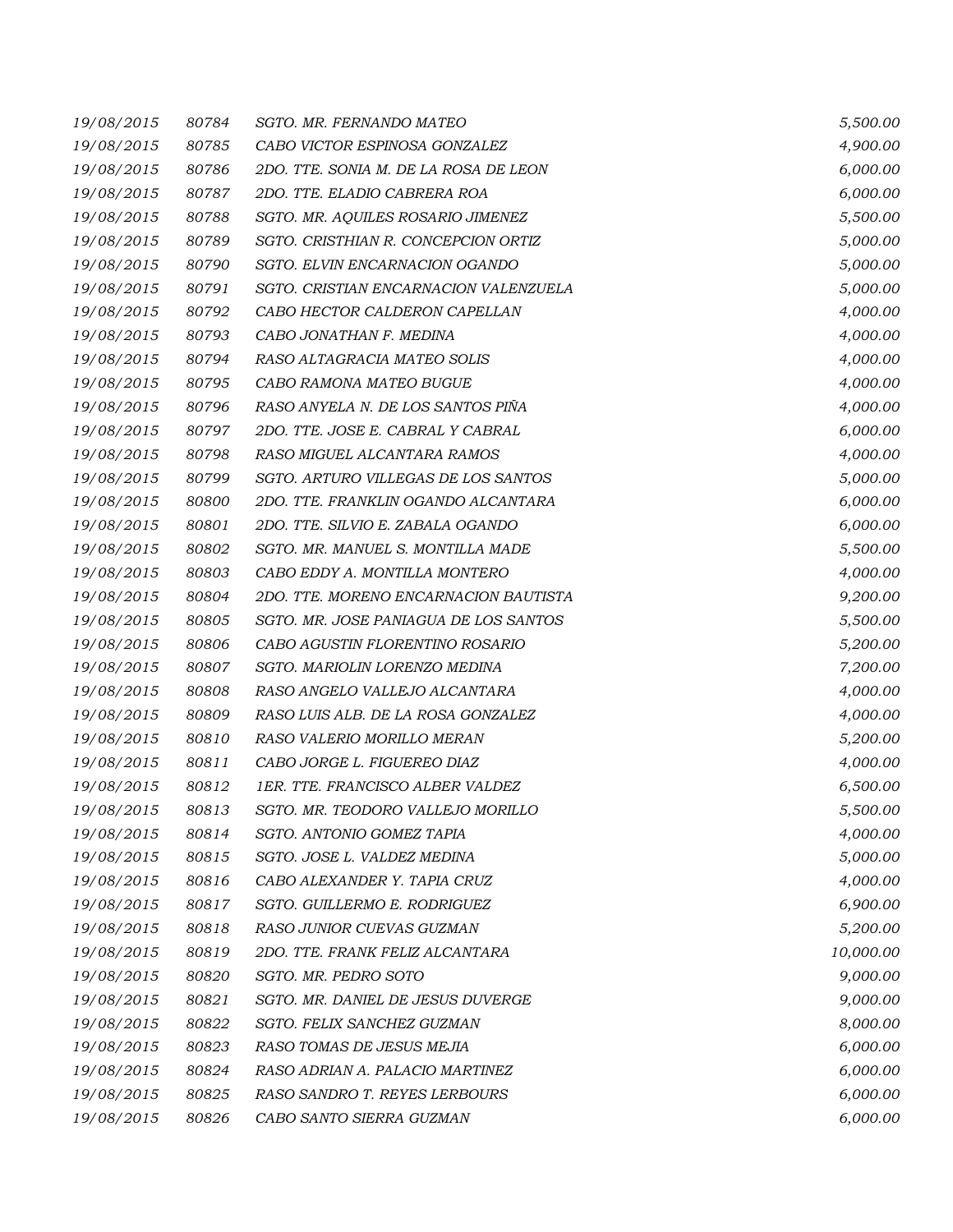| 19/08/2015 | 80827 | MAYOR PEDRO ML. R. DOMINGUEZ MORCELO      | 9,000.00  |
|------------|-------|-------------------------------------------|-----------|
| 19/08/2015 | 80828 | 2DO. TTE. MARINO SANCHEZ VASQUEZ          | 6,000.00  |
| 19/08/2015 | 80829 | SGTO. MR. JUAN I. GUILLEN BRITO           | 5,500.00  |
| 19/08/2015 | 80830 | SGTO. VICTOR V. PEREZ DIAZ                | 5,000.00  |
| 19/08/2015 | 80831 | CABO FRANCISCO ANT. GUANCE                | 4,000.00  |
| 19/08/2015 | 80832 | RASO AMADO E. GUZMAN PEREZ                | 4,000.00  |
| 19/08/2015 | 80833 | RASO MILCIADES MESA ENCARNACION           | 4,000.00  |
| 19/08/2015 | 80834 | SGTO. MR. VICTOR M. CASTILLO HERNANDEZ    | 9,000.00  |
| 19/08/2015 | 80835 | SGTO. NEWTON E. LORA FIGUEROA             | 8,000.00  |
| 19/08/2015 | 80836 | RASO FELIX E. VALENZUELA SIERRA           | 4,000.00  |
| 19/08/2015 | 80837 | RASO LUIS F. VALLEJO MARTINEZ             | 5,200.00  |
| 19/08/2015 | 80838 | 1ER. TTE. FELIX ANT. FABIAN DOMINGUEZ     | 10,200.00 |
| 19/08/2015 | 80839 | CABO JEUDIS PAREDES MOJICA                | 5,200.00  |
| 19/08/2015 | 80840 | RASO YOAN LASOSE HEREDIA                  | 4,000.00  |
| 19/08/2015 | 80841 | CABO MANOLIN BASILIO SALOMON              | 5,200.00  |
| 19/08/2015 | 80842 | CABO JUAN DIAZ ENCARNACION                | 5,200.00  |
| 19/08/2015 | 80843 | SGTO. JOSE ML. DE LA ROSA DE LEON         | 7,200.00  |
| 19/08/2015 | 80844 | 1ER. TTE. EUGENIO PEGUERO DEL ROSARIO     | 6,500.00  |
| 19/08/2015 | 80845 | RASO WILFREDO SANTOS ORTIZ                | 4,000.00  |
| 19/08/2015 | 80846 | CAPITAN EVARISTO VELAZQUEZ                | 11,200.00 |
| 19/08/2015 | 80847 | SGTO. MR. SANTOS RODRIGUEZ RIVERA         | 9,000.00  |
| 19/08/2015 | 80848 | CABO SALVADOR A. HEREDIA MATEO            | 6,000.00  |
| 19/08/2015 | 80849 | SGTO. MANUEL S. SOTO CABRAL               | 7,200.00  |
| 19/08/2015 | 80850 | RASO KELVIN A. FRANCO TURBI               | 4,000.00  |
| 19/08/2015 | 80851 | SGTO. WIQUIN LAVALE GONZALEZ              | 6,900.00  |
| 19/08/2015 | 80852 | SGTO. MR. PEDRO LAUREANO PAULA            | 5,500.00  |
| 19/08/2015 | 80853 | CABO MILKELIS FIGUEROA SUAREZ             | 4,000.00  |
| 19/08/2015 | 80854 | SGTO. MR. CESAR ANT. SERRANO GARCIA       | 7,900.00  |
| 19/08/2015 | 80855 | 2DO. TTE. JUAN FCO. JIMENEZ DE LOS SANTOS | 6,000.00  |
| 19/08/2015 | 80856 | SGTO. MR. MARCELO UREÑA ROSADO            | 8,200.00  |
| 19/08/2015 | 80857 | <i>1ER. TTE. PAULINO RODRIGUEZ SUERO</i>  | 6,500.00  |
| 19/08/2015 | 80858 | SGTO. MR. JOHAN ML. SOSA                  | 5,500.00  |
| 19/08/2015 | 80859 | CABO VICTOR J. SENA DIAZ                  | 4,900.00  |
| 19/08/2015 | 80860 | 2DO. TTE. DIOMEDES DE LA CRUZ DE LA CRUZ  | 9,200.00  |
| 19/08/2015 | 80861 | MAYOR JUAN B. DIPRE ISABEL                | 5,000.00  |
| 19/08/2015 | 80862 | SGTO. CRISTINO SOTO SOTO                  | 5,000.00  |
| 19/08/2015 | 80863 | 1ER. TTE. VIRGINIO ARISMENDY PEREZ        | 6,500.00  |
| 19/08/2015 | 80864 | SGTO. DANTE E. GALAN SANTANA              | 7,200.00  |
| 19/08/2015 | 80865 | CABO WANDER AGRAMONTE CESPEDES            | 5,200.00  |
| 19/08/2015 | 80866 | 2DO. TTE. RAMON E. MENDEZ RUIZ            | 6,000.00  |
| 19/08/2015 | 80867 | 2DO. TTE. SALVADOR MEDINA MEDINA          | 6,000.00  |
| 19/08/2015 | 80868 | RASO JULIAN SUAZO CASADO                  | 4,000.00  |
| 19/08/2015 | 80869 | CABO LEONIDES SUAZO CASADO                | 5,200.00  |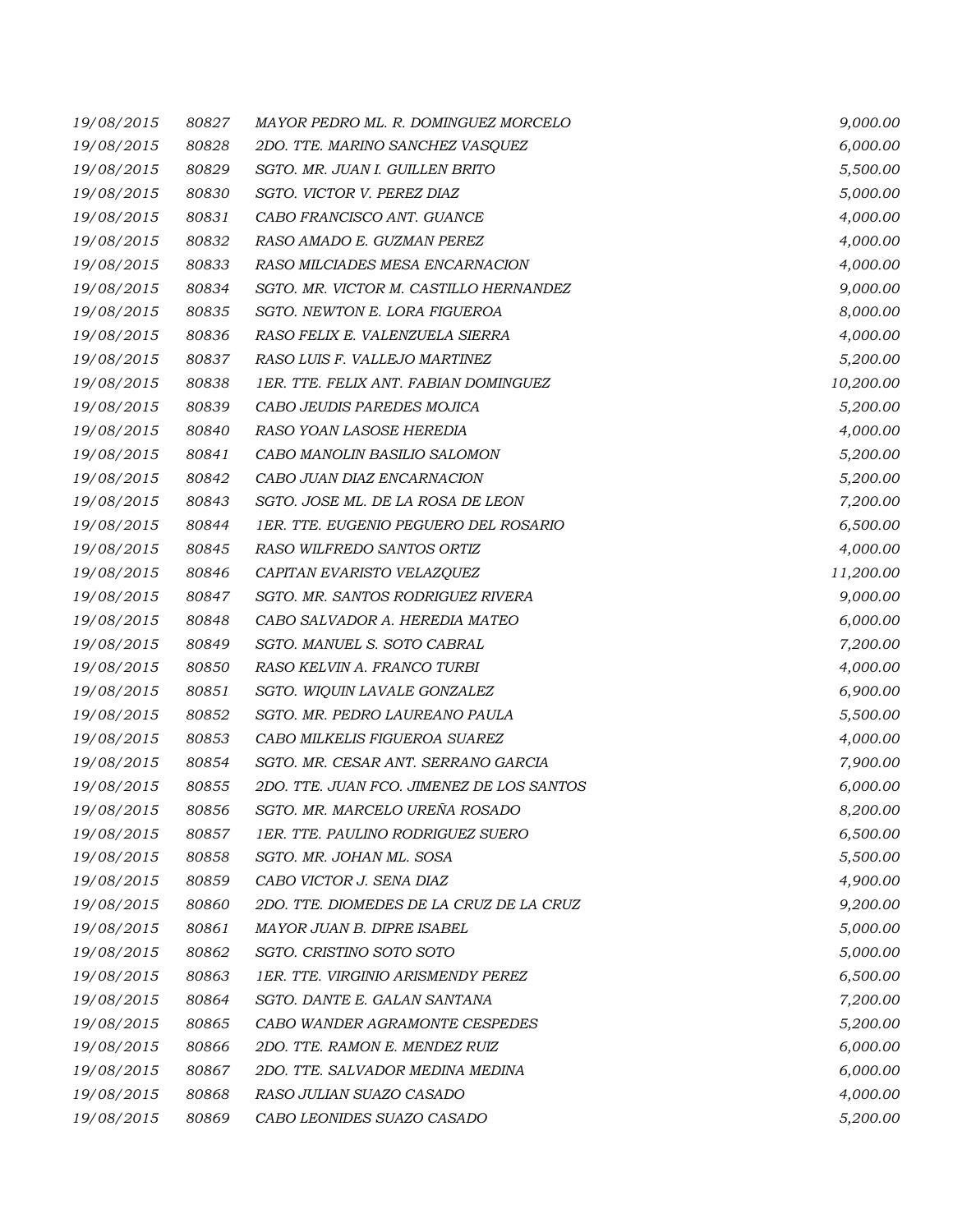| 19/08/2015 | 80870 | CABO JUAN DEL C. ORTIZ TEJEDA         | 4,900.00  |
|------------|-------|---------------------------------------|-----------|
| 19/08/2015 | 80871 | 2DO. TTE. JOSE D. TAPIA TAVERAS       | 9,200.00  |
| 19/08/2015 | 80872 | 2DO. TTE. EMILIO ROBLES PLASENCIO     | 6,000.00  |
| 19/08/2015 | 80873 | CABO FRANKLIN ANT. RODRIGUEZ CASTILLO | 4,900.00  |
| 19/08/2015 | 80874 | CAP. JOE ANT. GARCIA HOFFMAN          | 7,000.00  |
| 19/08/2015 | 80875 | 2DO. TTE. JUAN DEL A. FELIZ FELIZ     | 10,000.00 |
| 19/08/2015 | 80876 | SGTO. MR. GIL ML. CAMPECHANO GARCIA   | 9,000.00  |
| 19/08/2015 | 80877 | SGTO. CRISTIAN JAVIER ARREDONDO       | 9,000.00  |
| 19/08/2015 | 80878 | RASO FELIX F. REYNOSO REYES           | 6,000.00  |
| 19/08/2015 | 80879 | RASO MODESTO MONTERO POLANCO          | 6,000.00  |
| 19/08/2015 | 80880 | RASO ROSELIO SOLANO SILVESTRE         | 5,200.00  |
| 19/08/2015 | 80881 | SGTO. JUAN ALB. REED GOMEZ            | 7,200.00  |
| 19/08/2015 | 80882 | CABO ENMANUEL BAEZ YAN                | 5,200.00  |
| 19/08/2015 | 80883 | RASO JUNIOR ALB. CASTILLO ESCANIO     | 5,200.00  |
| 19/08/2015 | 80884 | CABO JOHNNY OZORIA DANIEL             | 4,000.00  |
| 19/08/2015 | 80885 | 2DO. TTE. NIXON RAMIREZ CANDELARIO    | 6,000.00  |
| 19/08/2015 | 80886 | SGTO. GRECIA I. ASTACIO JIMENEZ       | 5,000.00  |
| 19/08/2015 | 80887 | CABO ANGEL GONZALEZ BORQUEZ           | 4,900.00  |
| 19/08/2015 | 80888 | CAP. ERNESTO MEJIA SARMIENTO          | 7,000.00  |
| 19/08/2015 | 80889 | CAP. PACO MORILLO RAMIREZ             | 7,000.00  |
| 19/08/2015 | 80890 | MAYOR MIGUEL A. CONTRERAS GUERRERO    | 7,000.00  |
| 19/08/2015 | 80891 | 1ER. TTE. PEDRO BERIGUETE CUELLO      | 6,500.00  |
| 19/08/2015 | 80892 | 2DO. TTE. ANGEL ML. SOSA VANTERPOOL   | 6,000.00  |
| 19/08/2015 | 80893 | 2DO. TTE. GERSON ALCANTARA GOMEZ      | 6,000.00  |
| 19/08/2015 | 80894 | 2DO TTE. DIOMEDES PEGUERO ASTACIO     | 6,000.00  |
| 19/08/2015 | 80895 | 2DO. TTE. RAMON E. RAMIREZ PACHECO    | 6,000.00  |
| 19/08/2015 | 80896 | SGTO. MR. LEONARDO MONEGRO ORTEGA     | 5,500.00  |
| 19/08/2015 | 80897 | SGTO. MR. LUIS ROSARIO MANZUETA       | 5,500.00  |
| 19/08/2015 | 80898 | SGTO. MR. ANGELITO MONTERO RODRIGUEZ  | 5,500.00  |
| 19/08/2015 | 80899 | SGTO. MR. WILSON S. CUELLO            | 5,500.00  |
| 19/08/2015 | 80900 | SGTO. MR. RAFAEL REYES MEJIA          | 5,500.00  |
| 19/08/2015 | 80901 | SGTO. MARIO M. VICIOSO MANZANILLO     | 5,000.00  |
| 19/08/2015 | 80902 | SGTO. PEDRO OZORIA EMILIANO           | 5,000.00  |
| 19/08/2015 | 80903 | SGTO. FIOR R. SEGURA CANA             | 5,000.00  |
| 19/08/2015 | 80904 | SGTO. PAULA C. BELEN PAULINO          | 5,000.00  |
| 19/08/2015 | 80905 | CABO JUAN H. RAMIREZ PACHECO          | 4,000.00  |
| 19/08/2015 | 80906 | CABO GERVASIO DEGOLLADO RINCON        | 4,000.00  |
| 19/08/2015 | 80907 | CABO GASPAR ABREU CASTILLO            | 4,000.00  |
| 19/08/2015 | 80908 | CABO JACOB ROMERO RODRIGUEZ           | 4,000.00  |
| 19/08/2015 | 80909 | RASO FRANK ALBURQUERQUE MOTA          | 4,000.00  |
| 19/08/2015 | 80910 | RASO JULIO S. MAZARA REINOSO          | 4,000.00  |
| 19/08/2015 | 80911 | CABO FRANCISCO ANT. BASTARDO CORDERO  | 4,000.00  |
| 19/08/2015 | 80912 | RASO DANIEL ALCANTARA BARREIRO        | 4,000.00  |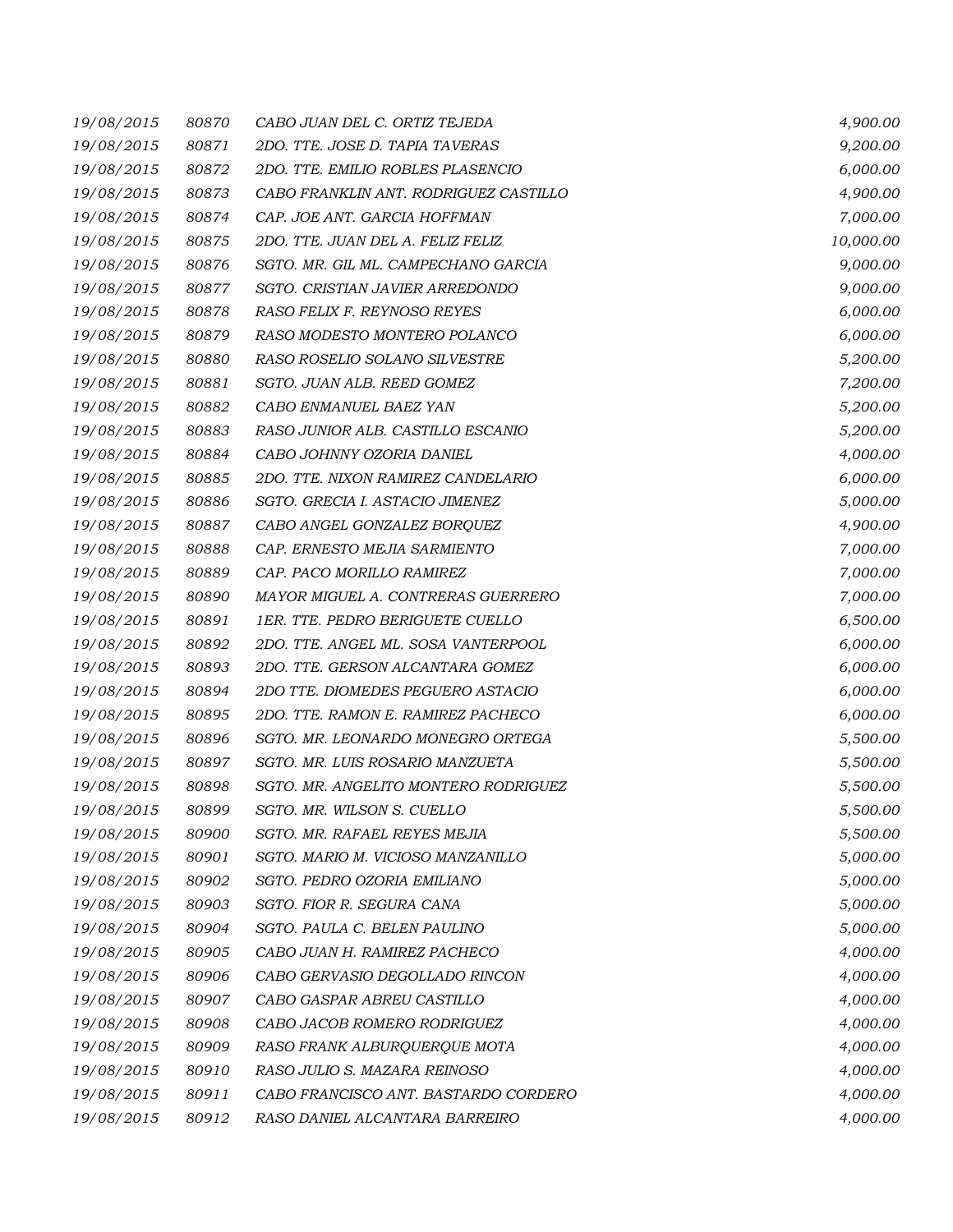| 19/08/2015 | 80913 | RASO ELY E. DE LA ROSA AMBROSIO           | 4,000.00  |
|------------|-------|-------------------------------------------|-----------|
| 19/08/2015 | 80914 | RASO FELIX J. PEGUERO DISLA               | 3,200.00  |
| 19/08/2015 | 80915 | CABO JULIO NOLASCO PEREZ                  | 5,200.00  |
| 19/08/2015 | 80916 | SGTO. TITO ROJAS MOTA                     | 5,000.00  |
| 19/08/2015 | 80917 | SGTO. MARIO ANT. FULGENCIO GARCIA         | 5,000.00  |
| 19/08/2015 | 80918 | SGTO. ANGEL REYES BAEZ                    | 5,000.00  |
| 19/08/2015 | 80919 | CABO ANASTACIO JOSEPH FOSTEL              | 4,000.00  |
| 19/08/2015 | 80920 | SGTO. MR. JOEL A. GUERRERO MEDINA         | 5,500.00  |
| 19/08/2015 | 80921 | CABO HENRY ML. ESCORBORES AVILA           | 5,200.00  |
| 19/08/2015 | 80922 | SGTO. HECTOR R. MOTA SANTANA              | 7,200.00  |
| 19/08/2015 | 80923 | SGTO. CRISTIAN DE PAULA POLANCO           | 7,200.00  |
| 19/08/2015 | 80924 | CAP. VICTOR ML. GONZALEZ ALVAREZ          | 7,000.00  |
| 19/08/2015 | 80925 | SGTO. FRANKLIN S. ACOSTA SOLIS            | 5,000.00  |
| 19/08/2015 | 80926 | CABO CLAUDIO CORNIELLE                    | 4,000.00  |
| 19/08/2015 | 80927 | RASO WILLIAM E. JIMENEZ SOSA              | 4,000.00  |
| 19/08/2015 | 80928 | 2DO. TTE. CARLOS ML. VIDAL SEGURA         | 10,000.00 |
| 19/08/2015 | 80929 | CABO MANUEL L. NUÑEZ SANCHEZ              | 4,900.00  |
| 19/08/2015 | 80930 | 1ER. TTE. FELIX ALB. PEREYRA ROA          | 6,500.00  |
| 19/08/2015 | 80931 | RASO MAXIMO AQUINO GOMEZ                  | 4,000.00  |
| 19/08/2015 | 80932 | CABO EDGAL EFRAIN SANTANA DIAZ            | 4,000.00  |
| 19/08/2015 | 80933 | 2DO. TTE. DIOMEDES PAREDES SANTANA        | 6,000.00  |
| 19/08/2015 | 80934 | CABO DHAIN S. BERAS FIGUEROA              | 4,000.00  |
| 19/08/2015 | 80935 | RASO ALEXIS BDO. CABRERA SOLANO           | 4,000.00  |
| 19/08/2015 | 80936 | RASO VLADIMIR ML. SANTANA PEÑA            | 4,900.00  |
| 19/08/2015 | 80937 | SGTO. ALCADIO JOSE ROSARIO                | 7,200.00  |
| 19/08/2015 | 80938 | RASO YOEL ML. AGESTA SILVESTRE            | 5,200.00  |
| 19/08/2015 | 80939 | CAP. HECTOR DE LOS SANTOS A.              | 10,000.00 |
| 19/08/2015 | 80940 | <b>1ER TTE. EMELINDO BATISTA</b>          | 7,000.00  |
| 19/08/2015 | 80941 | 1ER. TTE. JUAN JIMENEZ SANTANA            | 6,500.00  |
| 19/08/2015 | 80942 | 2DO. TTE. CIRIACO PAYANO SEVERINO         | 6,000.00  |
| 19/08/2015 | 80943 | 2DO. TTE. DOMINGO ANT. SEVERINO HENRIQUEZ | 6,000.00  |
| 19/08/2015 | 80944 | SGTO. MR. LUISA J. JIMENEZ BORT           | 5,500.00  |
| 19/08/2015 | 80945 | SGTO. BELKIS A. RICHARDSON GUILLEN        | 5,000.00  |
| 19/08/2015 | 80946 | SGTO. FRANKLIN GUZMAN LEONARDO            | 5,000.00  |
| 19/08/2015 | 80947 | RASO ISMAEL ALB. PEGUERO GONZALEZ         | 4,000.00  |
| 19/08/2015 | 80948 | SGTO. MR. ANDRES GUERRERO                 | 5,500.00  |
| 19/08/2015 | 80949 | SGTO. CARLOS ALB. PEGUERO MOTA            | 7,200.00  |
| 19/08/2015 | 80950 | SGTO. MR. ALEJANDRO BASTARDO SANTANA      | 8,200.00  |
| 19/08/2015 | 80951 | SGTO. JOAQUIN SALAS CEDEÑO                | 5,000.00  |
| 19/08/2015 | 80952 | CABO YEIMY RIVAS PEGUERO                  | 4,000.00  |
| 19/08/2015 | 80953 | SGTO. LISANDRO CHALAS TRINIDAD            | 4,000.00  |
| 19/08/2015 | 80954 | CABO BIENVENIDO ALFONSECA JAVIER          | 4,000.00  |
| 19/08/2015 | 80955 | CABO SANTO SEVERINO SANTANA               | 4,000.00  |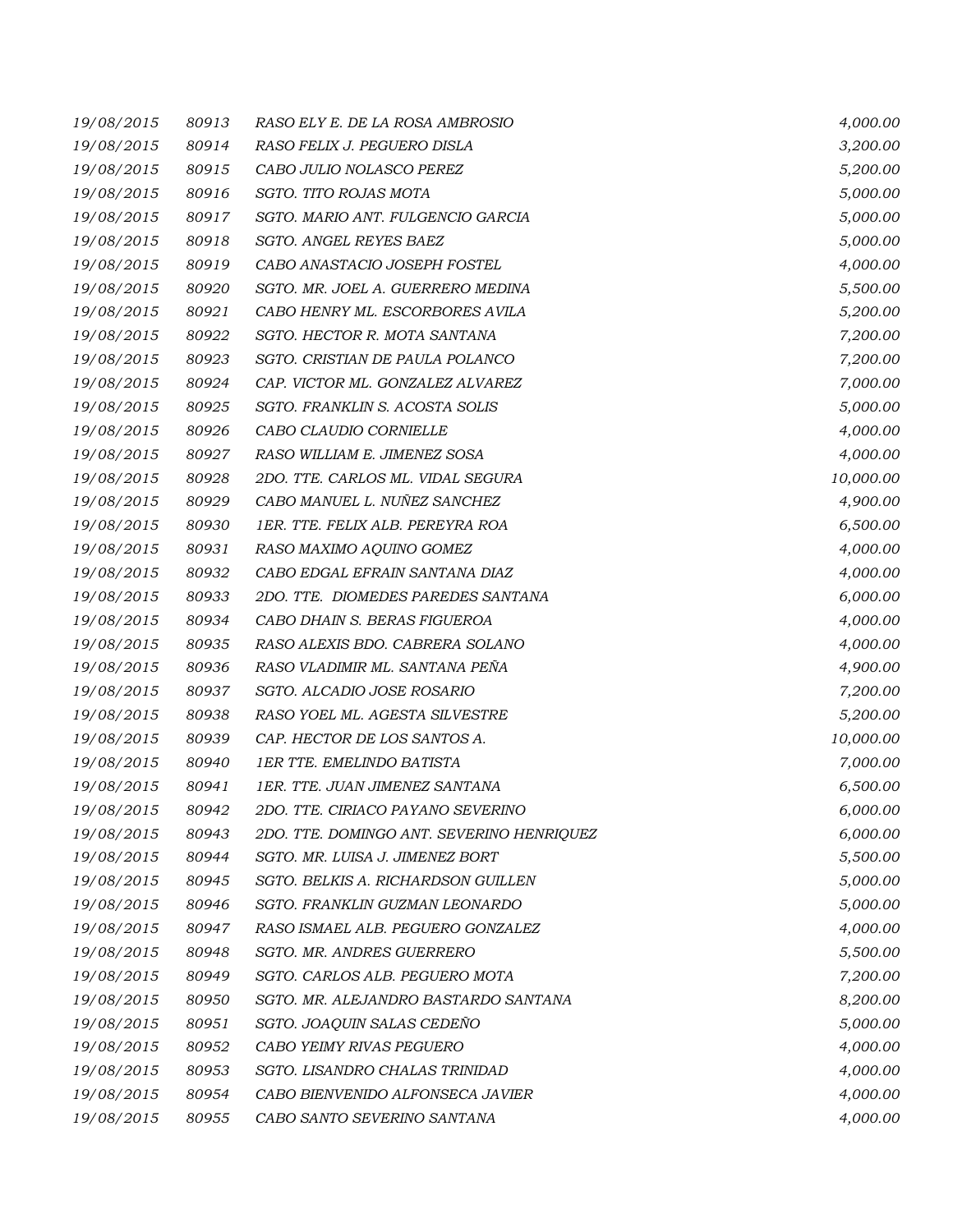| 19/08/2015 | 80956 | MAYOR JOSE FCO. FRIAS MOTA                | 9,000.00  |
|------------|-------|-------------------------------------------|-----------|
| 19/08/2015 | 80957 | 1ER. TTE. CESAREO PEGUERO PRADO           | 11,000.00 |
| 19/08/2015 | 80958 | 1ER. TTE. SANTO A. BRUJAN AQUINO          | 11,000.00 |
| 19/08/2015 | 80959 | 2DO. TTE. PEDRO LAUREANO GUZMAN           | 8,000.00  |
| 19/08/2015 | 80960 | 2DO. TTE. FRANCISCO DE A. JIMENEZ ALMONTE | 8,200.00  |
| 19/08/2015 | 80961 | SGTO. NELDIS A. BELLO PEREZ               | 8,000.00  |
| 19/08/2015 | 80962 | SGTO. NIORVIS M. FABIAN TOLENTINO         | 8,000.00  |
| 19/08/2015 | 80963 | CABO JUAN C. PEREZ                        | 6,000.00  |
| 19/08/2015 | 80964 | CABO LEORYS ANT. MARTINEZ OVIEDO          | 6,000.00  |
| 19/08/2015 | 80965 | CABO MARCIAL OGANDO DIAZ                  | 6,000.00  |
| 19/08/2015 | 80966 | CABO ANGEL MA. RAMIREZ SEPULVEDA          | 6,000.00  |
| 19/08/2015 | 80967 | CABO EDWIN ALB. CUEVAS MARCANO            | 4,900.00  |
| 19/08/2015 | 80968 | 1ER. TTE. FAUSTO CARRASCO RAMIREZ         | 10,200.00 |
| 19/08/2015 | 80969 | SGTO. MR. WILLIAM DE LA CRUZ CABRAL       | 8,200.00  |
| 19/08/2015 | 80970 | SGTO. MR. HARRY A. CASTILLO MADERA        | 8,200.00  |
| 19/08/2015 | 80971 | SGTO. ARIAS A. GONZALES PEÑA              | 7,200.00  |
| 19/08/2015 | 80972 | CABO JORGE M. MARTE OLIVERO               | 5,200.00  |
| 19/08/2015 | 80973 | TTE. COR. JOSE E. PEREZ GELL              | 10,000.00 |
| 19/08/2015 | 80974 | TTE. COR. JORGE ANT. RIVERA LOPEZ         | 16,000.00 |
| 19/08/2015 | 80975 | MAYOR FLAVIA D. MONTERO ROMERO            | 9,000.00  |
| 19/08/2015 | 80976 | MAYOR ERASMO ALCANTARA VARGAS             | 9,000.00  |
| 19/08/2015 | 80977 | CAP. EMETERIO A. SANTANA HERNANDEZ        | 7,000.00  |
| 19/08/2015 | 80978 | CAP. IGNACIO G. MUÑOZ MORA                | 7,000.00  |
| 19/08/2015 | 80979 | CAP. SAMUEL HERNANDEZ OTAÑO               | 7,000.00  |
| 19/08/2015 | 80980 | CAP. CLODOMIRO H. DOTEL NOVAS             | 7,000.00  |
| 19/08/2015 | 80981 | CAP. PASCUAL CASTRO MARTE                 | 7,000.00  |
| 19/08/2015 | 80982 | 1ER. TTE. YNABER Y. SANTANA VASQUEZ       | 6,500.00  |
| 19/08/2015 | 80983 | 1ER. TTE. JULIO E. FELIZ URBAEZ           | 6,500.00  |
| 19/08/2015 | 80984 | 1ER. TTE. FELICIA CONRADO JIMENEZ         | 6,500.00  |
| 19/08/2015 | 80985 | <i>1ER. TTE. ADOLFO CARRASCO FELIZ</i>    | 6,500.00  |
| 19/08/2015 | 80986 | 1ER. TTE. LORENZO REYES DE LEON           | 6,500.00  |
| 19/08/2015 | 80987 | <b>1ER. TTE. GUERLIN PLASENCIA GENAO</b>  | 6,500.00  |
| 19/08/2015 | 80988 | 2DO TTE. FELICIANO REYES FLORIAN          | 6,000.00  |
| 19/08/2015 | 80989 | 2DO. TTE. FLERIDA A. GARCIA NICOLAS       | 6,000.00  |
| 19/08/2015 | 80990 | ALFEREZ DE FRAGATA NILO PUJOLS GARCIA     | 6,000.00  |
| 19/08/2015 | 80991 | 2DO. TTE. BACILIO HEREDIA AOUINO          | 6,000.00  |
| 19/08/2015 | 80992 | 2DO. TTE. JOSE S. MOREL DE LA CRUZ        | 6,000.00  |
| 19/08/2015 | 80993 | SGTO. MR. HENRY SOSA GOMEZ                | 5,500.00  |
| 19/08/2015 | 80994 | SGTO. MR. LUCIANO SANTOS                  | 5,500.00  |
| 19/08/2015 | 80995 | SGTO. MERCEDES M. LECLER GARCIA           | 5,000.00  |
| 19/08/2015 | 80996 | SGTO. CIRUANEL RAMIREZ ALCANTARA          | 5,000.00  |
| 19/08/2015 | 80997 | CABO NANCY SUSANA HERNANDEZ CASADO        | 4,000.00  |
| 19/08/2015 | 80998 | CABO FEDERICO HERNANDEZ BERROA            | 4,000.00  |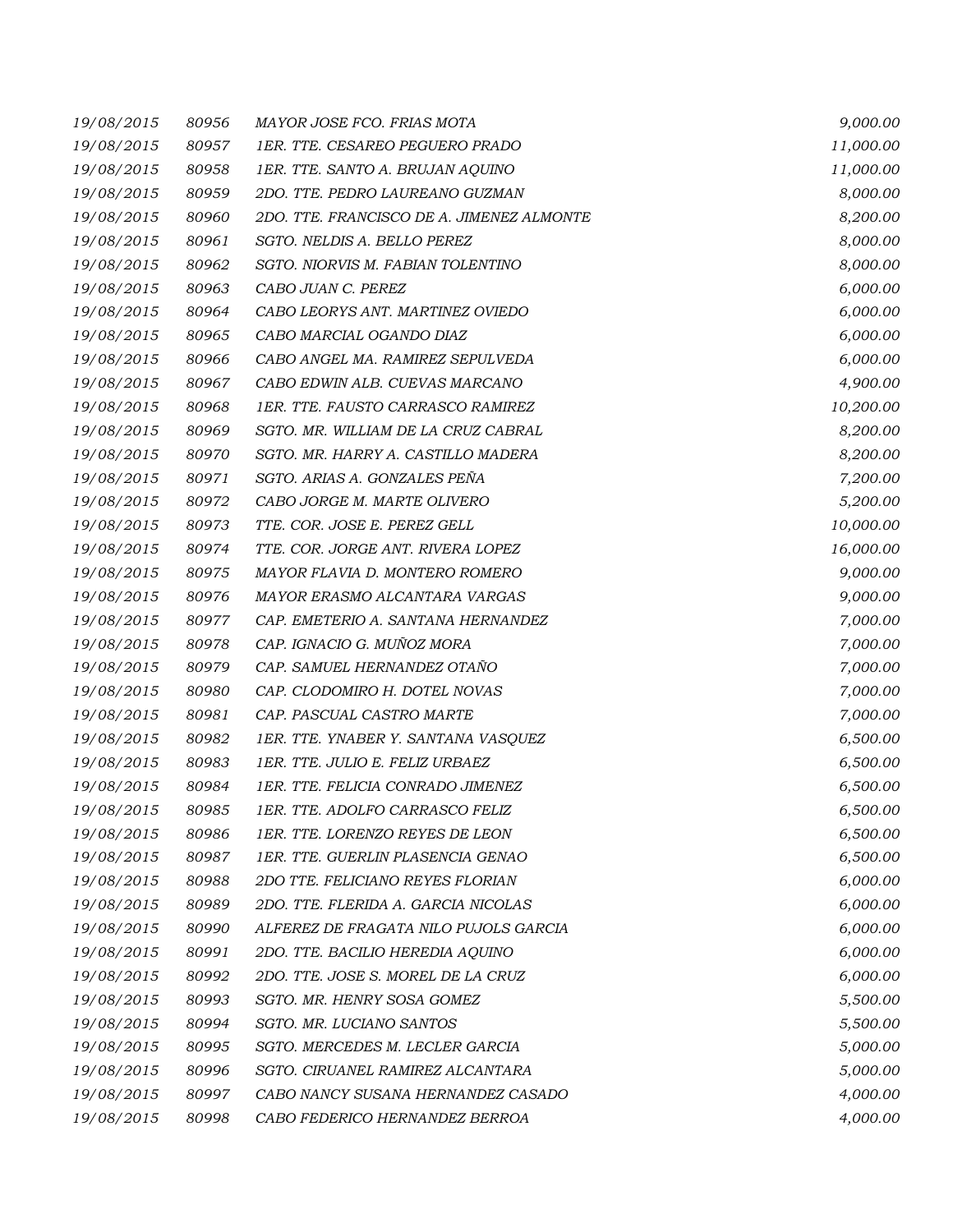| 19/08/2015 | 80999 | RASO EDWIN C. BALBUENA MALDONADO       | 4,000.00  |
|------------|-------|----------------------------------------|-----------|
| 19/08/2015 | 81000 | CABO GLADYS SANTANA HERNANDEZ          | 4,000.00  |
| 19/08/2015 | 81001 | RASO MELISA REYES                      | 4,000.00  |
| 19/08/2015 | 81002 | 1ER. TTE. DOMINGO M. REYES RODRIGUEZ   | 10,200.00 |
| 19/08/2015 | 81003 | 2DO. TTE. JULIO E. VASQUEZ GIRON       | 9,200.00  |
| 19/08/2015 | 81004 | 2DO. TTE. NAZARIO MOLINA RODRIGUEZ     | 6,000.00  |
| 19/08/2015 | 81005 | 2DO. TTE. MANUEL DE LOS R DOTEL MATOS  | 9,200.00  |
| 19/08/2015 | 81006 | 2DO. TTE. SILVESTRE PEÑA GOMEZ         | 10,000.00 |
| 19/08/2015 | 81007 | 2DO. TTE. FRANCISCO ROA GONZALEZ       | 6,000.00  |
| 19/08/2015 | 81008 | 2DO. TTE. ABRAHAN D. FELIZ FELIZ       | 10,000.00 |
| 19/08/2015 | 81009 | CABO OLIVIO SENA FERRERAS              | 6,000.00  |
| 19/08/2015 | 81010 | RASO JOSE V. MATEO DE LA CRUZ          | 5,200.00  |
| 19/08/2015 | 81011 | RASO MABEL P. SANCHEZ LOPEZ            | 4,000.00  |
| 19/08/2015 | 81012 | MAYOR NATANAEL ARIAS DOMINGUEZ         | 8,828.04  |
| 19/08/2015 | 81013 | CABO ALFI A. URIBE EMILIANO            | 4,000.00  |
| 19/08/2015 | 81014 | CABO ARIEL SANCHEZ DE OLEO             | 4,000.00  |
| 19/08/2015 | 81015 | SGTO. CIRILO DE JESUS PASCUAL          | 7,200.00  |
| 19/08/2015 | 81016 | 1ER. TTE. DANIELA ALT. LOPEZ MIRABAL   | 6,000.00  |
| 19/08/2015 | 81017 | RASO JOSE A. SUAZO PEREZ               | 5,200.00  |
| 19/08/2015 | 81018 | SGTO. MR. UPIANO ANT. GOMEZ LUZON      | 5,500.00  |
| 19/08/2015 | 81019 | SGTO. MR. ANA I. FERMIN PEÑA           | 5,500.00  |
| 19/08/2015 | 81020 | CABO BRUNO LORENZO JIMENEZ             | 4,000.00  |
| 19/08/2015 | 81021 | 1ER. TTE. AURA C. HERASME TEJEDA       | 6,500.00  |
| 19/08/2015 | 81022 | SGTO. MR. ROBERTO QUEZADA SANCHEZ      | 5,500.00  |
| 19/08/2015 | 81023 | 1ER. TTE. DOMINGO NUEZ GUZMAN          | 6,500.00  |
| 19/08/2015 | 81024 | CAP. LUIS E. ARIAS BETHANCOURT         | 6,500.00  |
| 19/08/2015 | 81025 | SGTO. MR. CARMEN VALENZA               | 5,500.00  |
| 19/08/2015 | 81026 | SGTO. MR. HECTOR ML. ALCANTARA JIMENEZ | 5,500.00  |
| 19/08/2015 | 81027 | ALF. DE NAVIO FRANKLIN HERASME         | 6,500.00  |
| 19/08/2015 | 81028 | 2DO. TTE. ENEROLIZA RUIZ               | 6,000.00  |
| 19/08/2015 | 81029 | SGTO. MAGALY ALT. TEJADA BRITO         | 5,000.00  |
| 19/08/2015 | 81030 | SGTO. JOSE GUZMAN RODRIGUEZ            | 5,000.00  |
| 19/08/2015 | 81031 | MARINERO BERNARDO ANT. PEREZ LOPEZ     | 4,000.00  |
| 19/08/2015 | 81032 | CABO ROBERTO JS. FLORES BALS           | 4,000.00  |
| 19/08/2015 | 81033 | CABO JOSE L. SEGURA ALCANTARA          | 4,000.00  |
| 19/08/2015 | 81034 | 1ER. TTE. MILAGROS ESPINOSA MONTERO    | 6,500.00  |
| 19/08/2015 | 81035 | SGTO. SANTO B. BERAS BAUTISTA          | 7,200.00  |
| 19/08/2015 | 81036 | TTE. COR. OCTAVIO ROMERO ENCARNACION   | 10,000.00 |
| 19/08/2015 | 81037 | CAP. RAMON ANT. PEREZ MENDEZ           | 7,000.00  |
| 19/08/2015 | 81038 | 1ER. TTE. MANUEL BASILIO               | 6,000.00  |
| 19/08/2015 | 81039 | SGTO. JUAN ML. ROMAN MERCADO           | 8,000.00  |
| 19/08/2015 | 81040 | SGTO. RAMON C. PAULINO OTAÑE           | 8,000.00  |
| 19/08/2015 | 81041 | CABO FELIX MUESES NUÑEZ                | 6,000.00  |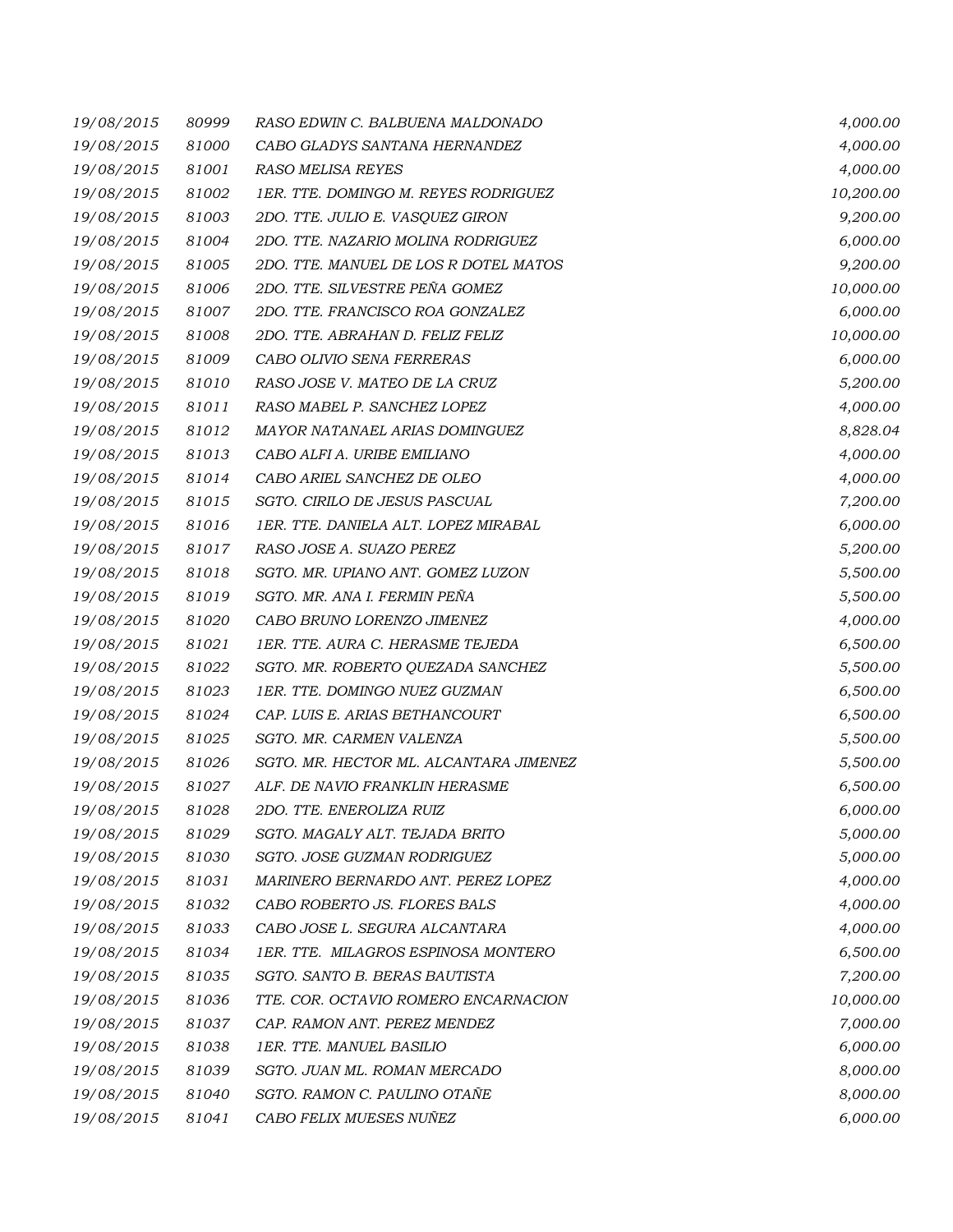| 19/08/2015 | 81042 | SGTO. MR. LUIS A. OGANDO RUBIO            | 4,000.00  |
|------------|-------|-------------------------------------------|-----------|
| 19/08/2015 | 81043 | SGTO. MR. ALLEN V. MARQUEZ GARCIA         | 9,000.00  |
| 19/08/2015 | 81044 | 1ER. TTE. ESTHER M. RAMIREZ BEATO         | 10,200.00 |
| 19/08/2015 | 81045 | SGTO. ELEONARDO REGALADO SERRANO          | 5,000.00  |
| 19/08/2015 | 81046 | SGTO. MR. DOMINGUITO GREGORIO MARTINEZ    | 5,500.00  |
| 19/08/2015 | 81047 | TTE. COR. RIGOBERTO A. ORTIZ MORONTA      | 10,000.00 |
| 19/08/2015 | 81048 | 1ER. TTE. ROBERTO M. HENRIQUEZ ROSA       | 6,500.00  |
| 19/08/2015 | 81049 | SGTO. DANY F. CAMPUSANO VALDEZ            | 5,000.00  |
| 19/08/2015 | 81050 | SGTO. KELVIN PANIAGUA DE LOS SANTOS       | 5,000.00  |
| 19/08/2015 | 81051 | SGTO. GLENNY K. RODRIGUEZ ALVAREZ         | 5,000.00  |
| 19/08/2015 | 81052 | RASO LUISA MA. LEDESMA                    | 4,000.00  |
| 19/08/2015 | 81053 | SGTO. MR. JULIO L. CRUZ                   | 8,200.00  |
| 19/08/2015 | 81054 | 2DO. TTE. SANTO A. LARA                   | 8,900.00  |
| 19/08/2015 | 81055 | SGTO. MARIBEL PAULINO MINAYA              | 5,000.00  |
| 19/08/2015 | 81056 | RASO GEORGINA CASTILLO OZUNA              | 4,000.00  |
| 19/08/2015 | 81057 | RASO WINSTON A. ACOSTA URBINO             | 4,000.00  |
| 19/08/2015 | 81058 | 2DO. TTE. FRANCISCO ANT. HERNANDEZ JAVIER | 6,000.00  |
| 19/08/2015 | 81059 | SGTO. MR. CONFESOR BERROA DE LOS SANTOS   | 5,500.00  |
| 19/08/2015 | 81060 | SGTO. FREMIS DE LEON ALCANTARA            | 5,000.00  |
| 19/08/2015 | 81061 | CABO AGUSTIN DE LOS SANTOS ADON           | 4,900.00  |
| 19/08/2015 | 81062 | SGTO. JUAN R. ROSARIO VASQUEZ             | 5,000.00  |
| 19/08/2015 | 81063 | SGTO. ANDRES C. FIGUEROA AQUINO           | 5,000.00  |
| 19/08/2015 | 81064 | RASO MANUEL ANT. MEJIA PEÑA               | 4,000.00  |
| 19/08/2015 | 81065 | 2DO. TTE. ANGEL DE LOS SANTOS DE LA ROSA  | 6,000.00  |
| 19/08/2015 | 81066 | 1ER. TTE. MODESTO DE LEON BELLO           | 6,500.00  |
| 19/08/2015 | 81067 | SGTO. MR. LUIS D. REYES PEÑA              | 8,200.00  |
| 19/08/2015 | 81068 | 2DO. TTE. JOEL E. LOPEZ FELIZ             | 9,200.00  |
| 19/08/2015 | 81069 | MAYOR JOSE D. DELGADO MONEGRO             | 13,000.00 |
| 19/08/2015 | 81070 | MAYOR ANGEL A. MICELI CALDERON            | 8,466.67  |
| 19/08/2015 | 81071 | CAP. JORGE L. VARGAS MEJIA                | 10,400.00 |
| 19/08/2015 | 81072 | SGTO. MR. JOSE M. BELLIARD DISLA          | 5,500.00  |
| 19/08/2015 | 81073 | SGTO. MR. DANIEL ANT. VERAS GERMOSEN      | 5,500.00  |
| 19/08/2015 | 81074 | SGTO. FELIPE S. FRANCISCO POLANCO         | 5,000.00  |
| 19/08/2015 | 81075 | SGTO. JOSE A. SANCHEZ SANCHEZ             | 5,000.00  |
| 19/08/2015 | 81076 | CABO JUAN A. NOVAS HERASME                | 4,000.00  |
| 19/08/2015 | 81077 | RASO YEFRICA MA. HIDALGO MARTINEZ         | 4,000.00  |
| 19/08/2015 | 81078 | RASO ELIZABETH METIVIER MARTINEZ          | 4,000.00  |
| 19/08/2015 | 81079 | CABO MODESTO V. VALENZUELA LUGO           | 4,900.00  |
| 19/08/2015 | 81080 | CANDIDA R. GARCIA JAVIER                  | 40,381.02 |
| 19/08/2015 | 81081 | MERY ALT. RODRIGUEZ DE TAVERA             | 57,259.67 |
| 19/08/2015 | 81082 | CONSEJO DEL PODER JUDICIAL                | 6,666.67  |
| 19/08/2015 | 81083 | CONSEJO DEL PODER JUDICIAL                | 53,829.93 |
| 21/08/2015 | 81084 | FONDO DE PENSIONES Y JUBILACIONES         | 16,981.69 |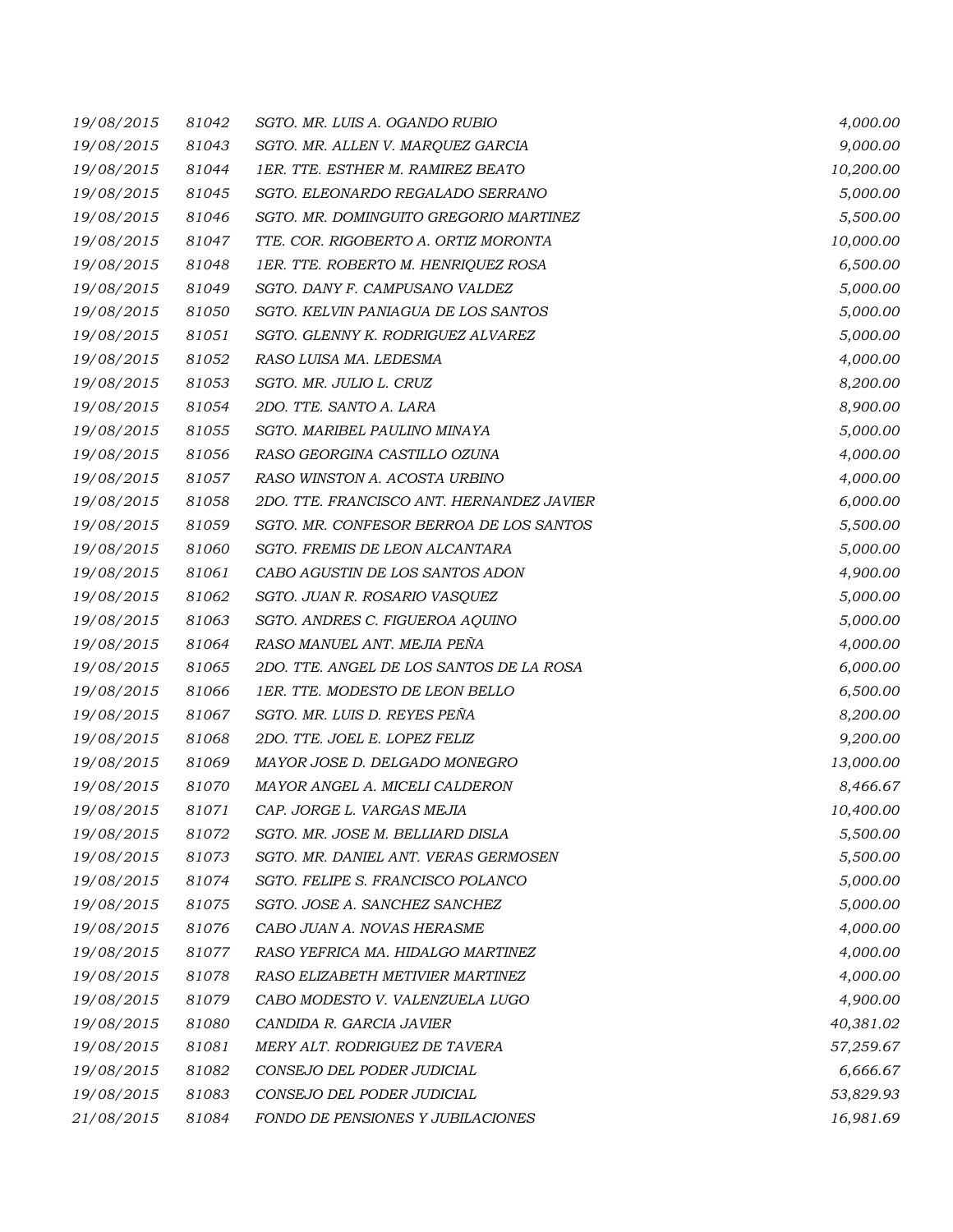| 24/08/2015 | 81085 | ELSA YOLANDA SANCHEZ LUNA                | 3,520.84   |
|------------|-------|------------------------------------------|------------|
| 24/08/2015 | 81086 | CONSEJO DEL PODER JUDICIAL               | 1,750.00   |
| 25/08/2015 | 81087 | CONSEJO DEL PODER JUDICIAL               | 1,033.33   |
| 25/08/2015 | 81088 | CONSEJO DEL PODER JUDICIAL               | 4,900.00   |
| 25/08/2015 | 81089 | CONSEJO DEL PODER JUDICIAL               | 1,617.00   |
| 25/08/2015 | 81090 | <b>INSTITUTO DE AUXILIOS Y VIVIENDAS</b> | 250.00     |
| 25/08/2015 | 81091 | FONDO DE PENSIONES Y JUBILACIONES        | 94,897.75  |
| 25/08/2015 | 81092 | CONSEJO DEL PODER JUDICIAL               | 99,318.68  |
| 25/08/2015 | 81093 | COOPNASEJU                               | 110,178.01 |
| 25/08/2015 | 81094 | COOPNASEJU                               | 83,009.00  |
| 25/08/2015 | 81095 | INSTITUTO NACIONAL DE LA VIVIENDA        | 35.47      |
| 25/08/2015 | 81096 | LIGA DE SOFTBALL                         | 100.00     |
| 25/08/2015 | 81097 | CONSEJO DEL PODER JUDICIAL               | 737.00     |
| 25/08/2015 | 81098 | CONSEJO DEL PODER JUDICIAL               | 300.00     |
| 25/08/2015 | 81099 | CONSEJO DEL PODER JUDICIAL               | 25,033.60  |
| 25/08/2015 | 81100 | <b>IGNACIO RIVERA ROSARIO</b>            | 9,636.66   |
| 25/08/2015 | 81101 | AMBIORIX ROSARIO                         | 6,583.84   |
| 25/08/2015 | 81102 | MARIA E. PADILLA BELEN                   | 134,170.02 |
| 25/08/2015 | 81103 | AMAURYS F. MOJICA CABRERA                | 15,904.22  |
| 25/08/2015 | 81104 | SARA ENCARNACION QUEZADA                 | 9,649.60   |
| 25/08/2015 | 81105 | LAURA B. GERALDINO MANCEBO               | 14,330.85  |
| 25/08/2015 | 81106 | <b>CHARLENY PUESAN</b>                   | 9,649.60   |
| 25/08/2015 | 81107 | MILTON S. RAMIREZ DE OLEO                | 10,585.84  |
| 25/08/2015 | 81108 | JULEICY L. REYES DIAZ                    | 14,330.85  |
| 25/08/2015 | 81109 | MILAGROS ALT. SORIANO LEONOR             | 9,805.63   |
| 25/08/2015 | 81110 | MARLENI A. NUÑEZ FERNANDEZ               | 7,751.09   |
| 25/08/2015 | 81111 | LAURA V. GARCIA RODRIGUEZ                | 5,919.45   |
| 25/08/2015 | 81112 | SABRINA KERY MARTE                       | 6,216.67   |
| 25/08/2015 | 81113 | FREDINA DEL C. DIAZ SEVERINO             | 9,805.63   |
| 25/08/2015 | 81114 | MERCEDES D. MARIÑEZ GARCIA               | 9,486.12   |
| 25/08/2015 | 81115 | MARINA ALT. REYES SANTANA                | 5,325.00   |
| 25/08/2015 | 81116 | JOENNY A. ROSARIO MORFA                  | 12,146.27  |
| 25/08/2015 | 81117 | PATRICIA C. PEREZ RAMIREZ                | 10,205.49  |
| 25/08/2015 | 81118 | LIDIA ALT. OZUNA LIRIANO                 | 12,770.43  |
| 25/08/2015 | 81119 | CONSEJO DEL PODER JUDICIAL               | 6,612.99   |
| 25/08/2015 | 81120 | <b>INSTITUTO DE AUXILIOS Y VIVIENDAS</b> | 400.00     |
| 25/08/2015 | 81121 | FONDO DE PENSIONES Y JUBILACIONES        | 4,859.92   |
| 25/08/2015 | 81122 | 1ER. TTE. ANGEL N. LOPEZ CUEVAS          | 5,400.00   |
| 25/08/2015 | 81123 | RASO MAIQUEL ANT. MEDINA TRINIDAD        | 3,600.00   |
| 25/08/2015 | 81124 | RASO FELIX ANT. DE LA CRUZ               | 3,600.00   |
| 25/08/2015 | 81125 | 1ER. TTE. HUMBERTO GONZALEZ ROSELL       | 8,016.67   |
| 25/08/2015 | 81126 | SGTO. MR. TONY DE LA ROSA PEREZ          | 6,166.67   |
| 25/08/2015 | 81127 | 1ER. TTE. AUDELIO DURAN CRUZ             | 7,400.00   |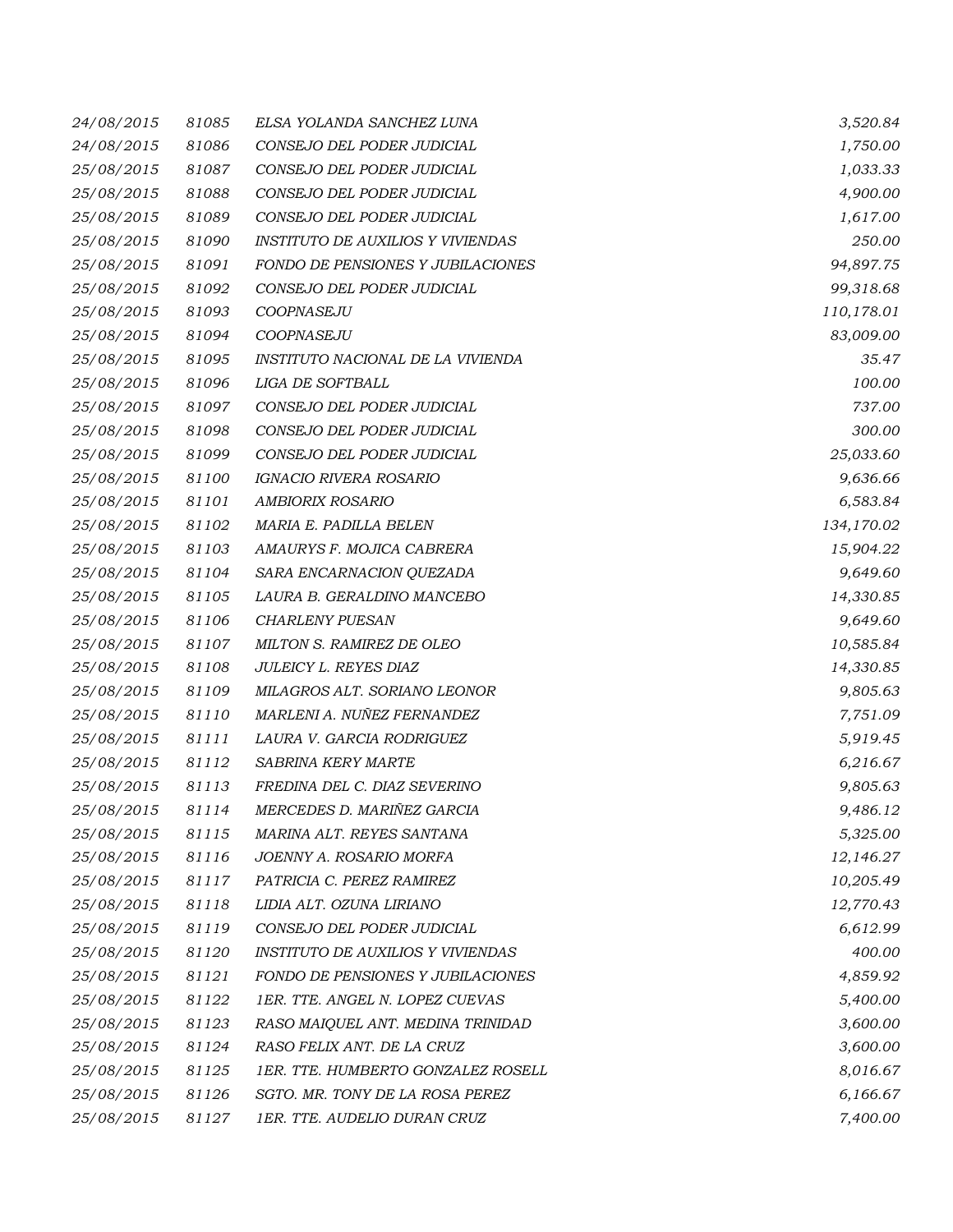| 25/08/2015 | 81128 | MAYOR EDUARD O. MENDEZ VOLQUEZ   | 8,016.67   |
|------------|-------|----------------------------------|------------|
| 25/08/2015 | 81129 | TTE. COR. MELIDO AMPARO ESPIRITU | 8,424.00   |
| 25/08/2015 | 81130 | 2DO. TTE. BOLIVAR DUARTE ROSARIO | 7,400.00   |
| 25/08/2015 | 81131 | RASO JULIO C. SOLANO PEÑA        | 4,933.33   |
| 25/08/2015 | 81132 | TIRSO J. JIMENEZ CABRERA         | 6,238.67   |
| 25/08/2015 | 81133 | SAN E. SANCHEZ                   | 15,404.12  |
| 25/08/2015 | 81134 | ALAN R. ENCARNACION RAMON        | 15,404.12  |
| 25/08/2015 | 81135 | NATHAN Y. DE JESUS CABRERA       | 13,863.70  |
| 25/08/2015 | 81136 | CESAR A. CABRAL FELIZ            | 13,863.70  |
| 25/08/2015 | 81137 | JEAN C. FERNANDEZ MENDOZA        | 13,478.60  |
| 25/08/2015 | 81138 | ANTONIO MENDEZ FELIZ             | 14,232.06  |
| 25/08/2015 | 81139 | DALVIN CABRERA CASTILLO          | 7,116.03   |
| 25/08/2015 | 81140 | NOEL A. FELIX OLIVO              | 7,116.03   |
| 25/08/2015 | 81141 | MERY C. MATTA HILARIO            | 47,111.20  |
| 25/08/2015 | 81142 | THELMA V. REYES GARCIA           | 51,678.00  |
| 25/08/2015 | 81143 | LUIS N. GOMEZ GIL                | 53,460.00  |
| 25/08/2015 | 81144 | ELIZABETH MARTE LIRIO            | 53,841.36  |
| 25/08/2015 | 81145 | FRANCIA Y. CLASE CLASE           | 47,111.20  |
| 25/08/2015 | 81146 | BRACILIA DEL C. CORTES RAPOSO    | 8,973.57   |
| 25/08/2015 | 81147 | BERTA G. DE LOS M. GOMEZ GIL     | 4,486.78   |
| 25/08/2015 | 81148 | JUAN ANT. REYES UREÑA            | 8,973.56   |
| 25/08/2015 | 81149 | TOMASINA M. ALMONTE ALMONTE      | 29,164.07  |
| 25/08/2015 | 81150 | MIGUELINA D. CRESPO DIAZ         | 103,356.00 |
| 25/08/2015 | 81151 | LUCIA DEL C. RODRIGUEZ PERALTA   | 53,460.00  |
| 25/08/2015 | 81152 | BADIA A. WEHBE GUZMAN            | 80,762.09  |
| 25/08/2015 | 81153 | LIDIA A. PUIG FRANCISCO          | 29,100.51  |
| 25/08/2015 | 81154 | ELLIN J. CORDERO TEJADA          | 51,597.97  |
| 25/08/2015 | 81155 | NELSON B. DE LA ROSA PAULINO     | 4,486.78   |
| 25/08/2015 | 81156 | JEANNETTE J. JIMENEZ DURAN       | 98,709.19  |
| 25/08/2015 | 81157 | MARIA M. TEJADA DE LEON          | 42,624.42  |
| 25/08/2015 | 81158 | ANA R. DE LEON GUZMAN            | 105,138.00 |
| 25/08/2015 | 81159 | CESAR E. CABRAL ORTIZ            | 42,624.42  |
| 25/08/2015 | 81160 | ISAAC M. ESPINOSA GARCIA         | 14,083.75  |
| 25/08/2015 | 81161 | ANA D. ALMANZAR CORONADO         | 38,137.63  |
| 25/08/2015 | 81162 | MODESTO R. CAMACHO SANTANA       | 98,709.18  |
| 25/08/2015 | 81163 | MILTON C. MONTES POLANCO         | 2,243.39   |
| 25/08/2015 | 81164 | ROSA M. ALMONTE FRANCISCO        | 106,920.00 |
| 25/08/2015 | 81165 | MARIA V. REYNOSO PIMENTEL        | 67,301.72  |
| 25/08/2015 | 81166 | BERNARDINA PEÑA JIMENEZ          | 4,486.78   |
| 25/08/2015 | 81167 | ABEL ANT. SIERRA RONDON          | 47,111.20  |
| 25/08/2015 | 81168 | ELIZABETH E. GONZALEZ ALEJO      | 4,486.78   |
| 25/08/2015 | 81169 | HILARIA ALT. PERALTA JIMENEZ     | 106,920.00 |
| 25/08/2015 | 81170 | GRISELDA R. SALAZAR TAVERAS      | 54,971.29  |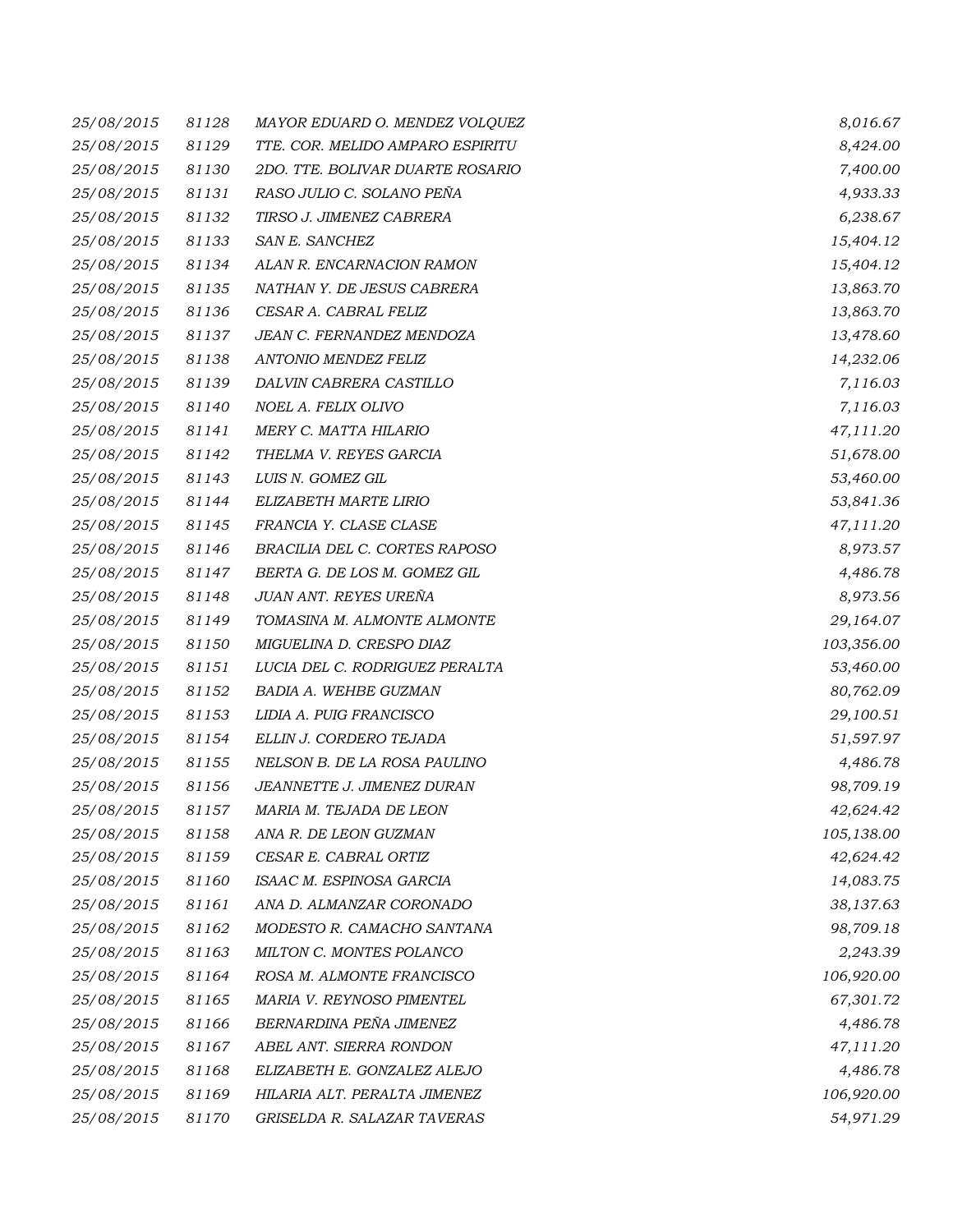| 25/08/2015 | 81171 | ADALGISA M. TEJADA DE AZA         | 32,076.00  |
|------------|-------|-----------------------------------|------------|
| 25/08/2015 | 81172 | PURISIMA E. PAREDES MARTINEZ      | 2,243.39   |
| 25/08/2015 | 81173 | ALBANIA ALT. CONTRERAS SANCHEZ    | 53,841.36  |
| 25/08/2015 | 81174 | LUZ A. ALMONTE PEREZ              | 37,151.29  |
| 25/08/2015 | 81175 | JOSE F. THEN REINOSO              | 53,460.00  |
| 25/08/2015 | 81176 | JOSEFINA COMPRES SANTANA          | 15,242.34  |
| 25/08/2015 | 81177 | CARMEN LOPEZ MEREJO               | 33,587.30  |
| 25/08/2015 | 81178 | FRANCISCO ALB. ANTIGUA PORTUHONDO | 8,910.00   |
| 25/08/2015 | 81179 | RAYSA M. URBAEZ RUBIO             | 131,868.00 |
| 25/08/2015 | 81180 | ZOBEIDA MATEO                     | 15,242.34  |
| 25/08/2015 | 81181 | LELIS Y. GUEVARA MEDINA           | 38,137.63  |
| 25/08/2015 | 81182 | GUSTAVO A. RUIZ FELIZ             | 24,261.48  |
| 25/08/2015 | 81183 | MIGUEL VALDEZ PEREZ               | 49,354.59  |
| 25/08/2015 | 81184 | FRANKLYN A. CUEVAS CARRASCO       | 29,164.07  |
| 25/08/2015 | 81185 | MANUEL GUEVARA FERRERAS           | 29,164.07  |
| 25/08/2015 | 81186 | EDIS Y. RODRIGUEZ MUÑOZ           | 33,650.85  |
| 25/08/2015 | 81187 | ALFREDO GONZALEZ SANCHEZ          | 2,243.39   |
| 25/08/2015 | 81188 | EUDOCIO FERRERAS MEDINA           | 38,137.63  |
| 25/08/2015 | 81189 | WILSON J. SIERRA FERRERAS         | 11,216.95  |
| 25/08/2015 | 81190 | ROBERTO FELIZ ALCANTARA           | 44,867.80  |
| 25/08/2015 | 81191 | DEISDANIA R. BELTRE BELTRE        | 49,354.59  |
| 25/08/2015 | 81192 | CLARO TRINIDAD SANTANA            | 6,730.17   |
| 25/08/2015 | 81193 | MANUEL ALB. PEREZ GELL            | 2,243.39   |
| 25/08/2015 | 81194 | MIGUEL A. PEREZ MENDEZ            | 36,292.07  |
| 25/08/2015 | 81195 | LIBIS M. MEREJO PEREZ             | 29,164.07  |
| 25/08/2015 | 81196 | MATTI Y. NOBOA                    | 15,703.73  |
| 25/08/2015 | 81197 | SERVIO ANT. MONTILLA MONTILLA     | 6,730.17   |
| 25/08/2015 | 81198 | JOSELYN A. MATEO SALCIE           | 26,920.68  |
| 25/08/2015 | 81199 | NELY J. ARNAUT DE LOS SANTOS      | 6,730.17   |
| 25/08/2015 | 81200 | BARTOLO OGANDO SUBERBI            | 2,243.39   |
| 25/08/2015 | 81201 | JUANA M. CONCEPCION MORETA        | 4,486.78   |
| 25/08/2015 | 81202 | WILFREDO ENCARNACION JIMENEZ      | 6,730.17   |
| 25/08/2015 | 81203 | EDGAR E. PIÑA MATEO               | 2,243.39   |
| 25/08/2015 | 81204 | LUIS CASTILLO CABRAL              | 2,243.39   |
| 25/08/2015 | 81205 | MELANIO MATOS JIMENEZ             | 48,575.39  |
| 25/08/2015 | 81206 | ANDERSON ADAMES BAUTISTA          | 8,973.56   |
| 25/08/2015 | 81207 | DIOGENES OGANDO OGANDO            | 8,973.56   |
| 25/08/2015 | 81208 | DOMINGA T. MORILLO MONTERO        | 4,486.78   |
| 25/08/2015 | 81209 | JAVIERCA ANT. GOMEZ               | 15,703.73  |
| 25/08/2015 | 81210 | ANA A. HENRIQUEZ GUZMAN           | 40,381.02  |
| 25/08/2015 | 81211 | JOHNNY F. PEREZ RODRIGUEZ         | 17,947.12  |
| 25/08/2015 | 81212 | FRANCY R. DE LA ROSA ROMERO       | 11,216.95  |
| 25/08/2015 | 81213 | FRANCISCO JIMENEZ RODRIGUEZ       | 20,190.51  |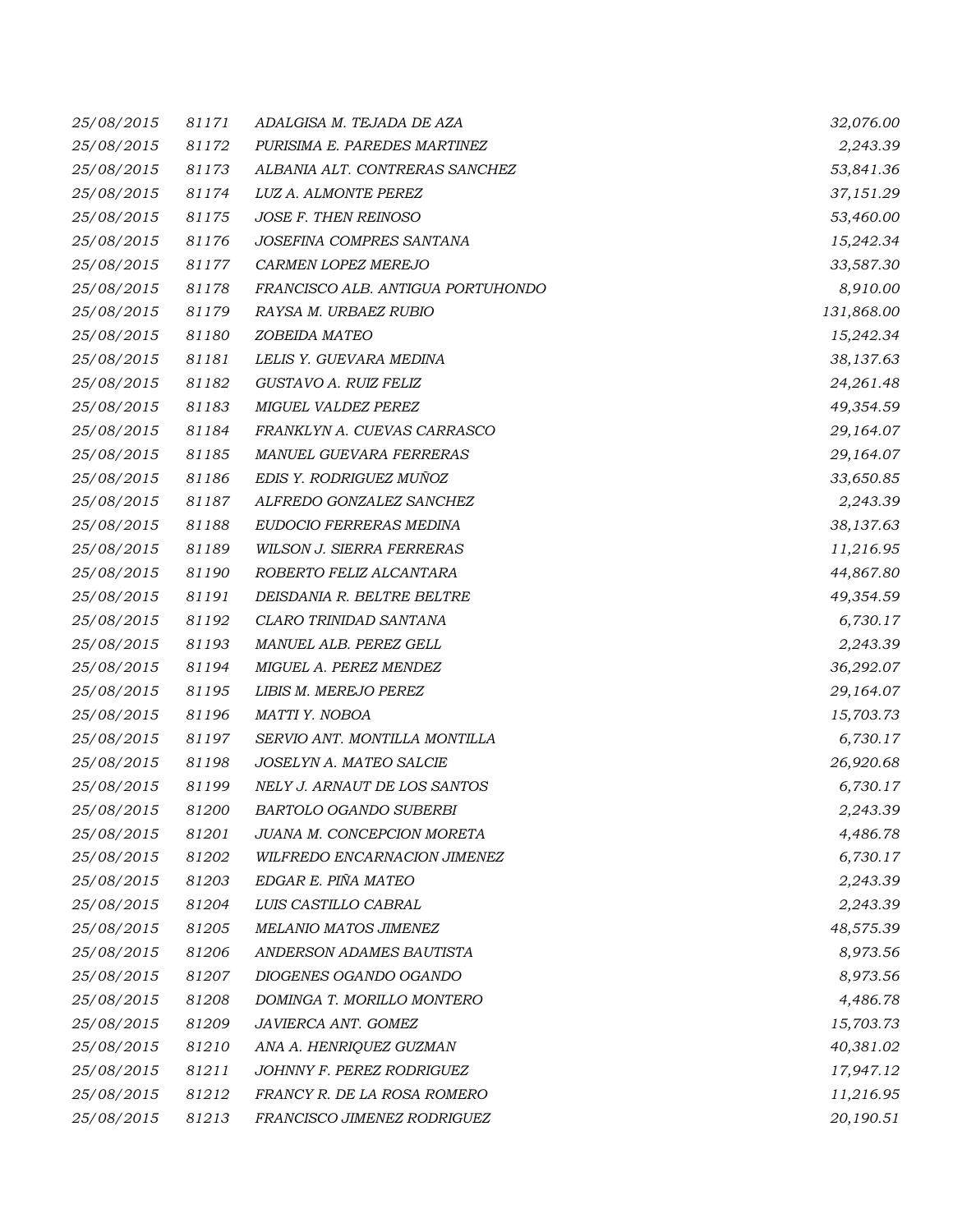| 25/08/2015 | 81214 | <b>GRISELDA RODRIGUEZ REYES</b> | 4,486.78   |
|------------|-------|---------------------------------|------------|
| 25/08/2015 | 81215 | BERNICE E. DOTEL VERAS          | 11,216.95  |
| 25/08/2015 | 81216 | ARELYS ALT. PEREZ CAAMAÑO       | 8,973.56   |
| 25/08/2015 | 81217 | EDWARD R. GARABITO LANFRANCO    | 8,973.56   |
| 25/08/2015 | 81218 | JEANNERET DEL C. DIAZ PRESINAL  | 20,190.51  |
| 25/08/2015 | 81219 | FRINE A. RIVERA SANTANA         | 4,486.78   |
| 25/08/2015 | 81220 | MARTHA M. PEREZ SOTO            | 2,243.39   |
| 25/08/2015 | 81221 | RAFAEL D. MEJIA MEDINA          | 4,486.78   |
| 25/08/2015 | 81222 | MANUELICA MEDINA BELTRE         | 4,486.78   |
| 25/08/2015 | 81223 | ALVIN G. NOBOA MENDEZ           | 2,243.39   |
| 25/08/2015 | 81224 | SONIA DE LOS A. RUIZ MATOS      | 29,164.07  |
| 25/08/2015 | 81225 | ZOILA A. RAMIREZ CASTILLO       | 11,216.95  |
| 25/08/2015 | 81226 | CARMENNELIA BELTRE DIAZ         | 4,486.78   |
| 25/08/2015 | 81227 | JOSE R. TAMAREZ BATISTA         | 1,782.00   |
| 25/08/2015 | 81228 | MARIA L. GUZMAN OROZCO          | 4,486.78   |
| 25/08/2015 | 81229 | RAFAEL B. SOTO SEPULVEDA        | 15,703.73  |
| 25/08/2015 | 81230 | HIPOLITO CANDELARIO CASTILLO    | 17,485.73  |
| 25/08/2015 | 81231 | LAURA M. MONTERO LARA           | 24,756.61  |
| 25/08/2015 | 81232 | ANTIGUA MARIA DE LEON           | 10,294.17  |
| 25/08/2015 | 81233 | MEDARDO ANT. RINCON MARTINEZ    | 6,730.17   |
| 25/08/2015 | 81234 | JOSE A. REYES MEJIA             | 13,460.34  |
| 25/08/2015 | 81235 | ROMELYN TAVAREZ SOSA            | 6,601.76   |
| 25/08/2015 | 81236 | ALEXIS A. NAVARRO OZUNA         | 6,601.76   |
| 25/08/2015 | 81237 | DOMINGO ANT. GUERRERO CALDERON  | 44,867.81  |
| 25/08/2015 | 81238 | MODESTO BIGAY BERNARDINO        | 2,243.39   |
| 25/08/2015 | 81239 | ARANIBAL MANZANO ZAPATA         | 6,730.17   |
| 25/08/2015 | 81240 | <b>JESUS D. MORLA CORNIELL</b>  | 11,216.95  |
| 25/08/2015 | 81241 | GERTRUDIS M. ADAMES BATISTA     | 24,677.31  |
| 25/08/2015 | 81242 | OFELIA ALCANTARA GARCIA         | 17,947.14  |
| 25/08/2015 | 81243 | PEDRO P. GARCIA VASQUEZ         | 26,920.68  |
| 25/08/2015 | 81244 | OSCAR MOQUETE CUEVAS            | 15,703.73  |
| 25/08/2015 | 81245 | MARITZA DEL C. GARCIA GOMEZ     | 4,486.78   |
| 25/08/2015 | 81246 | LEANDRO ALB. MIRANDA RUIZ       | 15,703.73  |
| 25/08/2015 | 81247 | RAUL ROSARIO HERNANDEZ          | 29,164.07  |
| 25/08/2015 | 81248 | PASCUALA ZAPATA SANCHEZ         | 8,973.56   |
| 25/08/2015 | 81249 | MELVIN A. GARO DIAZ             | 11,216.95  |
| 25/08/2015 | 81250 | LEONIDO BELLO QUEZADA           | 2,243.39   |
| 25/08/2015 | 81251 | AGUSTIN CONCEPCION CHALAS       | 2,243.39   |
| 25/08/2015 | 81252 | NELLY S. ALVINO PAULINO         | 4,486.78   |
| 25/08/2015 | 81253 | CELIA ALT. ROJAS NUÑEZ          | 11,216.95  |
| 25/08/2015 | 81254 | RAFAEL O. REYES VEGA            | 55,242.00  |
| 25/08/2015 | 81255 | PATRICIO VENTURA HIRALDO        | 24,954.67  |
| 25/08/2015 | 81256 | MARIA E. ESTEVEZ MEJIA          | 105,138.00 |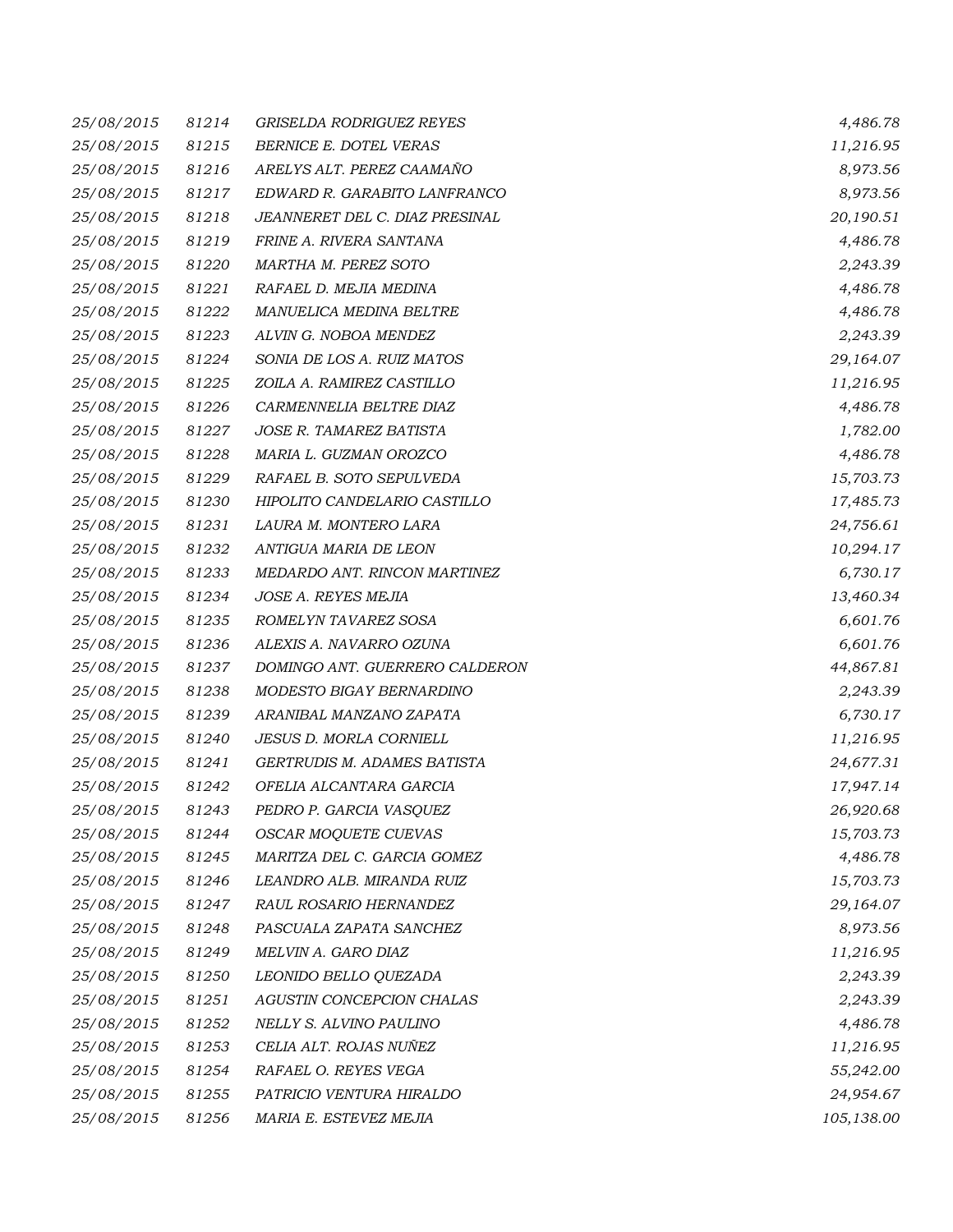| 25/08/2015 | 81257 | <b>HECTOR F. MARTINEZ</b>                | 17,947.12    |
|------------|-------|------------------------------------------|--------------|
| 25/08/2015 | 81258 | SARA MARTE MARTINEZ                      | 51,597.98    |
| 25/08/2015 | 81259 | ROSA E. ALMONTE R. DE VENTURA            | 22,433.90    |
| 26/08/2015 | 81260 | ALEJANDRO J. PERALTA HERNANDEZ           | 46,200.00    |
| 26/08/2015 | 81261 | JULIO C. HERNANDEZ JAVIER                | 46,200.00    |
| 26/08/2015 | 81262 | CIRO Y. PEREZ FIGUEREO                   | 46,200.00    |
| 26/08/2015 | 81263 | ROBIN E. SANDOVAL FONTANA                | 26,585.16    |
| 26/08/2015 | 81264 | ALEXIS VASQUEZ ROSADO                    | 26,585.16    |
| 26/08/2015 | 81265 | WASCAR D. ARIAS TEJEDA                   | 26,585.16    |
| 26/08/2015 | 81266 | MANUEL DE JESUS MATOS ESPINOSA           | 18,221.00    |
| 26/08/2015 | 81267 | RICHARD ANT. DE LA CRUZ PASCACIO         | 18,221.00    |
| 26/08/2015 | 81268 | <b>GARY COLLINS MORROBEL</b>             | 18,221.00    |
| 26/08/2015 | 81269 | MIGUEL A. PINA QUEZADA                   | 18,221.00    |
| 27/08/2015 | 81270 | FONDO DE PENSIONES Y JUBILACIONES        | 6,633,294.53 |
| 27/08/2015 | 81271 | INSTITUTO NACIONAL DE LA VIVIENDA        | 366.95       |
| 27/08/2015 | 81272 | DOMINGA REYNOSO MOLINA                   | 4,500.00     |
| 27/08/2015 | 81273 | EMMACULADA N. DEL ORBE PEREZ             | 4,000.00     |
| 27/08/2015 | 81274 | YAHAIRA ALT. RAMOS QUEZADA               | 3,000.00     |
| 27/08/2015 | 81275 | YANIA MARMOL PUELLO                      | 2,000.00     |
| 27/08/2015 | 81276 | JOHANNA MARTINEZ BATISTA                 | 2,000.00     |
| 27/08/2015 | 81277 | JOSEFINA MERCEDES REYES ESPINAL          | 6,000.00     |
| 27/08/2015 | 81278 | INSTITUTO DE AUXILIOS Y VIVIENDA         | 1,873.69     |
| 27/08/2015 | 81279 | FUNDACION DE CREDITO EDUCATIVO           | 259,216.00   |
| 27/08/2015 | 81280 | CONSEJO DEL PODER JUDICIAL               | 38,115.60    |
| 27/08/2015 | 81281 | CONSEJO DEL PODER JUDICIAL               | 5,000.00     |
| 27/08/2015 | 81282 | LIGA DE SOFTBALL                         | 4,800.00     |
| 27/08/2015 | 81283 | AURA MARIA YBELICE MERCEDES              | 2,000.00     |
| 27/08/2015 | 81284 | LISSET MARIBEL HERNANDEZ PENA            | 6,000.00     |
| 27/08/2015 | 81285 | NURYS LANDA VALDEZ SANCHEZ               | 2,500.00     |
| 27/08/2015 | 81286 | CONSEJO DEL PODER JUDICIAL               | 32,856.56    |
| 27/08/2015 | 81287 | CONSEJO DEL PODER JUDICIAL               | 13,271.09    |
| 27/08/2015 | 81288 | <b>IDELIZA GARCIA MARTINEZ</b>           | 7,000.00     |
| 27/08/2015 | 81289 | DULCE MARIA AQUINO GONZALEZ              | 3,600.00     |
| 27/08/2015 | 81290 | NAZARET ALMONTE SUAREZ                   | 7,500.00     |
| 27/08/2015 | 81291 | <b>INSTITUTO DE AUXILIOS Y VIVIENDAS</b> | 161,550.00   |
| 27/08/2015 | 81292 | ALTAGRACIA HIDALGO                       | 47,916.00    |
| 27/08/2015 | 81293 | ALTAGRACIA E. HENRIQUEZ RODRIGUEZ        | 10,370.00    |
| 27/08/2015 | 81294 | OLIVO PICHARDO                           | 15,269.44    |
| 27/08/2015 | 81295 | <b>ZENON PERALTA</b>                     | 14,375.00    |
| 27/08/2015 | 81296 | TAGNIES M. VALERIO G.                    | 10,741.89    |
| 27/08/2015 | 81297 | <b>INSTITUTO DE AUXILIOS Y VIVIENDAS</b> | 25.00        |
| 27/08/2015 | 81298 | CONSEJO DEL PODER JUDICIAL               | 226.62       |
| 27/08/2015 | 81299 | FONDO DE PENSIONES Y JUBILACIONES        | 337.67       |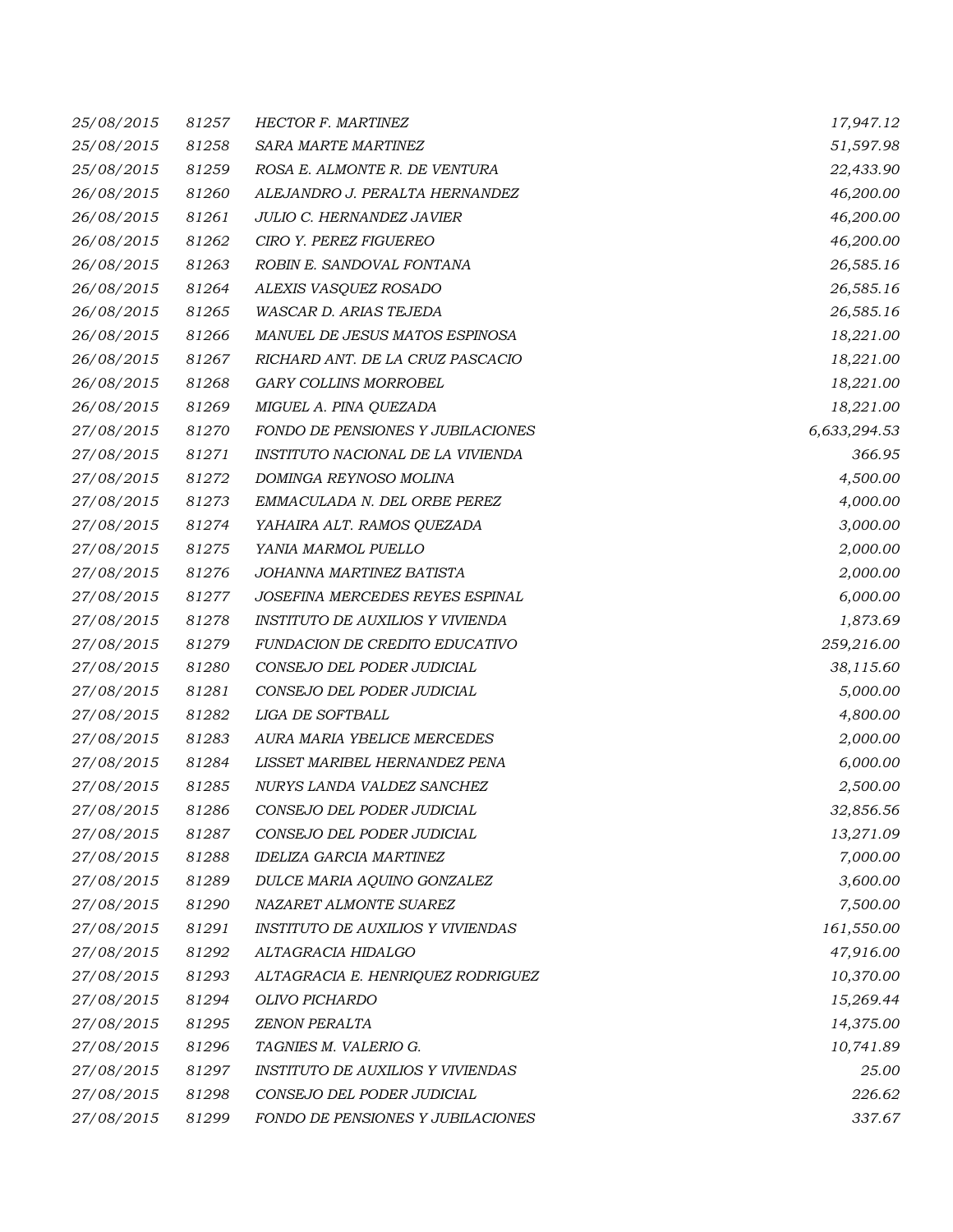|                          |                | TOTAL RD\$                                                             | 38,536,037.52       |
|--------------------------|----------------|------------------------------------------------------------------------|---------------------|
| 31/08/2015               | 81328          | COLECTOR DE IMPUESTOS INTERNOS                                         | 431,879.99          |
| 31/08/2015               | 81327          | CONSEJO DEL PODER JUDICIAL                                             | 582.12              |
| 31/08/2015               | 81326          | CARLOS L. BLANC MARTINEZ                                               | 28,523.88           |
| 31/08/2015               | 81325          | SGTO. AMAURYS CALZADO JAVIER                                           | 5,000.00            |
| 31/08/2015               | 81324          | COLECTOR DE IMPUESTOS INTERNOS                                         | 161,156.58          |
| 31/08/2015               | 81323          | MIGUEL A. PINA QUEZADA                                                 | 19,522.50           |
| 31/08/2015               | 81322          | GARY COLLINS MORROBEL                                                  | 19,522.50           |
| 31/08/2015               | 81321          | RICHARD ANT. DE LA CRUZ PASCACIO                                       | 19,522.50           |
| 31/08/2015               | 81320          | MANUEL DE JESUS MATOS ESPINOSA                                         | 19,522.50           |
| 31/08/2015               | 81319          | WASCAR D. ARIAS TEJEDA                                                 | 28,484.10           |
| 31/08/2015               | 81318          | ALEXIS VASQUEZ ROSADO                                                  | 28,484.10           |
| 31/08/2015               | 81317          | ROBIN E. SANDOVAL FONTANA                                              | 28,484.10           |
| 31/08/2015               | 81316          | CIRO Y. PEREZ FIGUEREO                                                 | 49,500.00           |
| 31/08/2015               | 81315          | <b>JULIO C. HERNANDEZ JAVIER</b>                                       | 49,500.00           |
| 31/08/2015               | 81314          | ALEJANDRO J. PERALTA HERNANDEZ                                         | 49,500.00           |
| 31/08/2015               | 81313          | <b>COLECTOR DE IMPUESTOS INTERNOS</b>                                  | 1,233,383.34        |
| 31/08/2015               | 81312          | <b>FONDO DE PENSIONES Y JUBILACIONES</b>                               | 227.97              |
| 31/08/2015               | 81311          | CONSEJO DEL PODER JUDICIAL                                             | 825.00              |
| 31/08/2015               | 81310          | CONSEJO DEL PODER JUDICIAL                                             | 8,114.40            |
| 31/08/2015               | 81309          | INSTITUTO DE AUXILIOS Y VIVIENDAS                                      | 25.00               |
| 31/08/2015               | 81308          | <b>FONDO DE PENSIONES Y JUBILACIONES</b>                               | 381.76              |
| 31/08/2015               | 81307          | CONSEJO DEL PODER JUDICIAL                                             | 256.21              |
| 31/08/2015               | 81306          | <b>INSTITUTO DE AUXILIOS Y VIVIENDAS</b>                               | 25.00               |
| 31/08/2015<br>31/08/2015 | 81304<br>81305 | <b>FONDO DE PENSIONES Y JUBILACIONES</b><br>ALEXANDER BONILLA GRULLART | 369.62<br>12,147.75 |
| 31/08/2015               | 81303          | CONSEJO DEL PODER JUDICIAL                                             | 248.07              |
| 31/08/2015               | 81302          | <b>INSTITUTO DE AUXILIOS Y VIVIENDAS</b>                               | 25.00               |
| 31/08/2015               | 81301          | RHINA MONTILLA BRITO                                                   | 11,760.75           |
| 31/08/2015               | 81300          | <b>FONDO DE PENSIONES Y JUBILACIONES</b>                               | 13,573,346.40       |
|                          |                |                                                                        |                     |

# *ANEXO 05*

## *RELACION DE TRANSFERENCIAS DEBITOS MES DE AGOSTO 2015*

| <b>FECHA</b> | NUM. | <b>DESCRIPCION</b>                                       | <b>VALOR RD\$</b> |
|--------------|------|----------------------------------------------------------|-------------------|
| 07/08/2015   |      | 404 TRANSF. PARA EL PAGO DE BONO VAC. DEL AÑO 2015       | 10,370.00         |
| 10/08/2015   |      | 405 TRANSF. PARA EL PAGO DE BONO VAC. DEL AÑO 2015       | 17,300.00         |
| 21/08/2015   |      | 406 TRANSF. PARA EL PAGO DE BONO VAC. DEL AÑO 2015       | 13,100.00         |
| 21/08/2015   |      | 407 TRANSF, PARA EL PAGO DE BONO VAC. DEL AÑO 2015       | 89,970.16         |
| 21/08/2015   |      | 408 TRANSF. PARA EL PAGO DE BONO VAC. DEL AÑO 2015       | 190,604.94        |
| 21/08/2015   |      | 409 TRANSF. PARA EL PAGO DE SUELDO Y BENEFICIOS AGO/2015 | 676,863.89        |